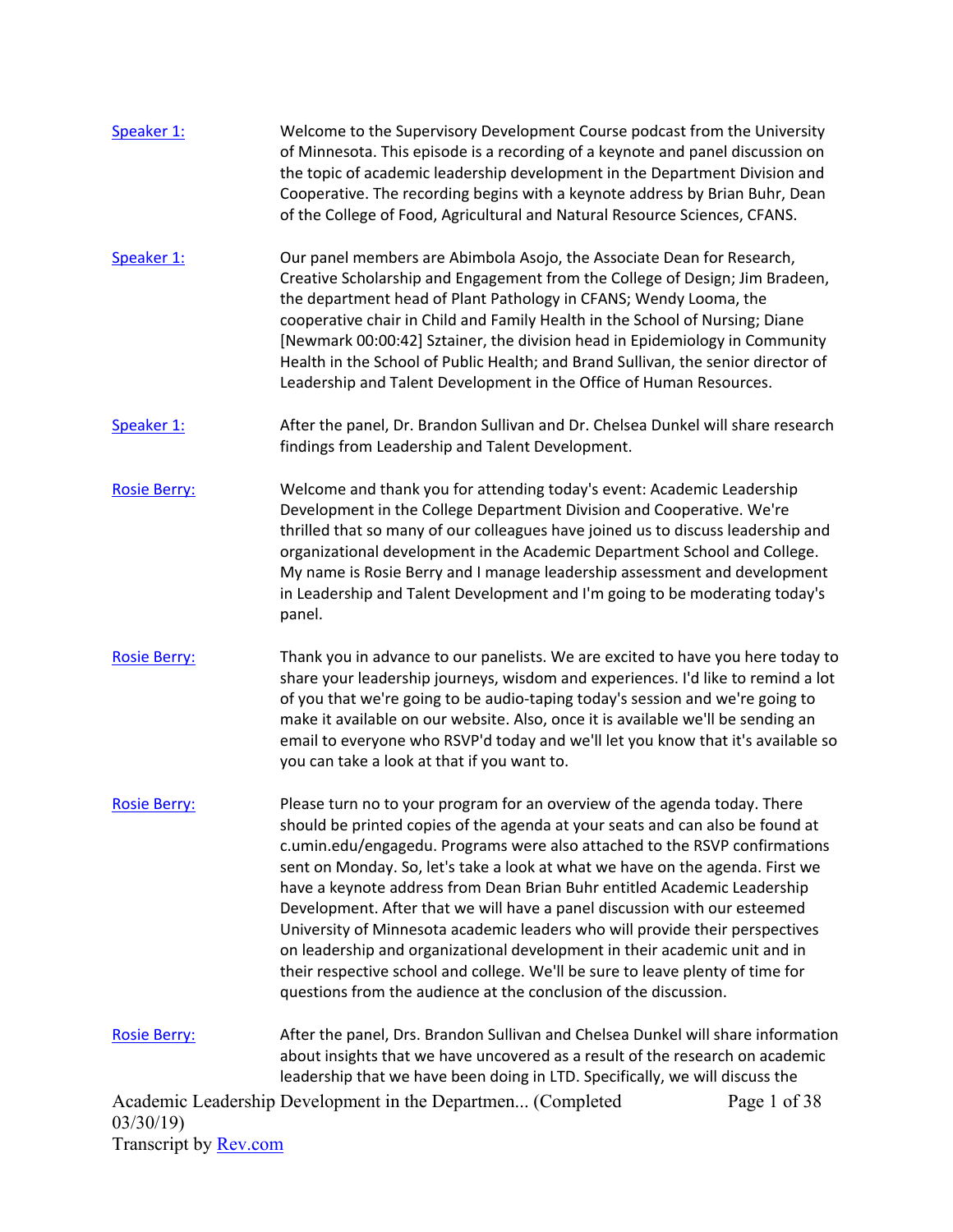connection between our panelists' experiences and what research has found to support academic leadership assessment and development. So let's get started.

- [Rosie Berry:](https://www.rev.com/transcript-editor/Edit?token=NrXgy0J5HQlz-3t2L3sTNsUyQu06k8c8HW62SfUx9hHQralwZNgOJyXPujvsH18nEJDMpTMvF995Txie1bB2Xq9XPjE&loadFrom=DocumentSpeakerNameDeeplink&ts=187.57) It is my honor to introduce you to our keynote speaker, Dean Brian Buhr. Brian is the dean of the College of Food, Agricultural and Natural Resources Sciences, CFANS, and director of the Minnesota Agricultural Experiment Station. He is also a professor of applied economics. Dr. Buhr served as interim dean and director from August 2013 to June 2014. Prior to that interim dean appointment, he led the division of Applied Economics in Agricultural Education at the University of Minnesota. He held the [Efred Cola 00:03:44] chair in Agribusiness and Information Systems for 2004 to 2010. He has received the Outstanding Policy Contribution Award from the American Agricultural Economics Association, the University of Minnesota College of Food, Agricultural and Natural Resources Sciences' Distinguished Teaching Award, as well as the CFANS' Distinguished Faculty Award.
- [Rosie Berry:](https://www.rev.com/transcript-editor/Edit?token=oZb_hh2S6UFD4Th8BkBhf6PRhCLGMMbzzfBN2pnM1lW410FMIaIwhfJ1u4wx7zHmTETjolL_dsv7OdfvIlpNMJl3Bdk&loadFrom=DocumentSpeakerNameDeeplink&ts=248.18) Dean Buhr will be sharing with us his experiences and insights in his leadership journey at the university and in CFANS in his keynote address titled Academic Leadership Development. Please join me in welcoming Dean Buhr.
- [Brian Buhr:](https://www.rev.com/transcript-editor/Edit?token=9lspxQebf672_aC7V13-csrLTWQrSDn7w2qpa3ziAfDfXUCvGntUUdIZvDjdXAjjpoqcH09vBC46EGH3jFQ8tSdKbCI&loadFrom=DocumentSpeakerNameDeeplink&ts=261.05) Thank you, Rosie. Thanks, Rosie. It's always great to be a dean of a college that nobody can pronounce even when they read the name, right. It's sort of Food, Agricultural and Natural Resources Sciences, we sort of have people say it out. Just CFANS is just fine.
- because I think there's a contextual piece to how we engage the leadership, and [Brian Buhr:](https://www.rev.com/transcript-editor/Edit?token=sR96HQ9NIXWP2BUR2bWQOTaAe3MNy3lq0wEbuLrBFNa7c_SSZ7TO3qn5GyJAt8j92LrCECD-aoSi6PXJ9XIK1uL7neo&loadFrom=DocumentSpeakerNameDeeplink&ts=282.61) It is a pleasure to be here today. I'll talk a little bit about our experience as I go ahead, but first question, just a quick one. How many people in here are leaders? That's a good number. So, maybe my work's done already. I shouldn't have worried about helping to figure out what we do. But I do want to start with just ... We've been on quite a journey in CFANS for a while now and I want to talk through just kind of, a bit of where we started at, what CFANS is about, as leaders think about where we fit. Ours is really, we'd like to say, I'll never say that I've had a plan ever. I would get a red card for that one. I guess I'll [inaudible 00:05:18] to start red cards and yellow cards.
- [Brian Buhr:](https://www.rev.com/transcript-editor/Edit?token=tEhu4a3TDGvTWeTn3Io9J61DyNkEe26NFFBZrSVYtdcsiQMS8wT0y9j3QwaqHwGDiyUH8FfgYFLM0FAZp9LVl3mxris&loadFrom=DocumentSpeakerNameDeeplink&ts=320.53) But kind of a thing is we were looking at some of the challenges, opportunities we had, talking with department heads [inaudible 00:05:25] people kind of emerged into the need for leadership and how to approach that. And I would say that journey would have never happened and never have been successful certainly without LTD and the support that we've had. In fact, I was going through the list of people at LTD as I was preparing for this, and we've employed eight of I think 14 people, so we're kind of an employment agency for LTD. Rosie has an annex on the St. Paul campus. She comes and hangs out. Just kind of takes orders as she goes through the day. But it has been a phenomenal experience and I think we've made some progress over the years. I think we Page 2 of 38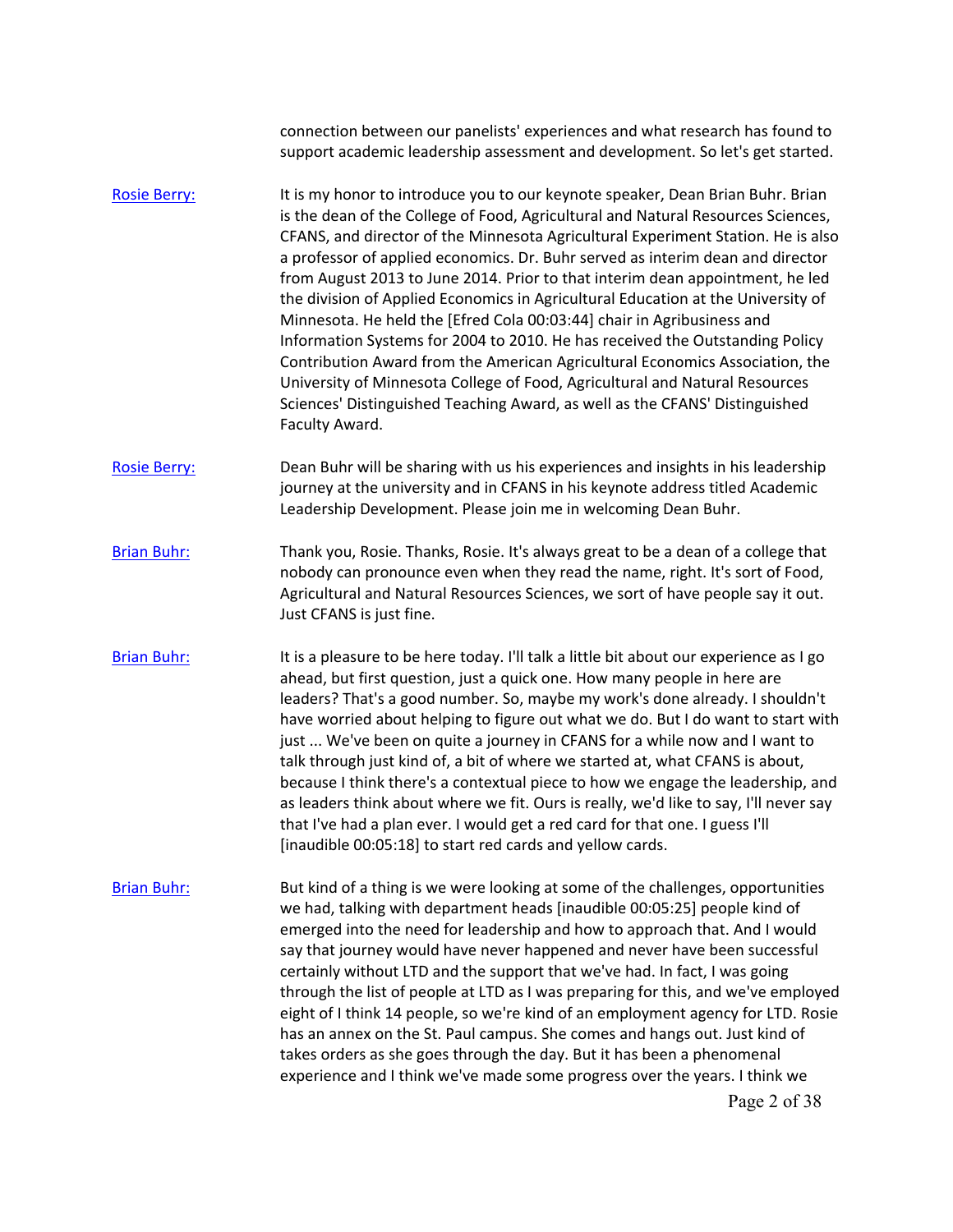really have moved in a direction, and I'll talk about some of those as we go forward.

[Brian Buhr:](https://www.rev.com/transcript-editor/Edit?token=EVcniKqci0SWOA4O2a5vBUHpA7lc9PDCB4UB3aiWIKR-IX1VrJq5uba-zTkSS6KxTDfsOzoaAT48miYbCJFU3MaRTlQ&loadFrom=DocumentSpeakerNameDeeplink&ts=362.31) So, for those of you ... Oh, you have the ... okay, you have the old slides. That's fine. We'll just roll with it. For those of you that aren't familiar with the St. Paul campus, we are ... actually, I'm going to skip. I'll skip to this. I'll talk a little bit about ... Those who aren't familiar, okay, we're getting back on track here. This is sort of, how many have this view of the St. Paul campus? Everybody from the Minneapolis campus has to raise their hand. Thank you for humoring me.

[Brian Buhr:](https://www.rev.com/transcript-editor/Edit?token=6n16oSX5K7SLTii-plyUZQ04Somh_Hdqs6Qk7IjquWJZyIZhdy4xlnWjGD_CLplwVgW86J8t4bF_ZJXbInQpTlDIqbs&loadFrom=DocumentSpeakerNameDeeplink&ts=394.52) This actually does really happen. I will point out the building in the background is College of Education and Development's School of Social Work. So we have other people on campus, CBS and so on, but oftentimes we still get referred to as the farm campus. I just wanted to give a sense of what we are about today, as much as anything, and many of you have probably seen this photo of the yellow M block [inaudible 00:06:58] soybean field. That yellow in those soybeans is a mutagenic version of soybeans that they're looking for higher improved amino acid profiles for food consumption, and it works really from what's happening in the lab, and thinking about molecular genetics. So how do we take those soybeans, and the [inaudible 00:07:13] soybeans are, you can't digest them easily when they're in the raw form. And so the utilization of those in food ingredients and taking those to the end market, working through our food science program to do that.

[Brian Buhr:](https://www.rev.com/transcript-editor/Edit?token=tENrIxIbyxYdbBNh7Q_aZcQqqc06xyifZ1Tmp7O63Gcj1VRD_9_DUuEfYxFLGYe_EhUcXukkoL7T3hn91hPXDvFT5Gc&loadFrom=DocumentSpeakerNameDeeplink&ts=442.39) So that little block M that's out there tells a lot about where we are today as compared to the idea of a farm campus. Our science is deep. We work across foundational science to very applied science. In our college, I always get confused when in the university we talk about inter-disciplinary work. We have a department that has biologists, chemists, physicists, hydrologists, climatologists, and a few microbiologists in there thrown in, in one department, that's Solar, Water and Climate, and working to solve challenges of microbiomes and soils and what those have to do with plant health. Our plant pathology program, and then thinking about the macro scale of how does that go to improving food availability across the globe?

 level to a global systems level. The point of that is, we have a very ... I'd say [Brian Buhr:](https://www.rev.com/transcript-editor/Edit?token=Eqzm_0gEbL_AX-zbIU_L2Sts-3cqpb4n2NE_keiC-6JXT7nsZn_Ir3ukE5vqBwM1YGmuom53nTpkZdPvJfLwCvG6AeY&loadFrom=DocumentSpeakerNameDeeplink&ts=481.43) Our natural resources side, of course, is all about systems. So, we work from really foundational science to applied science and we work from the molecular relatively complex college, and in addition, since I look in the audience and I see people and I think of things, we have ... I'm an economist, as was part of my introduction. We have a social science component. Because traditionally of course, there's this linkage between both our production technologies and what those meant for farmers, but now it's foreign policy. We have an early childhood development program that's being one with HRI and the [Humphrey 00:08:38] program, looking at how early childhood development impacts future earnings and income rates, for example.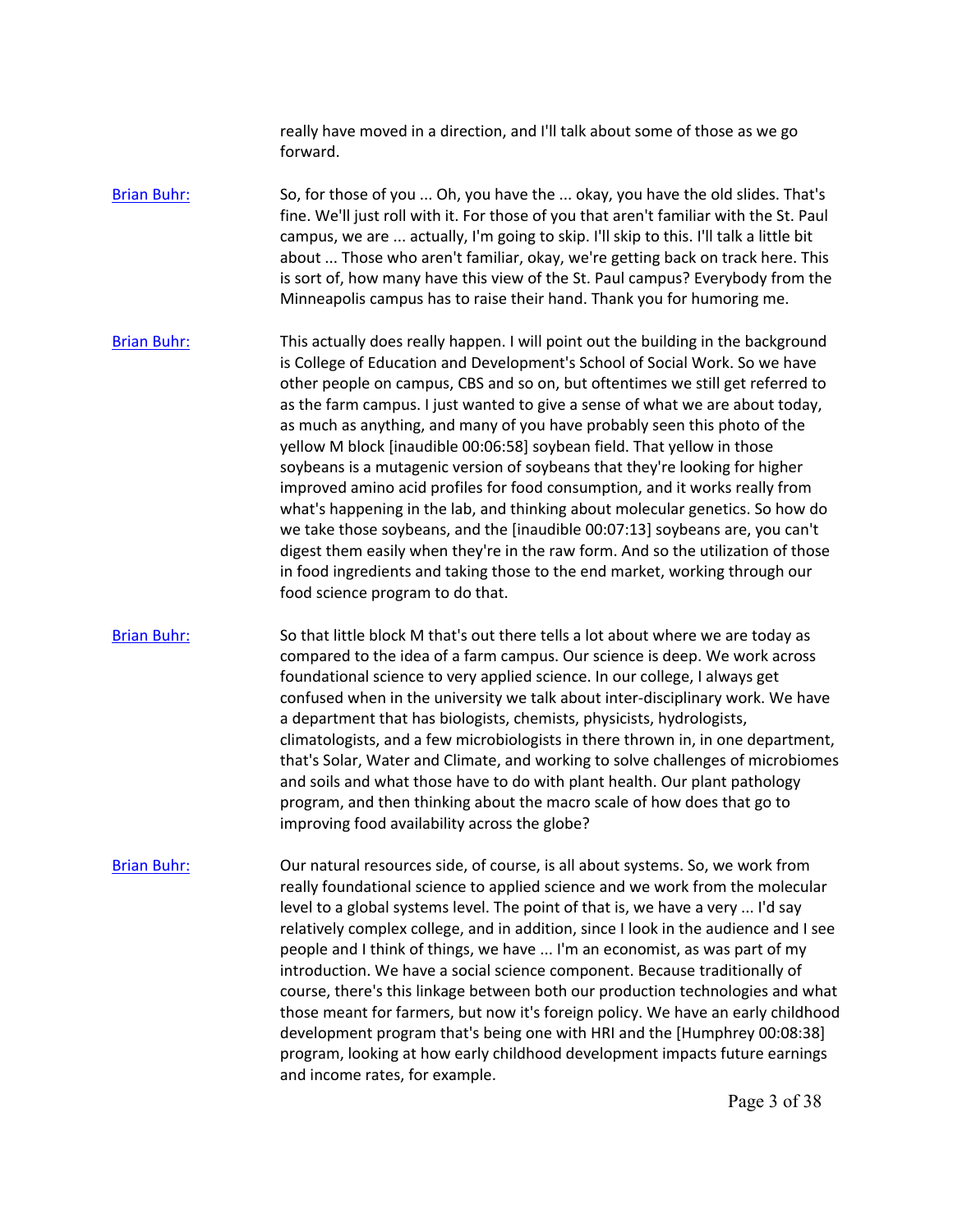| <b>Brian Buhr:</b> | So we really have quite an extensive and expansive portfolio that we work with.<br>Pete [Mose 00:08:56] here who's the director of the Landscape Arboretums, so I<br>can't resist that we have a really  in addition to our disciplines we have a really<br>operationally complex college that I think is important to look at.                                                                                                                                                                                                                                                                                                                                                                                                                                                                                                                 |
|--------------------|-------------------------------------------------------------------------------------------------------------------------------------------------------------------------------------------------------------------------------------------------------------------------------------------------------------------------------------------------------------------------------------------------------------------------------------------------------------------------------------------------------------------------------------------------------------------------------------------------------------------------------------------------------------------------------------------------------------------------------------------------------------------------------------------------------------------------------------------------|
| <b>Brian Buhr:</b> | So this one slide, the slide on your left is the Bell Museum, the new Bell<br>Museum. How many people have been to the Bell Museum? Well, that's<br>phenomenal. Great. Have you become members? Okay, become members. That<br>was going to be my first sales pitch, go to the Bell. Second one, get a<br>membership; third one, think about some philanthropy for supporting the Bell<br>Museum and education for K12 throughout the State of Minnesota. Thank you.                                                                                                                                                                                                                                                                                                                                                                             |
| <b>Brian Buhr:</b> | So the shameless commerce, and the arboretum as well. We think of those as<br>public outreach components. Most of you have visited them. How many have<br>been to the arboretum? Fantastic. This is a great time of year to go, right Pete?<br>Take the Three Mile Walk and see what's happening there. They all combined<br>reach 600,000 people in Minnesota this year will have an experience at the<br>arboretum or at the Bell Museum, and I'm probably underestimating that now<br>because the Bell's been very successful.                                                                                                                                                                                                                                                                                                               |
| <b>Brian Buhr:</b> | What you miss about those, for example, is that they're also research centers.<br>So the arboretum, if you've enjoyed Honey Crisp apples or now the first Kiss<br>apple, for example, those were developed at the Horticultural Research Center<br>that's co-located with the arboretum. The woody plants you buy are part of<br>that, and the Bell Museum actually has a mission on curation of biological<br>samples from mammalian to geological and across the spectrum.                                                                                                                                                                                                                                                                                                                                                                    |
| <b>Brian Buhr:</b> | These are really enterprises that we actually run from this  I call them profit<br>centers. They're functioning based off memberships, revenue from people<br>attending, sales of the little Mannie the Mammoth things you can get at the Bell<br>Museum, which are fun. We called it Mannie because that's from the Ice Age, of<br>course. The movie. But we try and operate those in a business function, which is<br>kind of unique in an academic setting, that we actually think of that, how do we<br>generate revenue, how do we drive customers into those at the same time<br>we're facilitating our research.                                                                                                                                                                                                                         |
| <b>Brian Buhr:</b> | But those are just two local versions. We also have 10 research and outreach<br>centers across the state, and that goes from the northeast corner of the state.<br>We have the [Hovercheck 00:10:59] Wilderness Research Center which is<br>obviously towards our natural resources side, natural ecologies and forestry<br>regions. It's got lakes, and so we do a little bit of [limnology 00:11:06] work<br>there, as well. To the southwest corner, which is more of a high plains cropping<br>systems that you think about in agriculture. So, that spectrum is broad<br>[inaudible 00:11:15] work in very applied out in the world, as I call it, and the<br>key into that from a leadership perspective is we're a little bit like a system<br>campus in ourselves. We have the St. Paul campus as our home base, but we<br>Page 4 of 38 |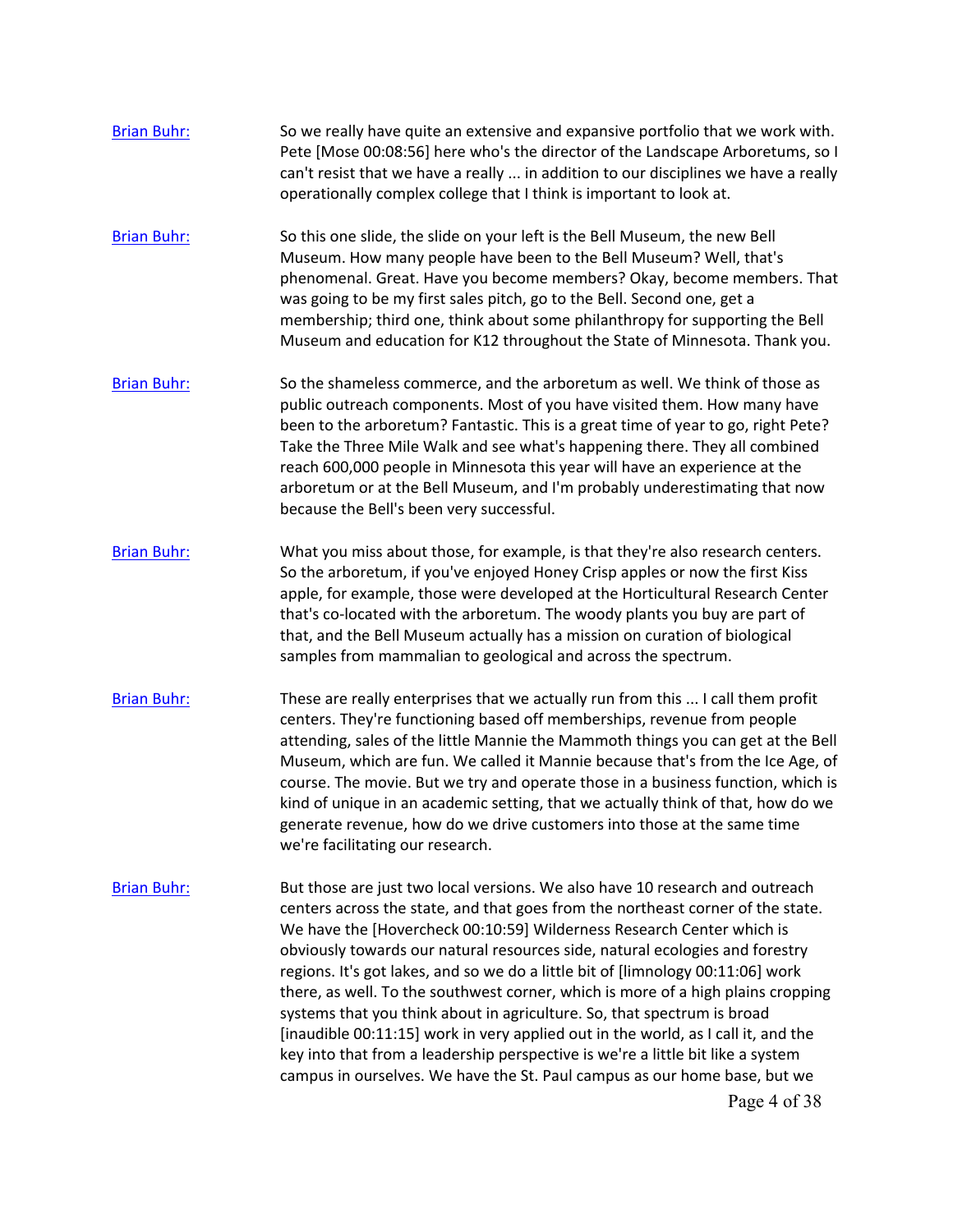have faculty and staff located out across the State of Minnesota doing the work they do.

- [Brian Buhr:](https://www.rev.com/transcript-editor/Edit?token=9g54nbWrE4vDqq2-feosw813uWtnOJKSZD3D9trpszaRBCLqpADwy8DWn5Aio-O4fjX1Mf-M_g2J2D1eEJCRaiEdt5Q&loadFrom=DocumentSpeakerNameDeeplink&ts=693.14) This starts to weave into the story about how do you start to create and engage on collective activity around what our goals and objectives are in something that's this complex, has this amount of diversity around our faculty and the work that we do, and then we're also located with faculty and staff around the entire state. That's essentially the story of why we started to think about our strategies.
- must have a hard job," and it's during the legislative session. I spend a lot of time with the legislature, probably more so than a lot of other deans do, [Brian Buhr:](https://www.rev.com/transcript-editor/Edit?token=TvEah69lPcjHeA0dhRPE93see3BVqhi4mVmQLCl_aCGG-JwYfW5xK__eJtw4jb-UJibR8wBjlvLb6LtssiclnhSCXPI&loadFrom=DocumentSpeakerNameDeeplink&ts=714.66) I left one point out there I think is really fascinating for us in the context, is our student populations. I'll just quick ... this collage, it's the only collage I have in this picture but it is about that diversity. So, one of my fun roles is ... and actually, it's kind of ... one of our CFANS leads people the other day said, "You because we have I'd say really engaged constituent groups across the state.
- the ... We work for example with the aquaponics group. I work with Second [Brian Buhr:](https://www.rev.com/transcript-editor/Edit?token=DcZbPUAUsH96bhzxEMN5zHyVXDiUTwAFUu5cwuz23LMvDf5xTz7K7LcpvTp1qU1vso-fZKTXNOBlh_8bbr9nvzTiTIo&loadFrom=DocumentSpeakerNameDeeplink&ts=749.52) If you think about our fisheries, wildlife, forestry, of course we go from foresters to wildlife habitat. We jokingly call them the Hooks and Bullet Group, the people who are doing fishing and hunting. A lot of people that are preservationists on the crop and agriculture side. Of course, we have urban agriculture in some of Harvest [Harland 00:12:49]. They have a hydroponics facility growing lettuce in a container shipment. We work with small urban gardens and we work with some of the largest ... You look at those combines on this photo, some of the largest commercial agricultural producers in the state.
- Tail Gators? Okay, none of you have been to the bar. My meeting was in the bar, [Brian Buhr:](https://www.rev.com/transcript-editor/Edit?token=LQxmxJ3Ki6dVRQLdiSunz547GH3TrEHK-yVghgIBLPxRyCdOI5ibcSMidZAnQ4xGptwlVyEUfyzyymBuIS_X3bZGTXA&loadFrom=DocumentSpeakerNameDeeplink&ts=781.39) If you follow this at all in any way, if you read the Star Tribune, read an opinion page, people have opinions about what we do, and often time those opinions are not congruent opinions, and different perspectives, there's a vested interest. It's just the world we work in, and that comes to our students, as well. So we have students that come together what or from urban communities, from under-represented communities across the twin cities, and we have students coming from rural Minnesota. And actually, at the point where we're supposed to have this in the winter time, I was just realizing today we've probably gone 100 degrees in temperature variation from when this is supposed to happen, late January, but just that week before I had gone from Elgin, Minnesota ... How many people know where Elgin is? That's incredible. How many have been to Tail Gators, and Gators is spelled G-A-T-O-R-S, which I was kind of ... that's ironic because there's not a gator within thousands of miles of here.
- [Brian Buhr:](https://www.rev.com/transcript-editor/Edit?token=toGfeM7f2lDCcCo12UjOws6-xaTeWmkB2Ly-FwWtga3MbXdgtQ4wvKNSmzgxo9LEClky8ngVukoqvIA1BL5cGDlVsQ0&loadFrom=DocumentSpeakerNameDeeplink&ts=835.59) But I was there, and then the next day or about three days later I drove up to White Earth. We have some work we're doing with the White Earth Reservation, meeting with the travel chair there, Chair Tibbs, who unfortunately passed away Page 5 of 38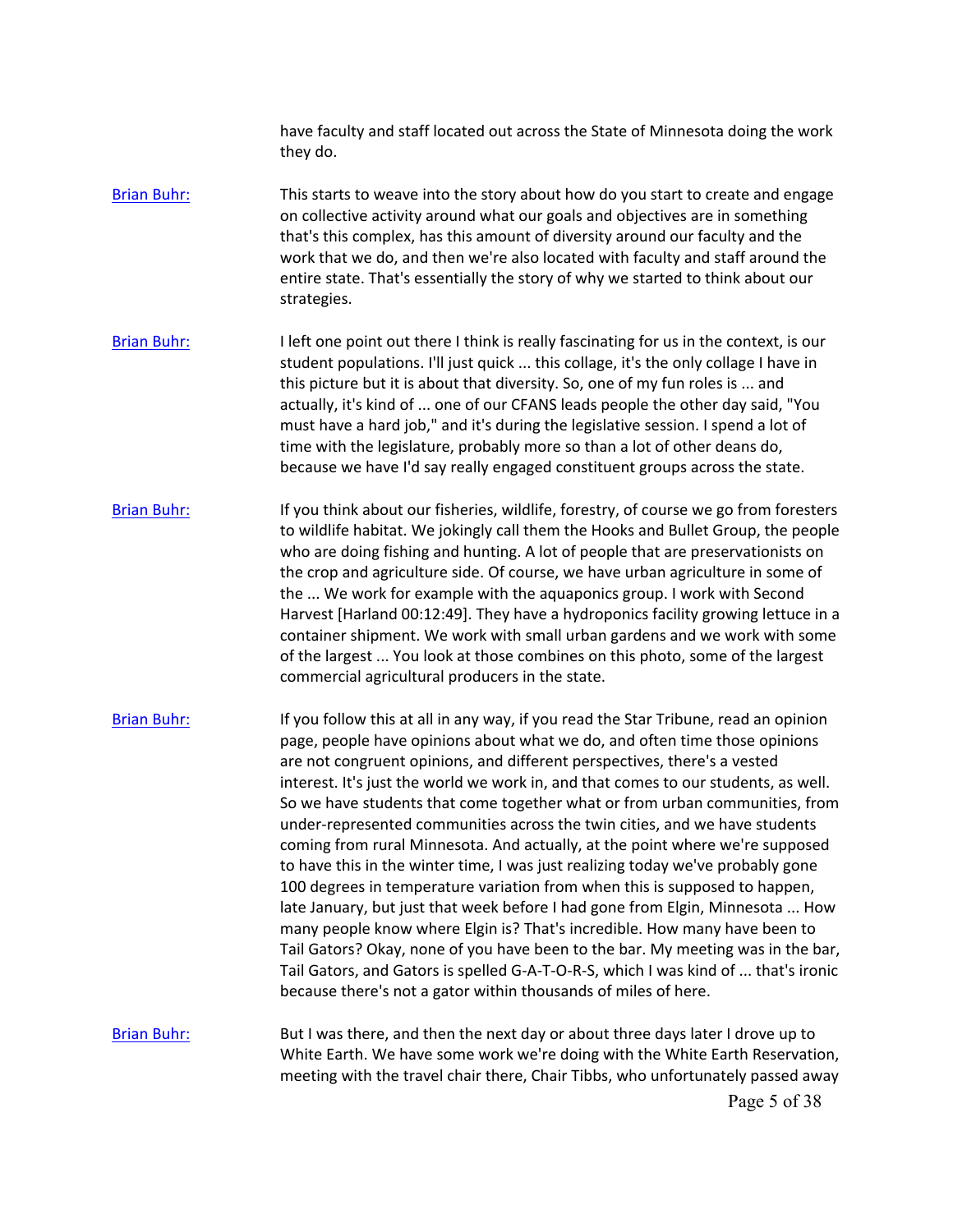this last week. But you take that spectrum of work we have, and Elgin, Minnesota's a farming community just in southeast Minnesota, for those of you that aren't familiar, and then of the course the White Earth Reservation up in northwest Minnesota.

 we're do, and how do we do that successfully? So, that background ... Oh, this perspective you put up there only because a lot of times our leadership is driven one of the things that I came into when I was first dean, we did have a \$5 million structural deficit in the college. We had challenges regarding the number ... We [Brian Buhr:](https://www.rev.com/transcript-editor/Edit?token=_h-b1RDUu_3IKuKHPX9z5UUOGZQwd3cEm7nscIAtVgShOlqY6qFlcN2d1l80-zvzTgQIl6DAk6BTPHdg-hOZF6FKRJs&loadFrom=DocumentSpeakerNameDeeplink&ts=859.83) That's a very diverse perspective across our college, and there's tension around those areas, right. There's tension in that question of how are we doing what has really changed me up now. That background gives me some perspective. So I'll use [Rutan 00:14:37] and [Hyami 00:14:38]. I'll go this route then. So, that by necessity. We work in that world, we have a need to connect together, and have the [inaudible 00:15:00], this baby boomer era where we're starting to see a lot of transition in faculty, a lot of transition in staff, the ongoing public funding issues. You know the litany of things that are happening in higher education that create what amounts to some challenges in leadership, and we realized very quickly, and this slide that's here is about induced innovation. Verne Rutan founded the International Rights Research Institute. At one point of time he was a faculty member. There's a building in St. Paul named for that.

 to be leaders in overcoming that and meeting those challenges, rather than having people sort of go back in their office and say, "Well look at this. We don't [Brian Buhr:](https://www.rev.com/transcript-editor/Edit?token=WsHC9fvfCWC_z20nFvuUwVYq_RGH5kYziDVsIKkzT2atZHLo5tpVxYoTJIaSIec0ZIk72yxZ2tSpSURvo3oHVzI_htI&loadFrom=DocumentSpeakerNameDeeplink&ts=925.44) And the idea that was on here is this idea of induced innovation, that we actually, in our strategy, had to think about what are we going to do as a university, as a college, given we have this diverse and very negotiated group of people, very distinctive disciplines across a wide swathe. Some of these financial challenges, and how are we going to bring people together to work on that? Because it's a place where people can lose morale. It's tough to make some of the decisions and budgets we have facing a structural deficit. How are we going to get people to take actions and recognize, most importantly, that they could have actions. There are powerful ways that people could do their work and help have enough money to do things." And we have a lot of leverage to do that.

 that strategy, and the idea that came out of that was really ... which is, I don't [Brian Buhr:](https://www.rev.com/transcript-editor/Edit?token=DYkRqrjriimIHCX9EUJ_uZgmYOJIH4IdgUezGQ2B1uXU3rThjzsiryCHTquCzOF9Fld_kC2ULJ8HbFXVZJoOdc77Tms&loadFrom=DocumentSpeakerNameDeeplink&ts=971.65) So we really looked at how we would start to induce our innovation, think about have it on there, it's a phrase only an economist could love, and I'd actually like to do a poll of people in CFANS and see if they know this by heart now. But we called it, we're going to design our mission with social and economic value. Isn't that catchy? I can see people writing it down. Nobody's even laughing about that. It's that bad. You can't even make a joke about how bad. But it was kind of this weird notion, we were talking, and actually I'll poll Jim Bradeen and Francis [Hardman's 00:16:49] our department heads into that early on when we were starting to face this and kind of came with this thing. What are we going to do? Well, we have to design our mission ...

Page 6 of 38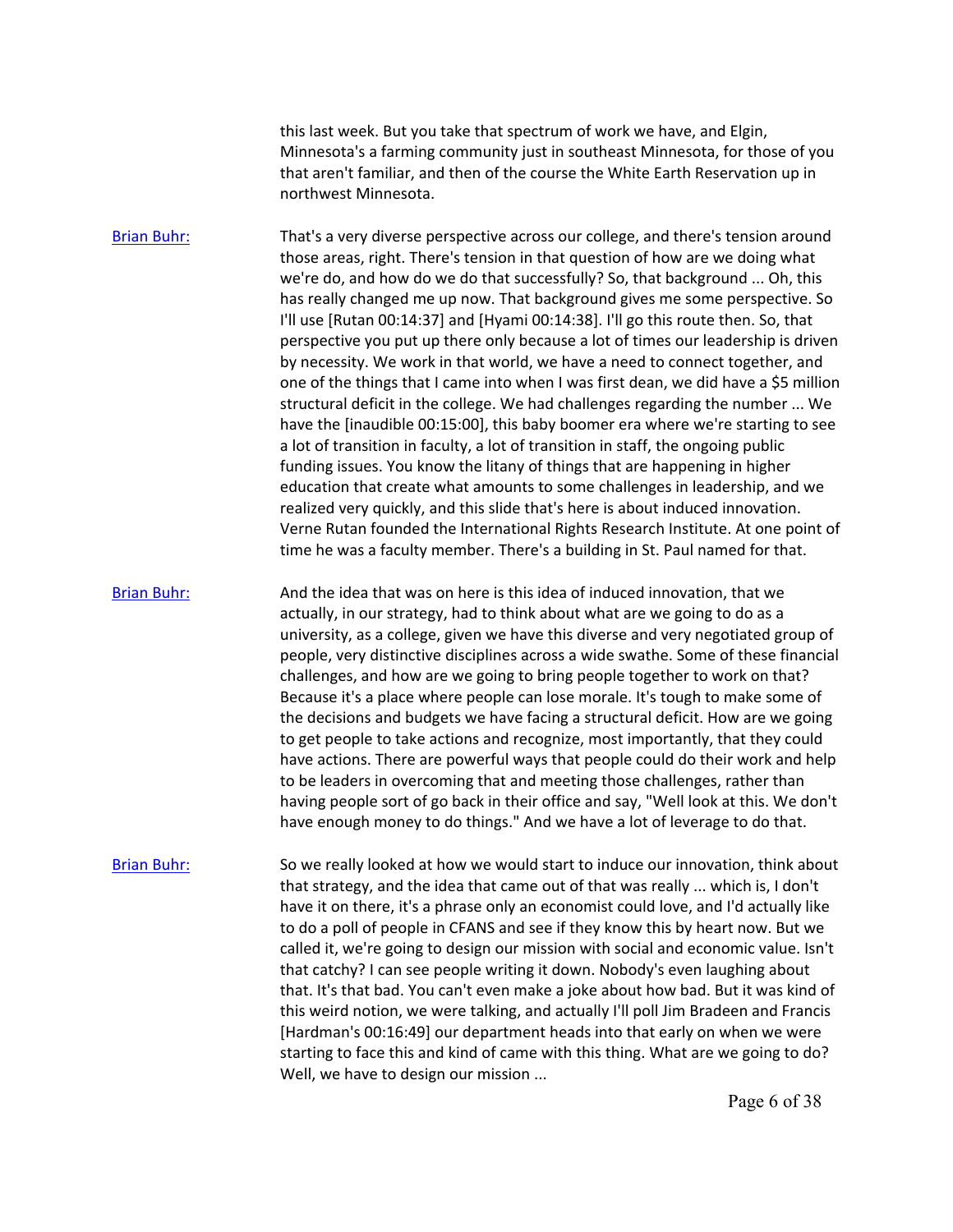- [Brian Buhr:](https://www.rev.com/transcript-editor/Edit?token=ZvU0TtnJUF3jlwJtltzoLsYuAD7WjSS7pJgLy6fIGUqeHgAvsBKWecOs-rd7Ozq1w7USeZ-tQloHexciOZsxAoRaf9s&loadFrom=DocumentSpeakerNameDeeplink&ts=1016.07) Go to this slide. I love this slide, just from a trivia perspective. We need to design our mission. How we're going to do what we do. Our mission is always front and center, and we had to have social value. We're a public university, and generate economic value so that we could sustain our mission, because without sustaining that mission with economic value there is no mission. So how do we lead that together?
- [Brian Buhr:](https://www.rev.com/transcript-editor/Edit?token=jgT050dAl4yX7skhFu02Uzf9rjy4ZeabL04hTsvYU1VcBgpB37cJzfu-HaH4OXY_1CbpX46q2uWkRlsniFLDRH-AZMU&loadFrom=DocumentSpeakerNameDeeplink&ts=1036.81) So you wonder why Aretha Franklin in the middle of a Blues Brothers photo is part of that, and in that, how many people have seen The Blues Brothers? Oh, thank you. I thought that was going to be something that I wanted to do. So, this is the only movie trivia that Aretha Franklin was ever in, and the reason I bring her into these sometimes ... Anybody know the song she sang in that movie? No. She might have later on, she did I think later on. There were two songs. One she was in the café. All right, you care away trivia. The song is just think, and I'd sing it, but that would not be good.
- Carol's here from the College of Design, so you know, I'm ... But that necessity [Brian Buhr:](https://www.rev.com/transcript-editor/Edit?token=o9M8RxPCPd0kG8362wVuXUrqOhQ4WPFv9TLCMKQ01xKrpzVfBn5enTU-pedzDVuuJNjBt5cUODwi2ALpjFaIunZ6ycQ&loadFrom=DocumentSpeakerNameDeeplink&ts=1077.38) It starts off, it's like four thinks in a row. "Think, think, think, think about what you're trying to do to me." That's as good as you're going to get out of me. And that's where the song goes, and that was kind of our design piece. Now, you see we had in how we're going to create our form, how we're going to identify what we're going to do. Then design was a key part of that. Thinking about how we're going to do things differently, and thinking about that collectively.
- [Brian Buhr:](https://www.rev.com/transcript-editor/Edit?token=FgU_ljGbEQ8WYluXX0JPRkgW-1oaC7mZWhYl9D8wxvHM41WBWTHjrkZ4jUGIdb-2YuW1OVdwtYISFQQqkuHPf_GoGZI&loadFrom=DocumentSpeakerNameDeeplink&ts=1100.16) Mission-wise, and I'll be brief here because I think, since it's about leadership, we thought a lot about what's our mission, and it's really simple. You can imagine in our college we can get as complex as we want. Saving the world, food security issues, of course, saving the environment, reducing invasive species and addressing those issues for our natural environment habitat. We got a myriad of issues we work on that we could go to, whereas there's some really simple foundational things that I tend to focus on.
- [Brian Buhr:](https://www.rev.com/transcript-editor/Edit?token=rtfwsVwpRHCnCKXRj0_nJd3kcm5BEAxw1mFD8gBAwiI5li0WyrOX_ICdK62-t9BliYByjezSk0BdotOSaqdW0AI_5xE&loadFrom=DocumentSpeakerNameDeeplink&ts=1124.58) There's two documents. The one on the right, or your left, is actually the signed campus is located there. And part of that is just by way of saying first, we think acceptance of the land grant for the State of Minnesota. It was 1863 and whenever I talk about this, that period was only about two months after the Dakota Wars, and this land that we're on here always, is Dakota ancestral land. The University of Minnesota is located on Dakota ancestral land. St. Paul about our land grant. That's always in the context, our history and our need to honor that history as we do those things.
- [Brian Buhr:](https://www.rev.com/transcript-editor/Edit?token=EuVbcizehlsWtRrp5rWF0Un-4htyZqfDJEDaQ6oZmkZONSldx3Q6r157nI6GmUd_qsDGJq60wyVk0QkfG9I2qZxWtWw&loadFrom=DocumentSpeakerNameDeeplink&ts=1157.29) But the document I focus on is actually the Massachusetts constitution. How many people have read the Massachusetts constitution? Okay, I got you. Finally nobody raised a hand. I finally found a piece of trivia. So go take a look at it sometime. It's the oldest existing constitution. It preceded the US Constitution 1787, and there's a chapter five in the constitution. What the chapter puts into Page 7 of 38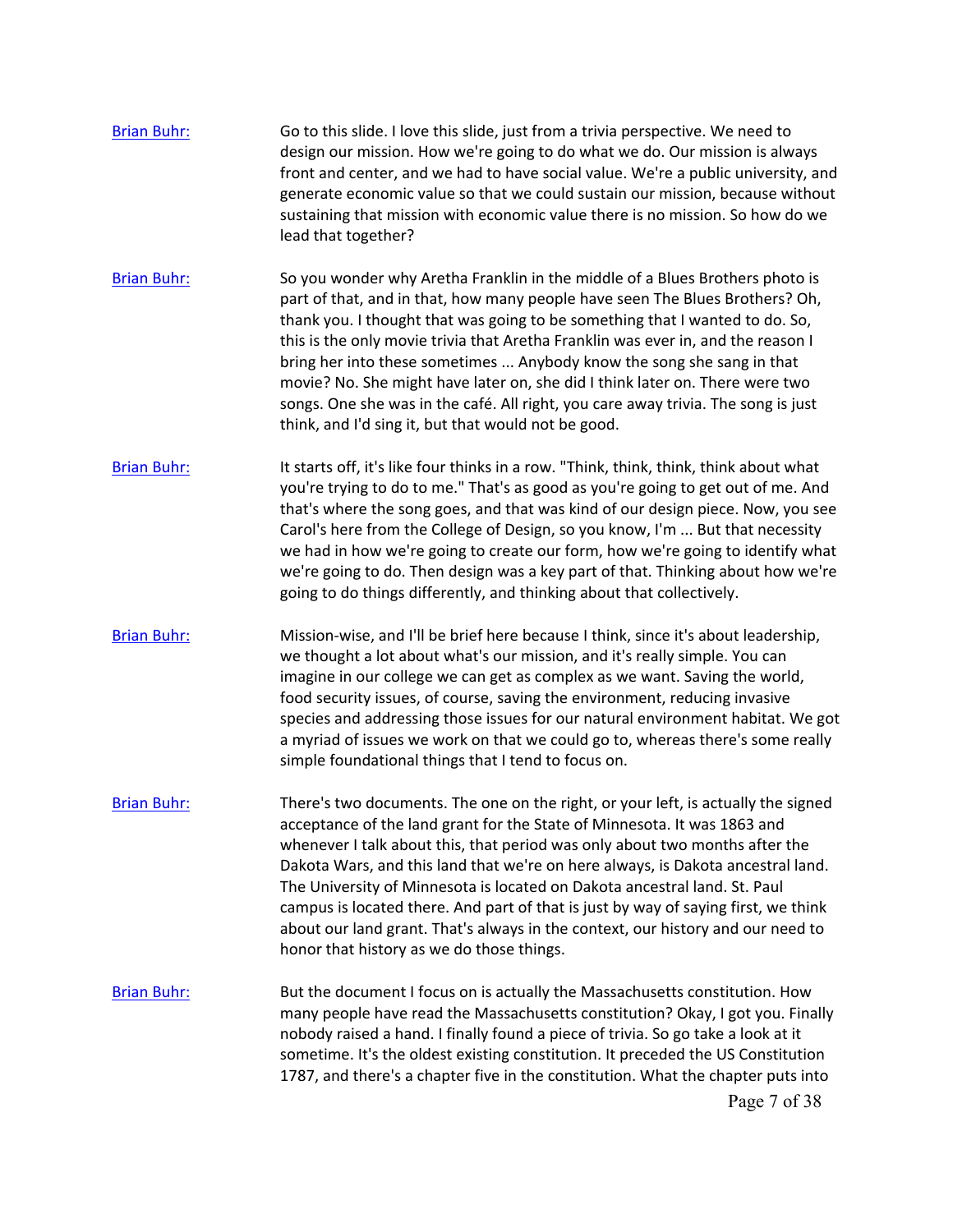|                    | law was that the public legislature shall always fund, and they referred at the<br>University of Cambridge, public education for the people. And it goes on. I have<br>some of the phrasing from it. I love reading 1700 phrasing because it's always<br>flowery. "Wisdom and knowledge as well as virtue diffused generally among<br>that body of the people being necessary for the preservation of their rights and<br>liberties." That was the reason for having public education, and if you think<br>about that foundational piece today, at almost, not quite 300 years later, but a<br>number of years later, that sort of resonance of the importance of public<br>education for bringing  and really it's about, I've always thought of it as being<br>about mobility.                                                                                                                                                                                                                                                                                                                                                                                 |
|--------------------|------------------------------------------------------------------------------------------------------------------------------------------------------------------------------------------------------------------------------------------------------------------------------------------------------------------------------------------------------------------------------------------------------------------------------------------------------------------------------------------------------------------------------------------------------------------------------------------------------------------------------------------------------------------------------------------------------------------------------------------------------------------------------------------------------------------------------------------------------------------------------------------------------------------------------------------------------------------------------------------------------------------------------------------------------------------------------------------------------------------------------------------------------------------|
| <b>Brian Buhr:</b> | As we're moving people through class structures, we think about achievement<br>gaps now, through across there'd also be an income segment to this. Just simply<br>building a just society is a key part of the work we do here, but that is the<br>foundation, and it was actually the foundation of this experiment in democracy.<br>It preceded our constitution in that context.                                                                                                                                                                                                                                                                                                                                                                                                                                                                                                                                                                                                                                                                                                                                                                              |
| <b>Brian Buhr:</b> | So it's a pretty powerful thing to think about the reason we're fundamentally<br>important is because we are about that lineage of public education supporting a<br>vibrant and thriving democracy. So that's simply our mission. It's not hard to<br>say. It's simply that's what we do, and then everything else sort of builds off of<br>that for research perspective, where of course the knowledge creation that<br>we're to advance that as well becomes a part of that.                                                                                                                                                                                                                                                                                                                                                                                                                                                                                                                                                                                                                                                                                  |
| <b>Brian Buhr:</b> | So, this balances really  that was kind of our challenge because I've learned<br>and this is  I'll just make a quick  Well, I'll go to this one. This was a challenge<br>we had. What had what we wanted to achieve, we had our mission. Then we<br>were talking about social value, which is the public education piece and that's<br>kind of covered. Now it's economic value piece, and that's an area where in<br>academics, the number of times I've been in a meeting and said, "Let's forget<br>about budgets. Let's forget about economics and just do what we're going to<br>do." And of course that strikes me right through the heart, but it's that piece<br>that you know, our reality  and I've actually been known to say this in fairly<br>significant meetings, is that with the changes in public funding, and it's not a<br>reality oftentimes we sort of want to pin it on the legislature not funding our<br>priorities, but if you look overall at our budgets in general you'll find<br>infrastructure, transportation issues is huge; health and human services; and<br>K12 education take about 97% of the state's budget, for example. |
| <b>Brian Buhr:</b> | So this little sliver over there of 3% is roughly what we have for the rest of<br>investments in public good. And for the most part I can't argue with the idea<br>that we need to have K12 education. It's important. Certainly health and human<br>services is a critical feature of public good in society. Infrastructure can support<br>the academy and all the things we get, utilities, water and so on are important<br>pieces.                                                                                                                                                                                                                                                                                                                                                                                                                                                                                                                                                                                                                                                                                                                          |
|                    | Page 8 of 38                                                                                                                                                                                                                                                                                                                                                                                                                                                                                                                                                                                                                                                                                                                                                                                                                                                                                                                                                                                                                                                                                                                                                     |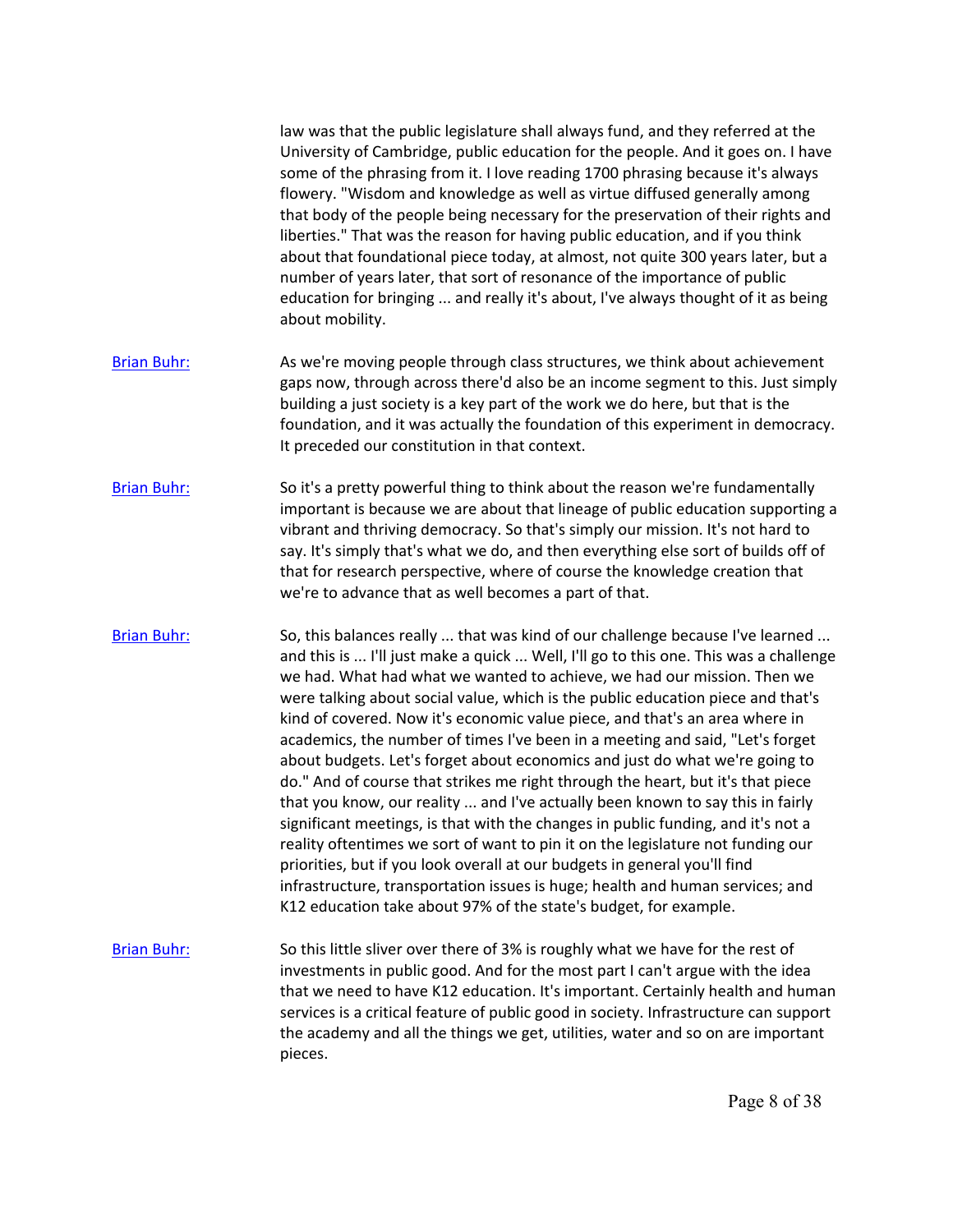- manage to create this economic piece, and that's what we were confronted [Brian Buhr:](https://www.rev.com/transcript-editor/Edit?token=SsdujlL8vErSKGPID8NppkYdmIVfdWq-pg1HByClkGP4m06dMgYe-soJ2ZIz2E6retAXBNHcklGVKThDyWWy95QYDIw&loadFrom=DocumentSpeakerNameDeeplink&ts=1339.67) So you come back to this thing of we have an obligation for how we're going to with. In that, we knew that we had to ... I'm going to skip through some slides so I can get to this. We knew that we had to bring some people together in this, and I'll just bring this pretty big word so you can see it. But as we've gone through our leadership, and this really came through LTD, this notion that we started kind of with faculty, but we knew that we wanted to have a more comprehensive piece because our staff, our students, our faculty, are all critical in driving our mission forward. It's not just faculty's role, it's not just that piece of it.
- [Brian Buhr:](https://www.rev.com/transcript-editor/Edit?token=ROb6xReol14nBvaNvGur_DhltFkAz0Mo2nwMlTNNL3SHaDFfNgR6gvWlm_RK6UlD2dbW65CoCTZMUoj632LL4Gg96sI&loadFrom=DocumentSpeakerNameDeeplink&ts=1379.82) I actually discovered this, it was late '80s, oddly enough, and I won't go to the full story where it originally hit me, in a sense, but this was about the time that Reagan ... I know it came out when Reagan passed the Martin Luther King Day. It wasn't actually a holiday at that point, he'd just passed it, and they were playing loops of speeches and sermons, and one of them was the eulogy from his eulogy service. There was a clip in there from the Drum Major Instinct because he actually, two months earlier, had given that speech and kind of foretold how he wanted to be remembered, so it became a part of his eulogy.
- always talk about ... and actually Rosie, you can vouch for this, too, I always [Brian Buhr:](https://www.rev.com/transcript-editor/Edit?token=-DaFW7rLQfiuvaFAISz7R-ODr_5TOehrzOZ651BpdmeDe-cfC55NzswP0JphaTenKUTkYoBGYWkf3KCmYUIqgsTRNI4&loadFrom=DocumentSpeakerNameDeeplink&ts=1411.87) If you listen, I do, and I know people who've been through our leadership, I bring this up as something people should read. It is a sermon, it's not a speech, and so it comes from a religious perspective from his background as a reverend, of course. But he talks a lot about people's desire to be first, to be important, to move things forward, and we want leaders to be great. We want them to be important, but to that in the right way, and then this notion that everybody can be a leader because everybody can serve. It's kind of the genesis of ... it actually came from a philosopher first, but Martin Luther King brought it into the servant-leadership biology you see a lot in the leadership literature. But there's almost no more powerful statement than ... And don't read it. Listen. You'll find it on YouTube, it's everywhere.
- [Brian Buhr:](https://www.rev.com/transcript-editor/Edit?token=96nzYt2WRwFOUVZj1FZb7uJDl70VzfDinXzhzyOsErqW4YsalhRplfVOiuRdvrwZPuxuRVaVBpjGWRJKvGAykJ5OB54&loadFrom=DocumentSpeakerNameDeeplink&ts=1457.18) I just recommend you listen to it once, and I'll be honest, I listen to it every once in a while and just kind of new perspective of finding out how far off track I am, which is pretty far off track a lot of times when you sort of set a benchmark like that. But it was a piece that we started to talk a lot of people that everybody can be a part of this because everybody can serve. We're fundamentally in public service and engagement with people and how we do that. And so really relied on that as a way, and frequently when I talk to people, of bringing that together.
- [Brian Buhr:](https://www.rev.com/transcript-editor/Edit?token=1uYZDMFywbSPbEHSEzRXS1hhdCSWFrqUq4a17uAKQ2lAlDjnRYR4DEUJUwvMaHEgFaC9StD7gTSwZVJ_EY13SJTOYcE&loadFrom=DocumentSpeakerNameDeeplink&ts=1484.41) So, that was by and large, and that took probably more time than I should take, but that was by and large our sort of ... I guess you'd call it the crucible that we were in to think about how we were going to create this environment where we had these challenges and real opportunities with the grand challenges of food and agriculture and environment questions. How are we going to meet those Page 9 of 38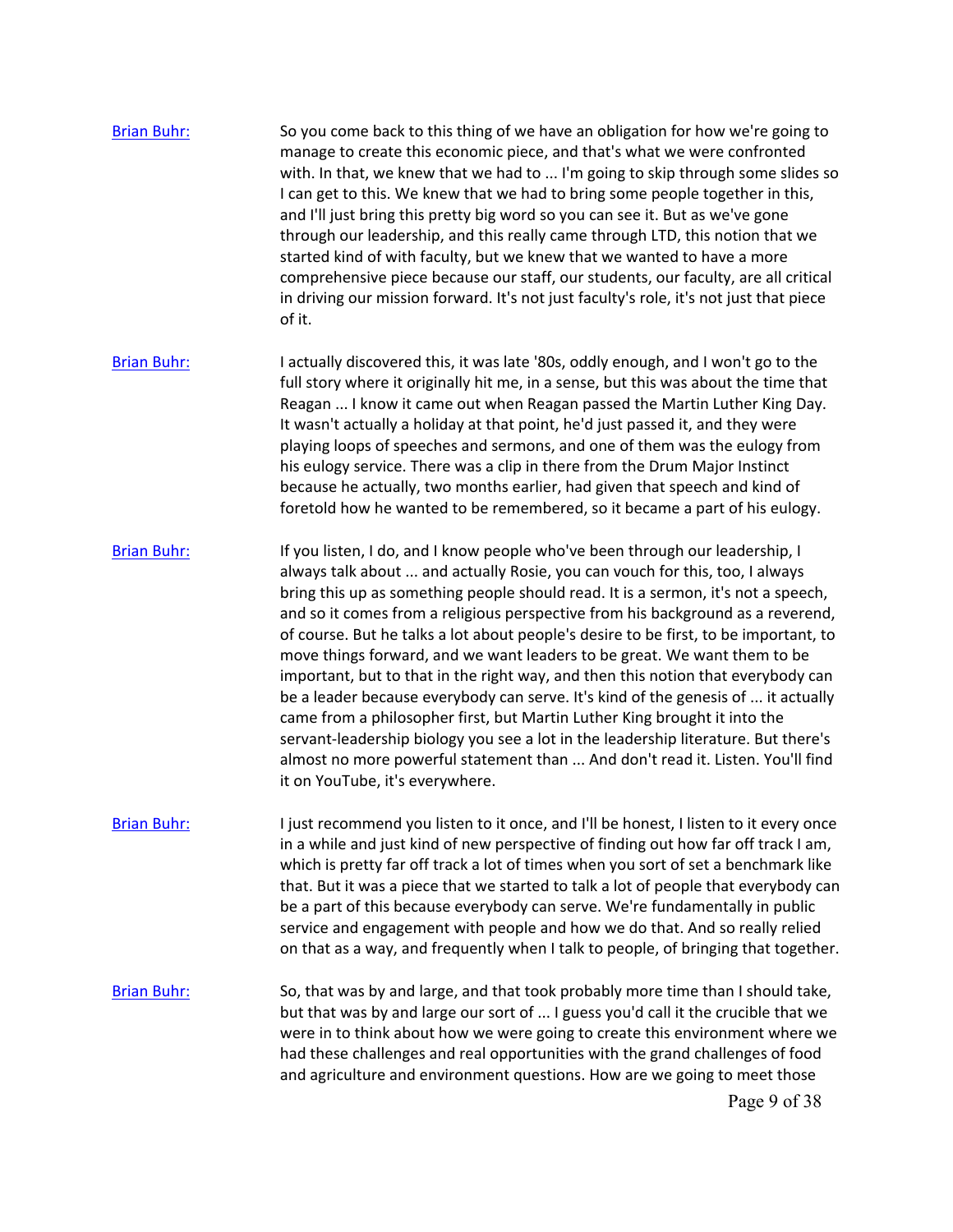opportunities at the same time we're meeting some of the challenges I talk about, budgets and so on. So that's when we started to think about and work with LTD. We've worked with ... I won't go much in the ... obviously we have a lot of various work where you can work on things. They've done a lot of work with us in departmental level issues. So we've had departments where we feel like we need to have some connection with how do we bring ... whether it's collegiality of just a shared vision forward.

[Brian Buhr:](https://www.rev.com/transcript-editor/Edit?token=Pq2SnQP6KfmvQjW4tKCKKq1Asbjgy73PKsB2JyuA5x-b3DLlSmAjCLh6RiT1smIcdIEwW_NCWsAVpEsw59D2DgRSQbQ&loadFrom=DocumentSpeakerNameDeeplink&ts=1529.16) One of the things about our departments that I think we elevate some of these is we have some real ... you want to talk about those disciplinary differences. Oftentimes people will call us around the work they do. When you have divergent disciplines sometimes in the same department are quite different, and perhaps in some case even ... So I think of conservation biology, and we don't have a [inaudible 00:25:50] to conservation biology and agriculture, and once you plow a native prairie you have basically taken conservation biology in its purest form out of the equation. You know, those kinds of things. So we actually talk about in some constructs the college as a model for diversity, that there is this intersection in between where it's food, agriculture and natural resources. How do we conserve our water resources, [inaudible 00:26:11] soil fertility and health, while we're producing the food we need, and there's an intersection there.

[Brian Buhr:](https://www.rev.com/transcript-editor/Edit?token=6YrJVEUKLAv0ax17D0JKrTNqNXsHxSx7_SJK3V3e7ZI7yPvg0oYJbK2NR4Xj5rGx6gZKA2zHpxwmUJ7zv1V4yqrSGNc&loadFrom=DocumentSpeakerNameDeeplink&ts=1576.2) But there's these other areas that you take in their own rights. Conservation biology is something that's important that we work in. That identity is important for that. And of course, at the farm it's probably just production agriculture at its extent on the other end. How do we bridge that together?

[Brian Buhr:](https://www.rev.com/transcript-editor/Edit?token=lCaazrQIvIo4V7BgI3BsjPiwAjYBFIGx0aouGO0gGwB2ZexM4NKxCFTHpxyNlEuoR9JgavLdXVSk7uowyXJmvdst5TI&loadFrom=DocumentSpeakerNameDeeplink&ts=1592.05) So, we do a lot of work in just those lower areas, but as a college, to bring people more together we started a CFANS Leads program that really ... In fact, I don't know, Rosie, if you said where the genesis of that was kind of a conversation. We were brainstorming about how do we just get really ... One of it was we had challenges of finding our next generation of department heads, and I'll talk in a little bit that leadership is kind of a discovery thing anyways, and so I'm probably stealing a bit of my own thunder, but one of the things that's come out of this, you do realize that a lot of people ... When I asked you to raise your hands earlier, even if you are in a leadership role, which people often do then because I'm department head or something like that, but people often won't do that.

[Brian Buhr:](https://www.rev.com/transcript-editor/Edit?token=zgPG5The-d7oDoLBeOPSde7zhkSkDQU87qDKghKTXDl3kAa4J2MPZhzhZJudC8DhgwSJo0MIkl6d3YHLfBpQvF87BfQ&loadFrom=DocumentSpeakerNameDeeplink&ts=1631.28) And so we wanted to start to build an environment where people did see themselves as possibly being leaders and discovering that maybe they had that goal. In other cases, discovering maybe they shouldn't be leaders and they wanted to be leaders, you know, which is kind of an interesting phenomenon, too, that you run across. So, to some of that conversation from those about how we move that ahead, and so we started CFANS Leads, which was a covert driven group of primarily assistant associate professors. We have about 15 to 20 in a

Page 10 of 38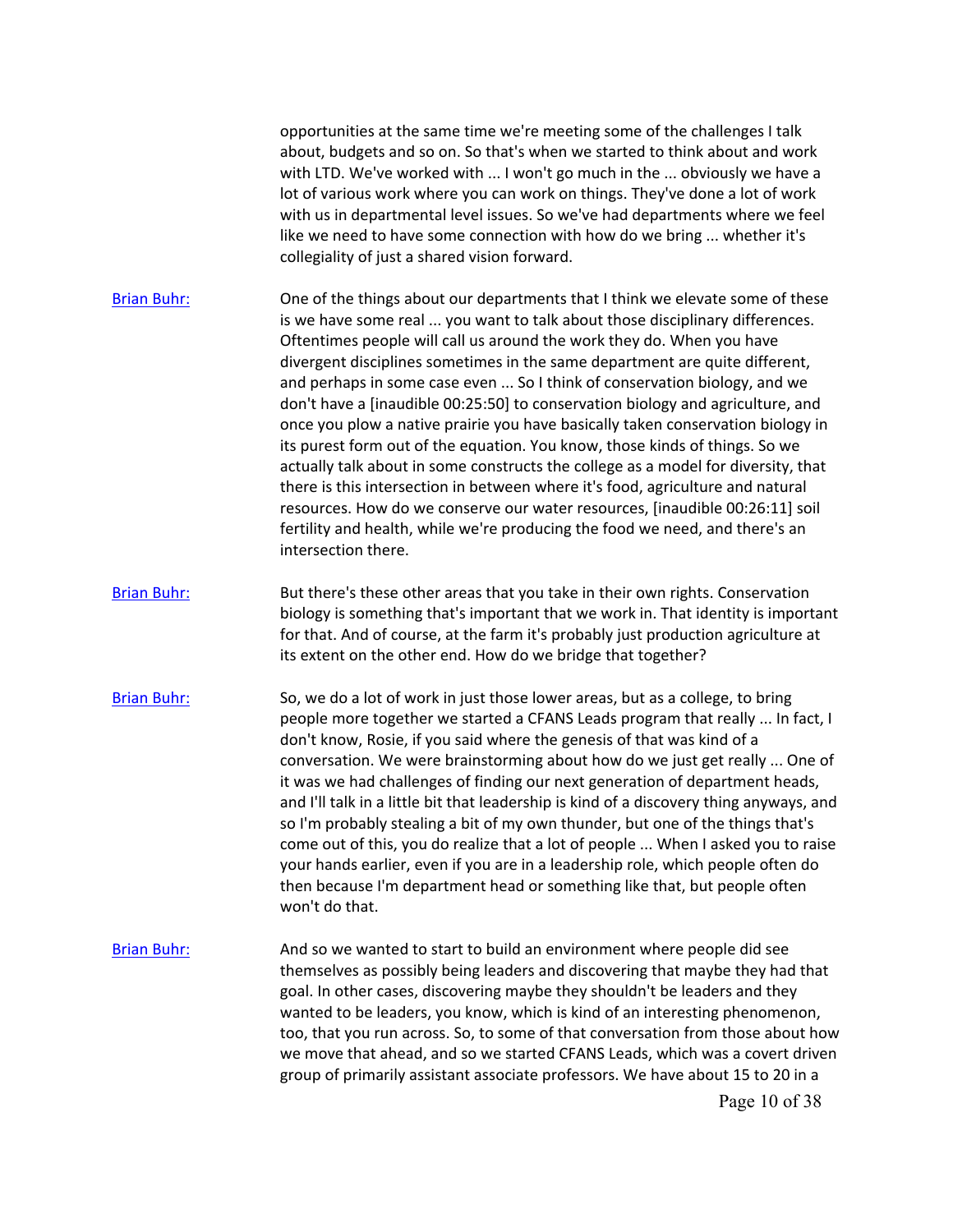group or each one of those. Our first one was three ago now. We've had our second cohort that ended in December this year.

[Brian Buhr:](https://www.rev.com/transcript-editor/Edit?token=o3RtDes0r3JqHeMtT_71UNarQW7XZHBfa5waV7pBgsbRu3pF8QeBHqaCCq5sevuGnJDrovAL1MUqDYo2dbx2i0Xy5rM&loadFrom=DocumentSpeakerNameDeeplink&ts=1664.27) The specific goals we had with those, they go through ... And we actually worked for CHD with a cohort that partnered with them as well to give a bit of different perspective, different college interactions, different experiences, different goals they're working towards. But we had our own set of goals, and I already mentioned one was developing future's leaders and building that. Then I sort of joke about this is our self-serving goal, was building empathy for leaders. You know, we just want people to feel sorry for us most of the time, which is a nice thing to have.

 [inaudible 00:28:27] pretty careful. But there's ... So, I wasn't counting them this request for colleges for funding and so on. What were going to be our priorities; [Brian Buhr:](https://www.rev.com/transcript-editor/Edit?token=ngXELf9s1zAznNYugdkDWk518jtCoo_7F01XQgDINXHkN-AJ937ulRC9qeX13bn4kzcUFGIS8OujONPGt5A56RlzYu4&loadFrom=DocumentSpeakerNameDeeplink&ts=1694.04) But it was really about that notion, it's not really empathy, it's that ... you know, oftentimes, and for those of you in leadership roles, people somehow see decisions as capricious. Some are. I'm joking. They're not usually. We usually morning, but I know for a fact because we had a dean's council, I probably made about 15 decisions this morning already. Some are minor things. We had issues just about a budget question about do we allocate funds to this or that kind of a thing, and then we had questions about our compact. What were going to be our priorities in our compact, and that has implications, which is the university's how were we going to identify those? We'd already identified some of them. You know, fairly significant decisions for the future of the college, and probably 15 just this morning.

[Brian Buhr:](https://www.rev.com/transcript-editor/Edit?token=sD9YtnKEJQAg0jP7YO_61fcXILx8UxTX1oXr3LYn_SvAyamqf4PuCOUcwuDYEaFwvfzg4EEwAuFtTq04YlMGUav2O4Q&loadFrom=DocumentSpeakerNameDeeplink&ts=1740.21) And so, this notion of what's the speed of work that happens, what are the regarding naming buildings, and building a little bit of empathy for the regent, kinds of framing that goes into those decisions; how do you make decisions when you know ... Right now, for example, we've all been in the conversation I'll put in this. There's the new article in there and so on. The conflict that's emerged out of that. But if you put yourself in the regent's shoes for a moment and take away any kind of a framing for around what's happening and what has happened, they're in a position where they're going to make a decision where I assure you there is very few people ... the entire, everybody won't accept what that decision is one way or the other, without going into any of the pros, cons, differences. There's going to be segments of people who just will not agree, and you hope they do the right thing. I'm not going to weigh in on that here today about what my views or opinions are of that, but they have to make that decision, and that's probably one of the higher level ones we have facing the university today right now.

[Brian Buhr:](https://www.rev.com/transcript-editor/Edit?token=75tSveNzpAa5_ub_ozKhzsCg6YQVK6u_KbojW5Y_DYSz4cHTCudBOQ0PLmoGUobpw9luJgBHicJR-O9tM6YvZeD8NDY&loadFrom=DocumentSpeakerNameDeeplink&ts=1797.9) It's an important decision, it's a critical decision, but they have to make that ... at some point they will have to make a decision. There's no way out, and I've actually been visiting with some people about exactly that issue, that you have to make those, and that's a hard thing to do. Regardless of what you might think

Page 11 of 38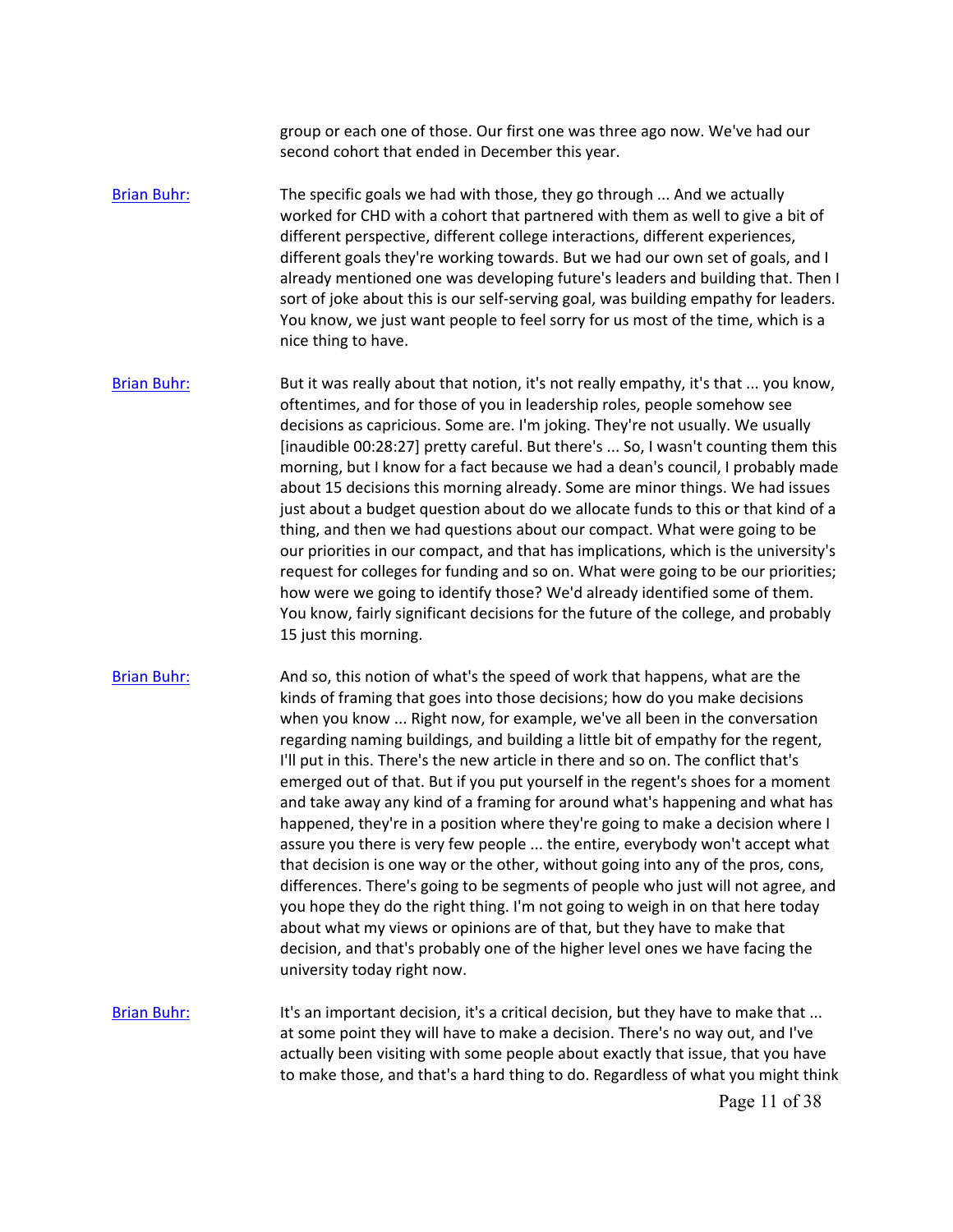or view or your perspectives, it's a hard thing for them to do. And getting people to just kind of view that can start to make things for function a lot better. Building the cultural capacity to have come understanding and thought about what people are doing and why they're doing it.

- [Brian Buhr:](https://www.rev.com/transcript-editor/Edit?token=7BaI8NOcAGufUm5YDLcDmldsUvKhiUg9Oj46QHbkC3hpVoYCFJw_FI3hk-5ziM149fmUaSEpflPZNi-0V-1LdfjXAXw&loadFrom=DocumentSpeakerNameDeeplink&ts=1827.94) Then, as I said, one of the things that was really good and has been great for us is building a pool of informed faculty. We realized a lot of times we don't spend a lot of time ... it's unfortunate. I wish I could do more of this ... getting out and talking. In fact, I just had my review, and that was one of the things. You don't come out and talk to faculty. Seems like I'm out there all the time, but that's my perspective, not other people's perspective. And it was a way to build more informed faculties so as we do have connections and engagement. They kind of come with some level of context and understanding.
- [Brian Buhr:](https://www.rev.com/transcript-editor/Edit?token=qO05EyfsVhnCElpG5ClWGYQEhgcvZKt_9CY0y3eMNZuNL96WcmWnbtg1zquAqXurfEJ6Zb1AdxZgRuaq903GdWmL9eg&loadFrom=DocumentSpeakerNameDeeplink&ts=1854.74) For example, we formed a finance boot camps where we started to talk about how does a budget in CFANS work. What happens when you don't ask for ICR, indirect cost recovery, in a grant where ICR's available? That means we're not able to fund your whatever when we go forward. Those kinds of connections that we want our faculty doing great work and focused on that, but some of those just awareness pieces that you find sometimes aren't there, and building some of those. I'll talk some more about those later.
- [Brian Buhr:](https://www.rev.com/transcript-editor/Edit?token=Vo6Vj3yav5bEYPOTt3OZJZDIRuhYcqAKhHVzd1_Iq69OGP2zSYN8pHw6ViTCylitS1eRFSHz6Lb5FwH9tFxx7sX988Y&loadFrom=DocumentSpeakerNameDeeplink&ts=1882.74) So, we went from CFANS Lead, which was largely faculty, and about a year and a half ago we started a staff leads kind of a program. We have a chief operations officer who's kind of taken on that role, and the idea behind that was kind of the same thing. But one of the things, we have some really phenomenal staff in CFANS. I mean, people that ... I mean, you want to go to understand what's happening financially, you want to understand HR policies, goals, rules, limitations, you want to think about how do you get this grant submitted, some really phenomenal people who do some great work. And for the most part, this hierarchical thing. We actually have a Dean's Dialogues where we talk about different aspects and the hierarchy of academics is huge, right?
- [Brian Buhr:](https://www.rev.com/transcript-editor/Edit?token=U-rpvGN7lwIxaA9ds5Z8vpT85u9kxh4NLmRlU3dSab28p5EOpW3HYnXwRWQgKWni5l1CISBBTl5nBGap5TLDen_8i8I&loadFrom=DocumentSpeakerNameDeeplink&ts=1921.33) If you think about our entire ... and especially who's been in academia their whole life, you went from freshman, sophomore, junior, senior, grad student. You became a first associate professor, a professor, and you moved through the ranks. It is hierarchical as the military. We just don't have the shoulder stripes to show it. And oftentimes when we get caught up in the academic side of it, forget that this university and its success depends, as much as anything, of having highly qualified, highly engaged, very productive staff. And so we wanted to bring them into the conversation about ... and we're sort of flat, as an organization. There's not a lot of places to go in that hierarchy.
- [Brian Buhr:](https://www.rev.com/transcript-editor/Edit?token=EDPkf4U-zAUxtKGyZeutRQdPGyW2r4Ix5TmikwcvjnphUuEqpachf1fTb8emKqzvind8cMnpaJqRUj_LPbfypkqwHNw&loadFrom=DocumentSpeakerNameDeeplink&ts=1957.49) So bringing cross-functionality, understanding across our various programmatic areas and function areas, and trying to build that. And the bigger piece we were just talking about, back in January now already, Rosie, when we were ready to Page 12 of 38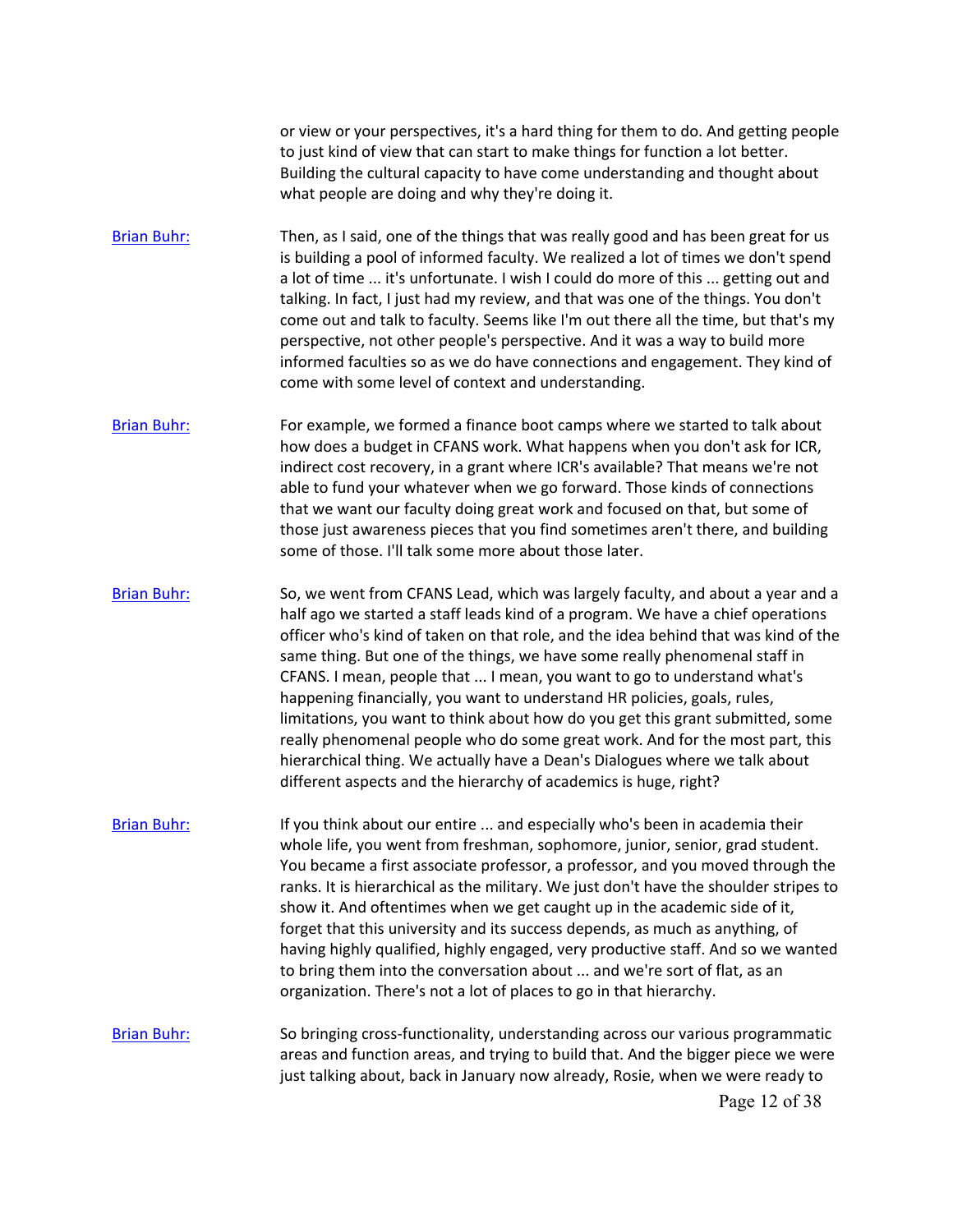start to ... therefore we were still working towards it, is to have a faculty and staff co-group, and the idea of building across from departmental to collegiate understanding which is another one of those areas that we don't have enough communication in.

 if they're faculty roles. A lot of staff were part of this. Grad students are a big [Brian Buhr:](https://www.rev.com/transcript-editor/Edit?token=qw3k-99ZtjcUqgHozocVLwmA316LWVI8vRHk9GVKzYNzO0rQhWeNg5p-JqsJPnsALO4gU20sHrhUnEb5wR8xTIX3Zh0&loadFrom=DocumentSpeakerNameDeeplink&ts=1981.2) So we've kind of structured this in a network of interactions where we start to get a lot of cross-understanding of what's happened, and we're very hopeful that that's going to lead us forward. So, I want to have some possible time for questions. I'm going to kind of ... That's where we came to, and I'd like to say I had some great crescendo for what we've accomplished, but I do view this, and I'll talk about some of our learnings in a bit, as we kind of took this leap. But some of the early outcomes, for example. We had three junior faculty that came through our first CFANS Lead cohort, we started a program with some of our senior faculty called Artemisia. I don't know if you're familiar with that, but it's a women in science program in CFANS, and it's a cohort who came together and has mentorship circles where faculty come together and mentor junior faculty, part of it, and we have a seminar series that goes on with that. That emerged out of people had sort of taken on some of it leadership role, something I think has really been positive across the college.

[Brian Buhr:](https://www.rev.com/transcript-editor/Edit?token=HplU6tb2odeDiEVotQw7rXJmpeb_V-AGYUoAfDJ7a6m9GqfDd3WzNI_2zoD16ajWenZWIlgrpQhBb1ayk2hAYZg3W64&loadFrom=DocumentSpeakerNameDeeplink&ts=2042.4) I mentioned the Dean's Dialogues. That came out of some of our early planning in this, and recognizing that we don't have enough hard conversation across campus, so about every other month or so we get together, and it's primarily staff and faculty at this point. We get about 60 to 80, depending on it, and have discussions about hard topics. For example, we have one about how does religion come into the workforce. Thinking about interactions there. We've had ones on hidden disabilities, implicit bias, and they've over time grown, and so what's happening is ideally the reasonable competency of people are recognized, and inclusive views of things and try to build some of that. That came out of some of the things we were talking, because when you start to ask people in these programs, in the people that go through them, we asked them real ... Rosie and crew asked real life questions that we address every day, and you start to get answers back of what you can do. It's been phenomenal for raising our thinking.

[Brian Buhr:](https://www.rev.com/transcript-editor/Edit?token=zXKrsQj-Kf-FnI-k5z8PDpahjvM4BHHBJyqHOsTZ_giGV3EhcYQhEiqfr4hKwSQWljTkuCfDhuVnQ6cgCU1yaBqm_rI&loadFrom=DocumentSpeakerNameDeeplink&ts=2095.61) We've actually deployed these groups and working now on work-related projects. Once you've sort of had the finance training and HR and kind of get some of that perspective, and I'll just set these. We have an online course as community of practice, where we have people working together in this group that now are working towards those. The faculty workload, this [inaudible 00:35:15] thing about what is our faculty workload expectations around the college as we face some of these challenges. Budget planning, the boot camps I talk about, and we're actually thinking able to be doing one of ... which sounds off, but understanding organizational structures of the university. We talked with HR about this a little bit, because surprisingly, I've discovered that we hire

Page 13 of 38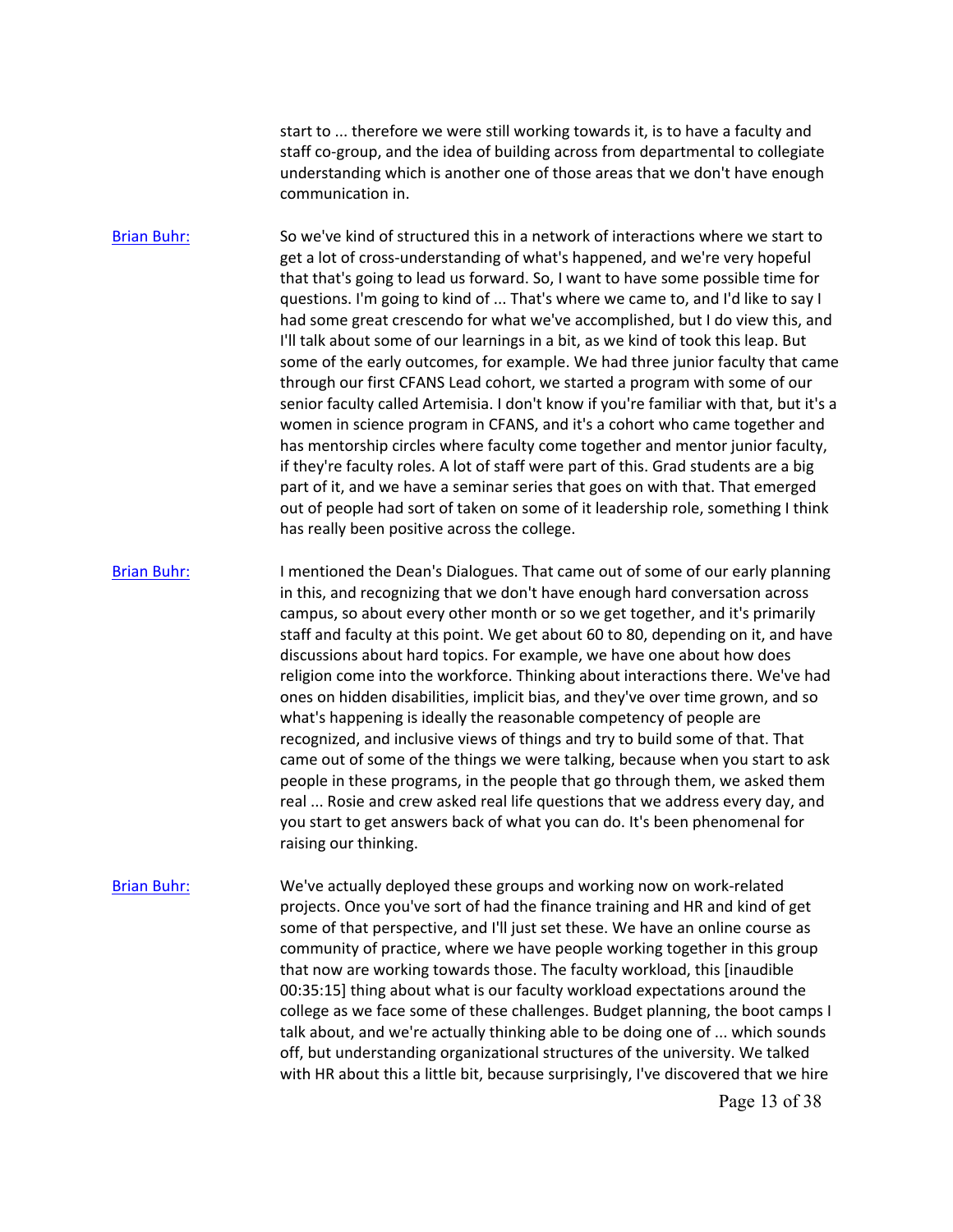|                    | people sometimes out there in CFANS universe and nobody knows how they got<br>hired. Like they show up in payroll and you're going, "Wait a minute. How did<br>this hiring happen?" And somebody decided they made a verbal offer to<br>someone. It got to the payroll person and, "Wait a minute. There are policies<br>here." And it sounds odd to say that, but we hire  Just to give you some sense<br>of this, because of our ROCs, we'll have a hiring of about 150 to 200 people<br>coming through the spring because of fieldwork. So we just get a large big chunk<br>of hiring going on.                                                                                                                                        |
|--------------------|-------------------------------------------------------------------------------------------------------------------------------------------------------------------------------------------------------------------------------------------------------------------------------------------------------------------------------------------------------------------------------------------------------------------------------------------------------------------------------------------------------------------------------------------------------------------------------------------------------------------------------------------------------------------------------------------------------------------------------------------|
| <b>Brian Buhr:</b> | The issue is, people go, "Oh, you mean we have to go through HR practices to<br>hire?" Well yeah, there's  It doesn't happen often, but it's what we said, you<br>know, and when we talk to people it's, "We didn't really  it's not my job to<br>look at what the hiring policies of the university are," but start to build some of<br>those things and I think they're going to be helpful.                                                                                                                                                                                                                                                                                                                                            |
| <b>Brian Buhr:</b> | So, just to wrap up with learnings on this, then. Things I think we've learned,<br>and then close this off. One, as I said, I already left this one, leadership is a<br>discovery. People discover they're going to be leaders, and I think  I was really<br>fortunate when I started out. I happened to get into an early  just a small kind<br>of cohort of leadership. It wasn't broad, right. You realize that there's probably<br>about five people in the college at that time who'd had that experience. I<br>managed to get into the academic leaders program, which is the CIC, now the<br>Big 10 Academic Leadership Program. And again, that was a cohort of about<br>seven people from across the university given here.      |
| <b>Brian Buhr:</b> | So, part of this thinking was, the broader you cast that net, the more<br>opportunity you have for people to think about what are their roles and goals in<br>leadership, the greater chance you're going to people discover that hey, this<br>interesting. I can have a real impact in the work I do, and I might be good at it.<br>And those are the people we need coming into education thinking about those<br>next steps. So it was really just broadening out that experience.                                                                                                                                                                                                                                                     |
| <b>Brian Buhr:</b> | So now, over these two years we've had about roughly 35 to 40 faculty who've<br>been through a full year, year and a half of leadership training. That starts to<br>have a cultural impact across the calendar. You can start to see that happening,<br>and so that discovery I think has really been important. This empathy-building,<br>that's a piece that  you know, we live in a critical  and it's particularly with<br>faculty, we live by critique and when we're viewing papers and grants and those<br>things, but this idea that we are making decisions, that people have different<br>values, different viewpoints; we need to take those into account. Just kind of<br>creating a more inclusive way that we do that work. |
| <b>Brian Buhr:</b> | I've always tried to tell, you can never communicate too much on anything and<br>you can never communicate enough on everything. It's just one of those things<br>that you try to keep that communication going. It just takes some stamina. In<br>my other slides, at this point I had a sherpa in there as a symbol of  it's one of<br>Page 14 of 38                                                                                                                                                                                                                                                                                                                                                                                    |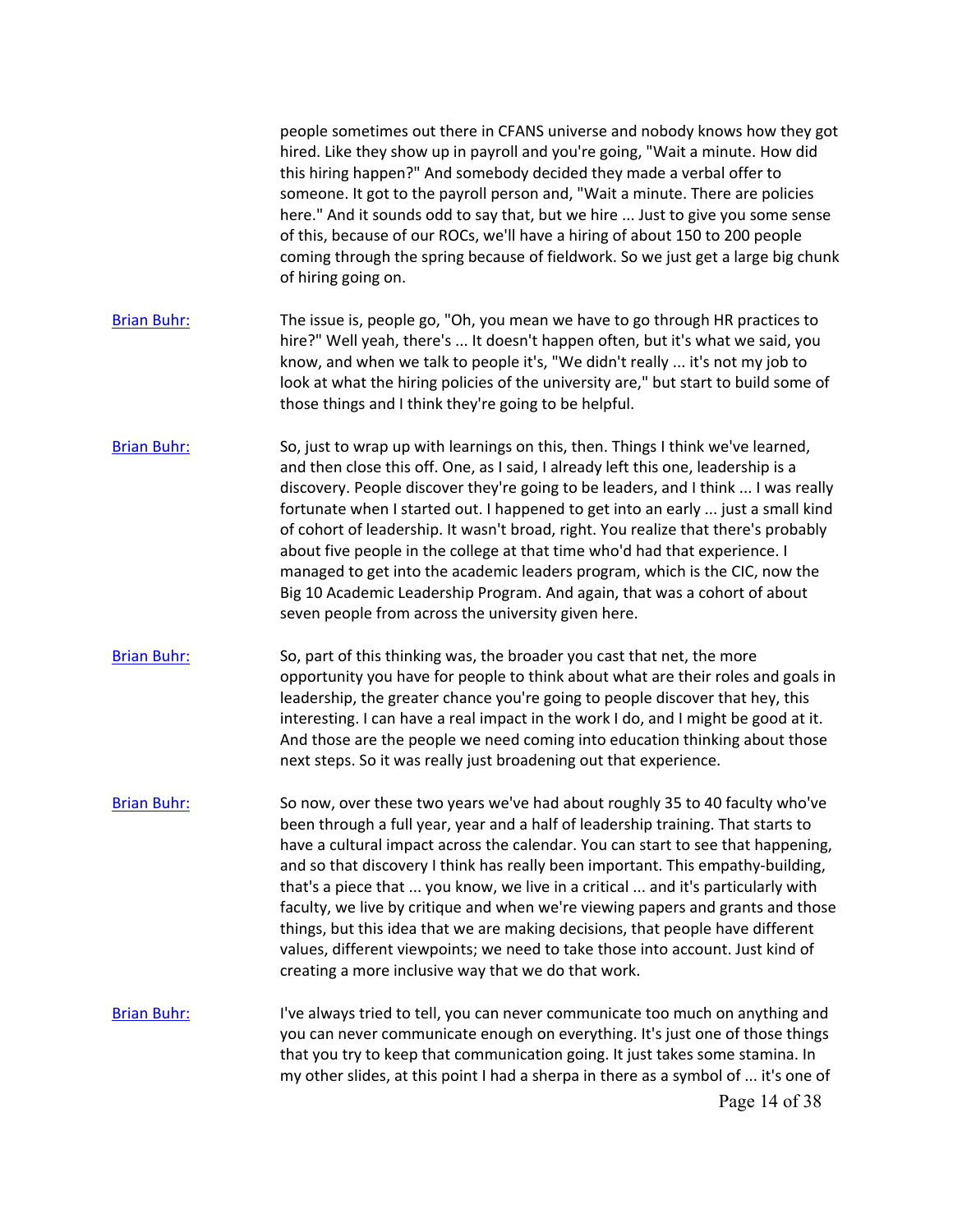|                     | those things, too, that it takes [inaudible 00:38:24]. We're a long  we're like a<br>redwood tree, as a university, right? We're a long-lived  the span  we're<br>about a 30-year transition cycle on things when you really think about it. When<br>you think about faculty coming through and so on, and the timeframes of<br>building, we're just a lot of fixed things in this. And so, I view this as something<br>we're doing, we've always talked about it as a long run kind of a prospect. A lot<br>of this work going to pay off five and 10 years from now. We won't have enough<br>size of a cohort, enough depth in it, but we really look at it as something that's<br>sort of staying in it for the long haul, which we're doing as a commitment. |
|---------------------|------------------------------------------------------------------------------------------------------------------------------------------------------------------------------------------------------------------------------------------------------------------------------------------------------------------------------------------------------------------------------------------------------------------------------------------------------------------------------------------------------------------------------------------------------------------------------------------------------------------------------------------------------------------------------------------------------------------------------------------------------------------|
| <b>Brian Buhr:</b>  | I really think a lot about that issue of how do we  There's an inertia here in our<br>culture, that how do we start to think like a  And I've actually done a lot of<br>literature but I haven't found an answer, which is kind of surprising. Somebody<br>should write a book about this. How do you take a 150-year-old institution and<br>get it to think like a startup? How do we get people to see anew what it is we<br>have opportunities to do, whether it's online  We see some of that creep in<br>with online teaching and those kinds of things, but how to really think about<br>that, because the world out there is moving pretty fast now. And that's a thing<br>that I think we're starting to get people thinking more that way.              |
| <b>Brian Buhr:</b>  | So with that, I do appreciate the time. I hope you gleaned something out of this.<br>That was more our journey explanation, and I wish I had an answer, but it's<br>been a pretty fun, and I think rewarding activities for our faculty and us, as well.<br>So, thank you very much.                                                                                                                                                                                                                                                                                                                                                                                                                                                                             |
| <b>Rosie Berry:</b> | Okay, so thank you very much, Dean Buhr. That was excellent and a nice<br>introduction for us to move into our panel conversation. What I'd like to do right<br>now is invite the panelists to come up and join us on the stage, and we will start<br>with Abimbola Asojo, who is the associate dean for Research, Creative<br>Scholarship and Engagement in the College of Design. So, welcome. Next invite<br>Jim Bradeen, department head in Plant Pathology in the College of Food,<br>Agricultural and Natural Resource Sciences to join us here. Thank you, Jim.<br>Followed by Wendy Looman, the cooperative chair in Child and Family Health in<br>the School of Nursing.                                                                                |
| <b>Rosie Berry:</b> | Last of all, but not least, or almost last, Diane Newmark Sztainer who is the<br>division head in Epidemiology and Community Health in the School of Public<br>Health. And now last but not least, Brandon Sullivan, a senior director in<br>Leadership and Talent Development. Brandon is an organizational psychologist<br>and has worked in several organizations where he is focused on leadership<br>development, and he also teaches at the Carlson School of Management.                                                                                                                                                                                                                                                                                  |
| <b>Rosie Berry:</b> | He will be providing perspective today during the panel discussion and will<br>provide insight later on what we have learned through our research into<br>academic leadership here at the university. So, thank you again for being here                                                                                                                                                                                                                                                                                                                                                                                                                                                                                                                         |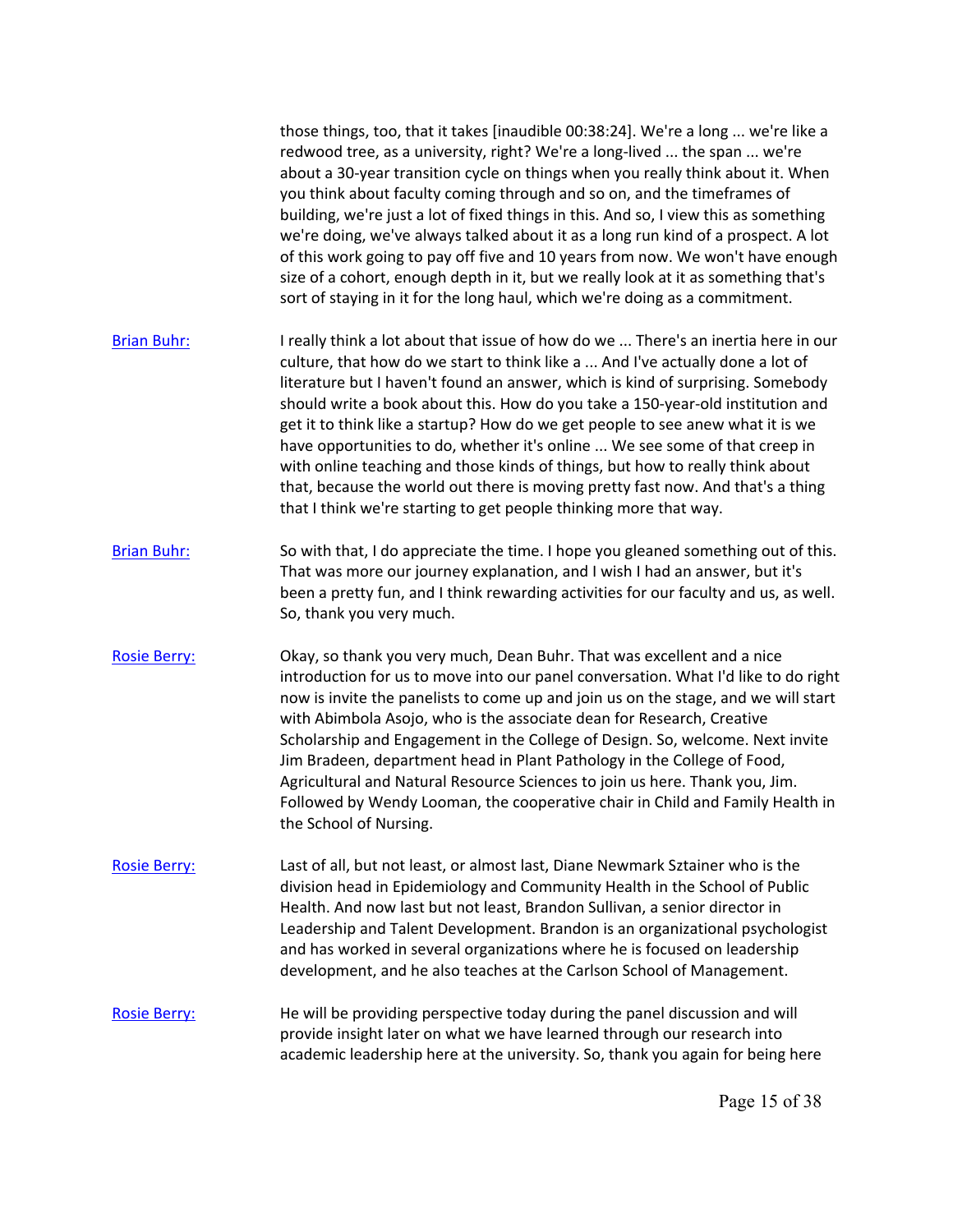leadership in your academic units. So let's welcome the panel. to share your leadership journeys and your insights and experiences in your

- [Rosie Berry:](https://www.rev.com/transcript-editor/Edit?token=VVh-0LOWGATtwdMDufWIf-1IzoJ_qte5w3Xaruuhy8R7ekoPOL145HKh4hSU6X46swzqQgaCY4_tozLc4-xlHklGAMI&loadFrom=DocumentSpeakerNameDeeplink&ts=2490.2) We're going to start the panel today by inviting our panelists to take just a minute or so to share a little bit about their academic journey to date. So we're going to start with you, Dr. Abimbola.
- director of the Interior Design division by default because I was ... you know, the [Abimbola Asojo:](https://www.rev.com/transcript-editor/Edit?token=TloMno0mJNubYtSE3_pxkGwIBl9CWF6DdMQA_lKnLRZuIgJodKi9-BFi-vfgcdv-G82ZnTPDhcrhrj90M75IFZImKec&loadFrom=DocumentSpeakerNameDeeplink&ts=2502.64) Thank you. Good afternoon, everyone. Well, I started my career in Oklahoma in 1997 as an assistant professor in Interior Design, and you know, I became the only tenure track faculty and the program had to go through accreditation, and I became the director then. I actually directed the program for five years. The positives I took away from that position were ... I remember in 2010 when the program became the top four program in interior design by Design Intelligence, and all the parents, the students and the staff and the stakeholders were all so excited. That intrinsic motivation was something very positive for me that, you know, it got me so excited and I was really happy about the impact on the community.
- about that. Those are the things that keep me excited, to see the impact of what some of the leadership and the work we do can have on the community, and on [Abimbola Asojo:](https://www.rev.com/transcript-editor/Edit?token=VY4mOabVl8C-Y3dIPRef9QS-rkN2D_7aed6WMWqgI6A7EyJngjv8GkUtZqJe7pzoxv3roh4pbkZ2_ex8cScIB0uQBUk&loadFrom=DocumentSpeakerNameDeeplink&ts=2575.16) I came to University of Minnesota in 2011, and I directed the program here in Minnesota from 2015 to 2018. The interesting thing again was in 2016 we were also a top 20 program in the US by Design Intelligence. Again, students and faculty and parents and community stakeholders and people were so excited the students and on how intrinsically motivated people are.
- [Abimbola Asojo:](https://www.rev.com/transcript-editor/Edit?token=pc0YADAVvsko1F-rwvqRWOvSrg8fSIJ1e5AngTvnmlGPu3rg0Cd_26df2nrWskmW9Ehx0GLalcssXB-lyuPAStI_xkw&loadFrom=DocumentSpeakerNameDeeplink&ts=2628.61) Today I'm the associate dean for Research, Creative Scholarship and Engagement in College of Design. It's a very long title. I started that position in June of 2018, and my work there is to support the college's research, creative scholarship and engagement, and make the work of the faculty visible, and also identify opportunities and networks of support across the university to develop, mentor and support the faculty, and also promote all the types of research and the initiatives we do, and also showcase how the work of the Faculty in Design are impacting the community.
- [Abimbola Asojo:](https://www.rev.com/transcript-editor/Edit?token=CSywEx_GlPKAekBikI08fUo8BRNkF-D6yc7BhTMUznnK_X4ykiFJAhZ1wtSbuhZx8vpd1erCHyQOkJYL0jBWxJr2i-g&loadFrom=DocumentSpeakerNameDeeplink&ts=2672.1) One thing that has really helped me in this role, because I wouldn't have felt empowered to even be an associate dean if I hadn't gone through the Leads program. I did the Leads program maybe two and a half years ago, and I learned so much about the University of Minnesota and the system-wide campuses and I was also fortunate. You know, the interesting thing was, Catherine French, I don't know if she's in the audience. I think she's the Faculty in Civil Engineering. She called me up and said, "Oh, your name came up for [inaudible 00:45:06] a contest in the faculty [inaudible 00:45:08]." I reluctantly agreed. I knew I wouldn't win because, you know, I'm not popular on campus so I knew I wouldn't win. So I thought I was going against winning, and low and behold, she Page 16 of 38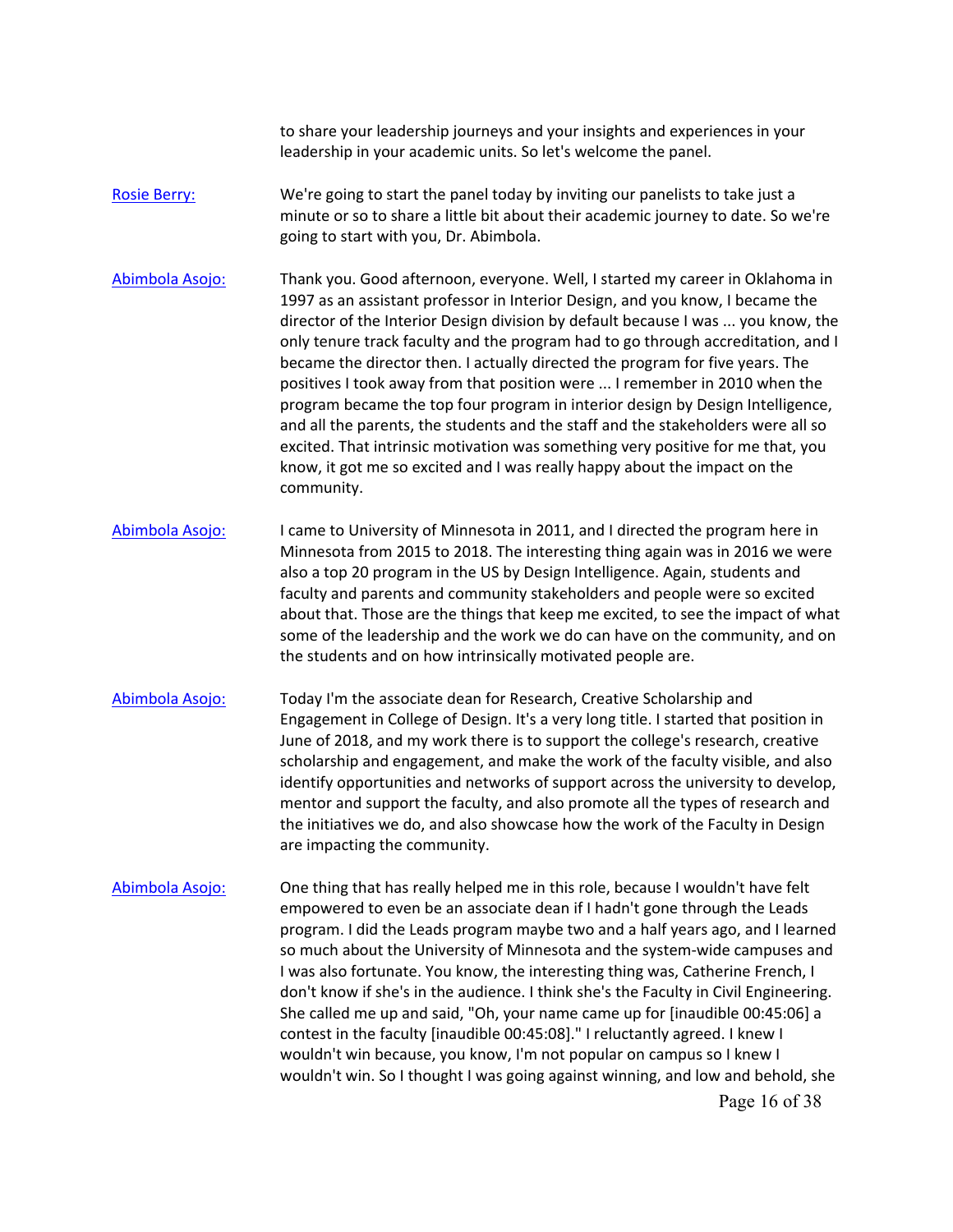year term, to finish up her term. And I learned so much being on that. So, that's won, but she left the university and because she left I was called on to serve one been my story, kind of. Thank you.

[Rosie Berry:](https://www.rev.com/transcript-editor/Edit?token=51VrsakBwYhGEBx5xgXwbGndAU-giseW7gJ3-DGMZbR8XNnmRf8aPYDzdp8yDXOxv-DOoYtx3PU4Teofv-XoYc_ANp0&loadFrom=DocumentSpeakerNameDeeplink&ts=2737.33) Thank you for sharing that. Great. Dr. Bardeen.

[Jim Bradeen:](https://www.rev.com/transcript-editor/Edit?token=4qSXZ4oS92XMYyYKAww_b3qKESNgwehfy3xCdg2FwRHdVzK-9F6WfGp170t_YyRLmsPBwiN6l51uDG3bNI4OIcYhlIA&loadFrom=DocumentSpeakerNameDeeplink&ts=2741.93) Thank you very much, Rosie, and thanks to you and your colleagues for putting this on. My entrée I guess into leadership in the university's a little bit different. I've been at the university since 2002 and I think I spent the first two thirds of my time here actively avoiding the college office and anything that really smelled of leadership at all. I think I really didn't see myself in that role until I reached a point where I was becoming full professor and was sort of at this stage in my life where I was having a bit of a crisis about what came next, and really thinking about impact. After what you've said about impact and wanting to impact the research, the education that goes on at the university, really was something that spoke to me.

- colleagues, and you can ask me privately, I will say that, because it absolutely is that our department was really going on the right trajectory. [Jim Bradeen:](https://www.rev.com/transcript-editor/Edit?token=GbvJW2v2POm8JUjq_XDgonetBDeKsE96ZwHNj_TipZaPNo6JFw14iRta5mqLdMNLvNlN73x6GFFqiHFOZ4VhMD2-2D4&loadFrom=DocumentSpeakerNameDeeplink&ts=2793.59) I work in the Department of Plant Pathology, have absolutely fantastic true. And so the history, the contemporary research, the extension work, the students that we have are really phenomenal. I was really inspired by the department head that came before me who was our very first female department head and they had transformative effects on the culture. So I felt
- rewarding, largely because of the impact that you can have on the mission of [Jim Bradeen:](https://www.rev.com/transcript-editor/Edit?token=HEs5iv784CymNPQ1KsIH0BLuq_0KwjfMG9fvlgugGpZjzTzIwL5lnd181osYEwdzaiRPQ-KfaUAqe7GnRpoyvb3wVsE&loadFrom=DocumentSpeakerNameDeeplink&ts=2825.48) When she stepped down and I was just at the stage of becoming a full professor and sort of asking with the rest of my career is going to be about, I at first reluctantly stepped into the role after colleagues encouraged me to do so, and I found that I've really, really loved it. I've learned a lot, and Rosie and her colleagues have helped a great deal in that regard, but it's been extremely the university.
- [Rosie Berry:](https://www.rev.com/transcript-editor/Edit?token=KiubDRlSvmkl5CMEqrgEBIKgsGxMLstOv7a266CVJBYoI95RWl4NRkHghCcwR9bQEhP_vsNot0GTBM8SdFriqZ8TR_U&loadFrom=DocumentSpeakerNameDeeplink&ts=2852.86) Thank you. Dr. Looman.

[Wendy Looman:](https://www.rev.com/transcript-editor/Edit?token=jMJFDXo3gN30gnoEI8_3nbI67fCWjYtLc_1J_obmx8l4yETQ_m1RQGT1ujRotpoEtu30OFEhyPYgx3CESWEylxgM-HQ&loadFrom=DocumentSpeakerNameDeeplink&ts=2858.5) I resonated with some of the terms I've heard including reluctant, empathy, communication and Dean Buhr's talking about the role of a sherpa. I also was reluctant in this role. I came to the university in 2003 and mostly focused on my own role on the tenure track, and three years ago I was asked if I would consider stepping into the cooperative unit chair role, and our cooperative units are like divisions or departments.

 leadership was about helping people follow the rules and doing the right thing [Wendy Looman:](https://www.rev.com/transcript-editor/Edit?token=9VHHpAyytwH91U5G6ChqykXgZ69seoe0g4WJHm-fxk3A76Gwg9NtlmowVsTEM0iT9YExWS-2grTkIbfHSaKY8JtrigQ&loadFrom=DocumentSpeakerNameDeeplink&ts=2893.29) Before that I hadn't considered leadership at all. It's one of the things I've learned in the role, is that leadership isn't what I thought it would be. I thought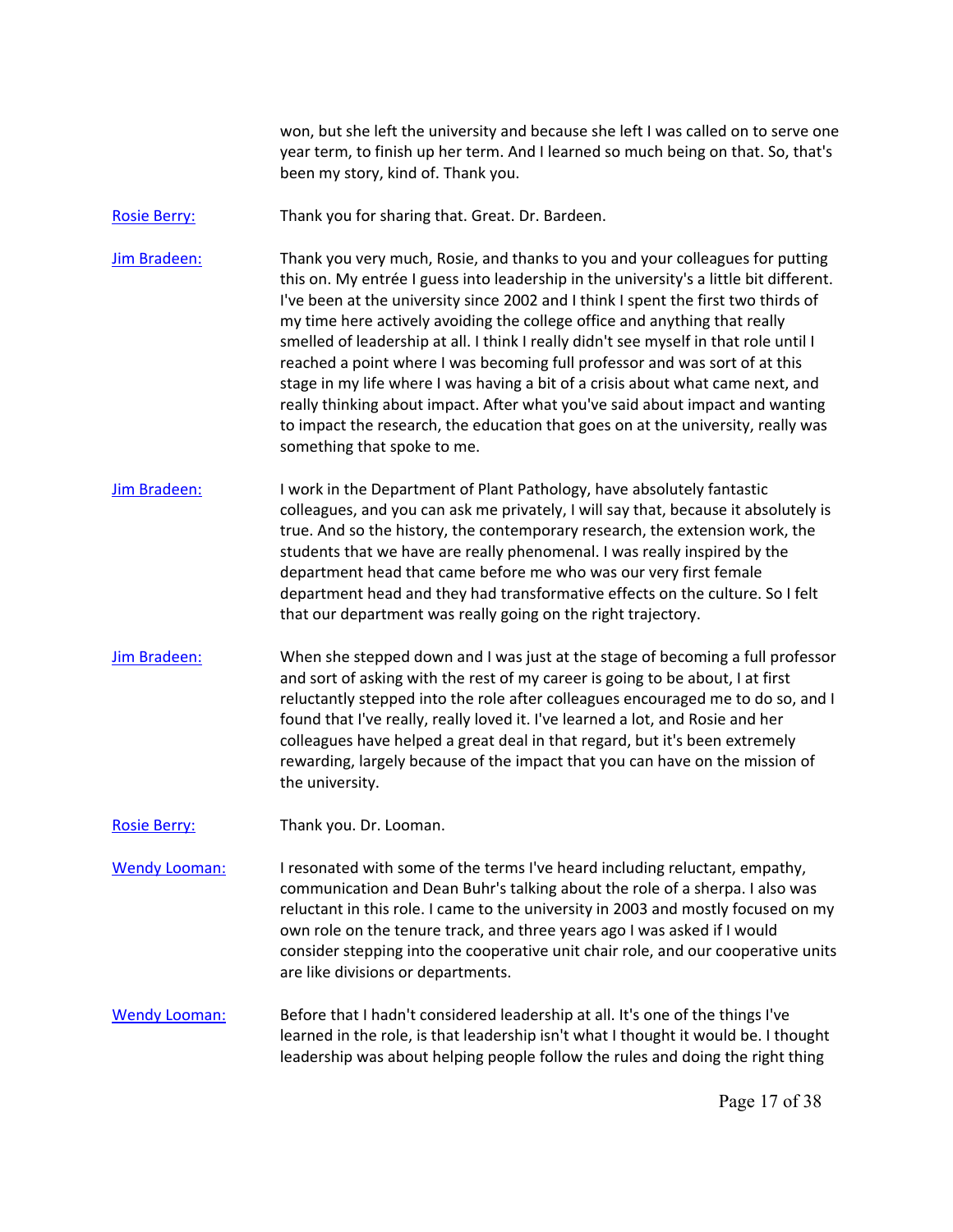helping the organization develop, and doing a lot of listening. and having a lot of answers, and really it's about helping other people develop,

 about what we've been doing in our school to communicate from a leadership [Wendy Looman:](https://www.rev.com/transcript-editor/Edit?token=kc00Q8aEAln4wUJCeBbOfmCot5k6ad7u6eygkKHdlZK1ESEC21Ssnj78lzqTAcC1c7pRZEy2yasNM3zP9eHKLU9dZGk&loadFrom=DocumentSpeakerNameDeeplink&ts=2916.5) I also have learned about myself that, well, I've already known that I'm a person of few words. I have a lot of words inside but they don't always come out, and this role has really helped me learn to take what's inside and communicate, because what people really need from leaders is to know what we're thinking and doing and believing. So, I'll hopefully have a chance to talk a little more perspective to help faculty in their development.

[Rosie Berry:](https://www.rev.com/transcript-editor/Edit?token=3I0QT2J2xOufp0-1FGTtBMv9WOUOLq0ShVNaLEvGyU1tOO61lv674SGTWntKKlPT7vGr_uzBBKWLdJJfukFZ6ooHreQ&loadFrom=DocumentSpeakerNameDeeplink&ts=2946.25) Thank you. Dr. Sztainer.

[Dianne Sztainer:](https://www.rev.com/transcript-editor/Edit?token=ce_W5PXyjr7DArc9LS4RUhq2LqbuIh50xkCurOAVLZ24-vxXBZs98J3ox6rcSy4x3_bPjdtmq0kBQ43x5VwkBMdjBic&loadFrom=DocumentSpeakerNameDeeplink&ts=2949.66) Hi. I loved the question before, who's a leader? Because pretty much everyone raised their hand, and I feel like we're all on this path towards leadership from the time that we're children and I don't know, we lead teams, we lead groups as researchers, we lead research teams. So, I'd been doing that, I guess in bits and pieces my whole life, but about four years ago I was at an eating disorders conference at the Hotel De [Cornado 00:49:39]. I don't know if anyone's been there, outside of San Diego. I thought it was going to be a nice relaxing conference with a little bit of beach time. Then my dean called and asked me if I would step into the role of interim division head, and it just kind of flipped the whole conference time. And I decided to do it, and then I decided to apply for the full-time position.

- [Dianne Sztainer:](https://www.rev.com/transcript-editor/Edit?token=5toscwRHtroSo1BYsmhK8C9ONKT9sS9tH6NQ_toquTirzW0CIGsr-QAX0Lo1JqU8B7EdO6RnHuaKYTDkr5DewO9tcXI&loadFrom=DocumentSpeakerNameDeeplink&ts=3006.64) So I've been doing this for a little over four years, and I guess the question that I ask myself probably most days is am I able to have more impact as a faculty member or as a leader? And some days the answer goes this way and some days it goes this way. When it stops going in ... I mean, I do think that as a leader of a large department I have the ability to help other people develop and think in an organizational way of how we provide a structure in which people can flourish and do their best work. It's a different way of thinking than as an individual faculty member.
- [Dianne Sztainer:](https://www.rev.com/transcript-editor/Edit?token=zGZvnDbzSjGaapNELgEtT7bPJFQtL291xSifDiH1yHROCC7L54lIjydkazvHc6CuyhyLUQc6uDRfna0OaINvp7hGWNg&loadFrom=DocumentSpeakerNameDeeplink&ts=3054.91) I should say just a word or two about our division. I'm in the School of Public Health, and we have four divisions which are like departments, and I lead Epidemiology and Community Health, so we have about 50 faculty, about 300, 400 staff, and an equal number of students. So it's a very, very large division, and like you are, we're fortunate to have very, very highly motivated faculty and staff. It doesn't mean that there are never issues. There are lots of issues, but that's really what's kept me in the role.

[Rosie Berry:](https://www.rev.com/transcript-editor/Edit?token=hGK2ClAqGMs33Uhm1C9Hx5tvuAwbeI33bROz4qbLWurzoI4hx65bQU7M8LTow-LP94bcFaZw3kBmneJPkAoeKuFlHoI&loadFrom=DocumentSpeakerNameDeeplink&ts=3088.64) Do you have anything, Brandon?

[Brandon Sulliva:](https://www.rev.com/transcript-editor/Edit?token=tkFlPxBsipgG1SD-h9gachsjk-XiBnSB5oKnLmXjdMJS83pjW5T_V-4LOA18PGvmKQ9dUHfP1aNIp8xXQ-7EmdK0hgc&loadFrom=DocumentSpeakerNameDeeplink&ts=3092.15) Yeah. So, in my role as an organizational psychologist I've done a lot of leadership development work in lots of different types of organizations, and I've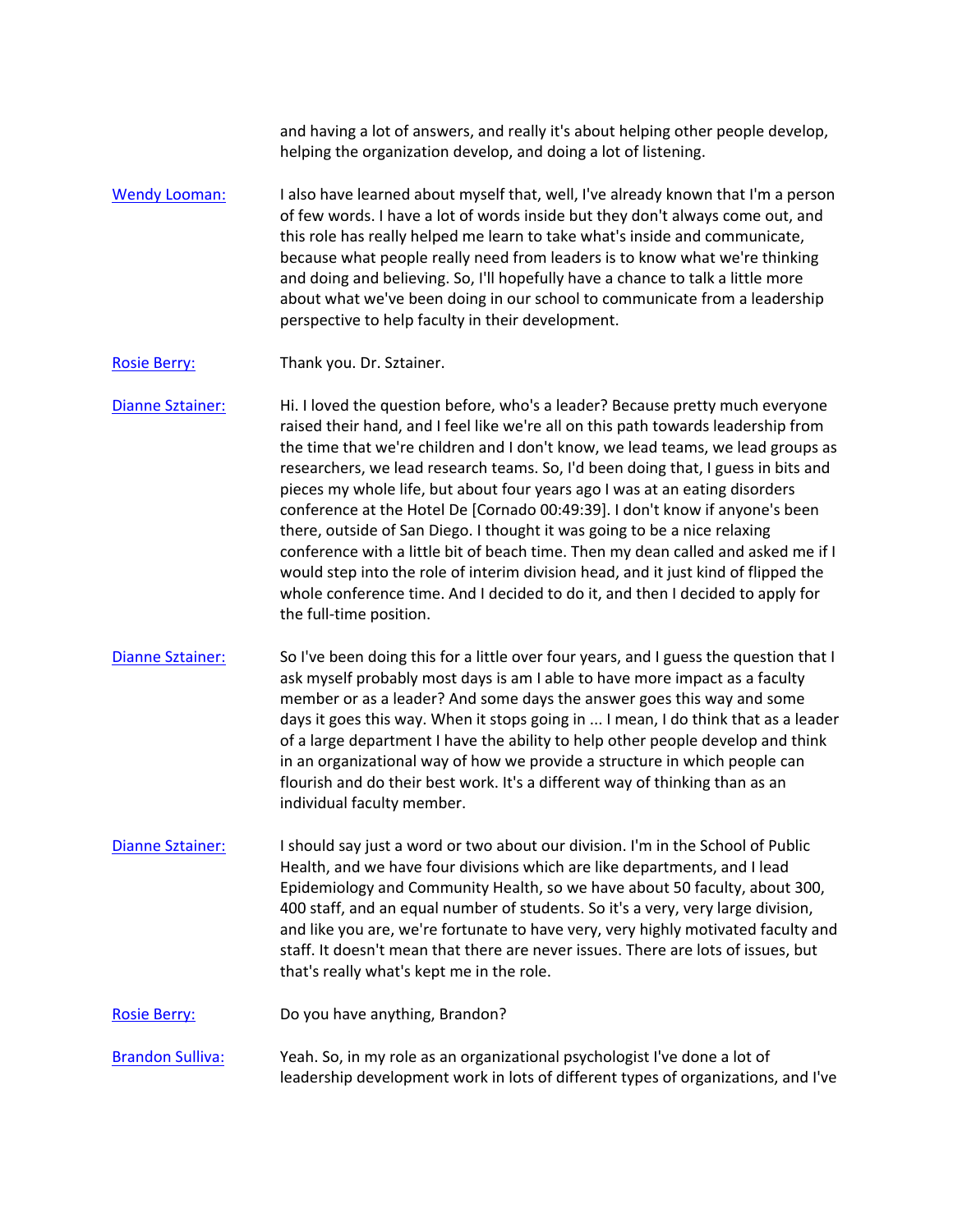really fast. And this is by far the most exciting work I've ever done. I love getting been here at the university now about, actually, more than six years. It's gone to work with faculty and staff here.

 leadership develop. And so, one of the things that really, I think we need here [Brandon Sulliva:](https://www.rev.com/transcript-editor/Edit?token=LhfVTXAd1EB6BAqVAc_eXFSg_55L095lHgk9p5lDga6i9AqXjo32aES263OO1Npm8iYkx9pWHuEHsH5NMHB3xGerP_Y&loadFrom=DocumentSpeakerNameDeeplink&ts=3112.26) One of the things that really stood out for me as I started getting into the leadership develop work here at the university is, in a lot of other organizations you have people falling all over themselves to compete for leadership roles, and they're assertive, they're ambitious, they're for leadership specifically. Not the case here at the university. A lot of times we have people who we have to kind of nudge them to take leadership roles and sometimes that works, sometimes that doesn't, but it's a very different kind of environment when we think about and we're working on and working with colleges on is help for academic leaders to discern, do I want to be a leader? What are the pluses, the minuses? What does it take to be successful? Kind of the trade-offs for your own research. If you take on a leadership role there are costs there in some ways.

 support leaders then? Once you've decided to take on a leadership role it can be [Brandon Sulliva:](https://www.rev.com/transcript-editor/Edit?token=z8O8dNlLVrZrkHL15EmcqXYoj51eht5izUU3UcL-2Td5YPwSSAqDc9NH53oGlEZ7DHzLJDfzjmLNP7KZ2lWk8hanhhY&loadFrom=DocumentSpeakerNameDeeplink&ts=3169.44) Then also, once you've discerned, yes, I'd like to be a leader and getting into a leadership role, it's very difficult here at the university to be a leader in some ways, compered to a lot of other types of organizations. The outcomes are less clear, you have a lot of stakeholders that are very outspoken and sometimes want very opposing kinds of things, to just name a couple. So, how do we for difficult, very stressful. You may find you're not quite prepared in terms of skills, knowledge and abilities.

- [Brandon Sulliva:](https://www.rev.com/transcript-editor/Edit?token=W4QNvaHD6t-1N0Qe57cfgaQy9PF4gFp84oSBK9uLmPg_FVhJO5E7JjCTKER-ZQSMm0cTv3eyIv6F681L7SG3I8r0nOc&loadFrom=DocumentSpeakerNameDeeplink&ts=3200.5) That's really kind of what we've been focusing on, is how can we create some of that foundation to help leaders, support leaders in their skills development and in being successful in dealing with some of the challenges. So, I'm personally not an academic leader so I'm not sharing my own leadership story, but those are some of the things that I would say, especially comparing the university to other types of organizations, some of the things that really stand out.
- [Rosie Berry:](https://www.rev.com/transcript-editor/Edit?token=KA0fct5fxfH8ICNyTtPm_JinRWkfL9FQP8FZiQUogOIvbe6gObBxXVedFRzJoHnf5cNvGMWnokiSj-YTs-eiK30DbuM&loadFrom=DocumentSpeakerNameDeeplink&ts=3229.29) Thank you all for sharing your perspectives on things. My first question for you is to think about what are the biggest challenges you have faced as a leader? And how did you overcome them, assuming you did? Anyone can start.
- faculty member we have lots of hard things in our work, but we have a lot of freedom and we really have the opportunity to take time and engage in [Dianne Sztainer:](https://www.rev.com/transcript-editor/Edit?token=KO6AwkbDv-TtoyT7xizkqq18VUpPsn_FkqC5UIxUV0cYYgmc8Q3clM33mOaXI_x9WB7T6OFK6w6rkX_6M3YQLGQQknY&loadFrom=DocumentSpeakerNameDeeplink&ts=3247.77) I can start. I think there are challenges at both the organizational level and the personal level. Maybe I'll start at the personal level. At the personal level, as a intellectual thought and kind of organize our schedules and think about things, and in are leadership role our days look very different. Many, many more meetings, being at the ... I mean, you really need to be there to serve other people.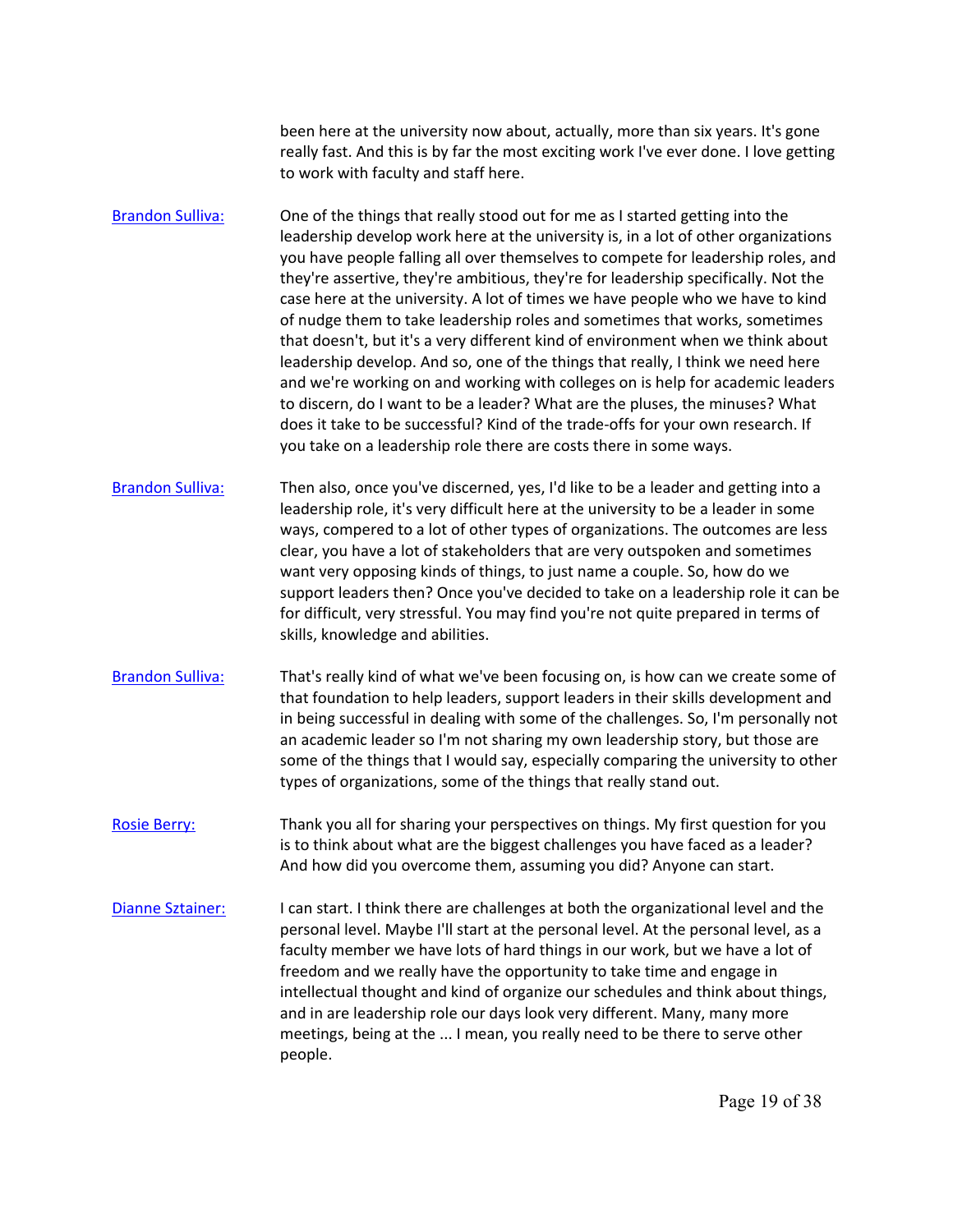- [Dianne Sztainer:](https://www.rev.com/transcript-editor/Edit?token=mKbDS_2-88UijLdcCCjcQQoE2WcKvKHLB2AAcVr4i-1qXzAg2AK6QuBuPLUNhDQqnZ-QoDkp-DvUgTd9JeW0i6hogQk&loadFrom=DocumentSpeakerNameDeeplink&ts=3290.81) So, the structure is very different and I found myself, by the weekend just so tired and just kind of wanting to come and be by myself. So, coming from being part of a group of faculty and having those as my peers to being a supervisor, and then also in my free time wanting to have more time by myself, that has been a challenge for me. Then also just kind of figuring out how to balance my time so I keep doing my research and doing my administrative role.
- [Dianne Sztainer:](https://www.rev.com/transcript-editor/Edit?token=nev9bvJvwe0jT83lnPeAC1E0Tik0BOQjU-F1Kq_tJBBKcGsQnyki-NQzq7wHlCpyaFSFHCtK4T_Gl05VXHgOJrD2DI8&loadFrom=DocumentSpeakerNameDeeplink&ts=3323.11) At an organizational level, I would say that one big struggle has been balancing the need to run a department that is financially solvent with running a department that is also intellectually stimulating and really serving the public. We're a School of Public Health. We need to go out and meet the needs of our most vulnerable populations. That's what we're committed to doing. That's what our faculty and staff are committed to doing, and we need to do that in a way that's also financially solvent for us.
- [Dianne Sztainer:](https://www.rev.com/transcript-editor/Edit?token=EhwlZ6IUxvQ6gtqd7yzBGWNW9Ymhcsg2MSAyWM2IBfaGI3d6DGeLrZbLWIZYES04oXzO_OKc4eTzWxH8GPQ7bxSikQE&loadFrom=DocumentSpeakerNameDeeplink&ts=3366.4) So, if things work correctly it shouldn't be a problem. It should actually merge beautifully together, but it doesn't always happen. So, creating that culture is something that's on my mind.
- [Abimbola Asojo:](https://www.rev.com/transcript-editor/Edit?token=nme1kpBQV1y9G570bueHKCC_qXxDyfkgieQltyv4A-7i7bIU6E00lphpxU3j8HbB7mqb-q1w_DO5nmccCPoGfmYJ05k&loadFrom=DocumentSpeakerNameDeeplink&ts=3379.88) To add to what Dianne has said, I'm from the College of Design, and we have limited resources, too. We don't have a pot of money, so we have to be creative about programs and opportunities. So we're trying to encourage collaboration among the faculty. This idea, this gestalt principle that we think about in design, that we're stronger together as a whole than the sum of our parts.
- opportunities. Designers, whenever we solve problems we have multiple ideas. [Abimbola Asojo:](https://www.rev.com/transcript-editor/Edit?token=EOIsxg9SdzAICLswAWIq4j1Cr4mpeV4ToQCHtwZ4eJvc2XdQ0ZoIjWeqMUinvDSnM7Lx-cPy9TVl4T1c5q308hFxAXg&loadFrom=DocumentSpeakerNameDeeplink&ts=3414.53) So basically, challenging times, we're trying to find multiple ways and multiple So we're trying to apply some of those multiple options. There isn't one solution to a problem. We're trying to engage and bring people together, trying to solve problems by putting together inter-disciplinary teams and ways like that. But you know, the problems we have are really ... we don't have a huge pot of money so we're trying to find ways to get people to work together more, so we can solve our problems together and support each other.
- university knowing who to go to has been a bit of a challenge. But I think for me [Jim Bradeen:](https://www.rev.com/transcript-editor/Edit?token=WDWS7Jzm8fziUx1rmWbx42zF6atveplzkQ1qTM0ywCaN220Htd7Lqg9G1ryAHq2K7SRWuFwe7nDnL40Q7nQc9IVTakU&loadFrom=DocumentSpeakerNameDeeplink&ts=3464.49) I'll build on that a little bit because I'm hearing things that really resonate to me. The biggest problems are personnel and money, and I say in that order, but the solutions are probably pretty diverse and tapping into resources at the personally the biggest challenge has been sort of psychological in recognizing that some of these problems can't be solved, or that I can't solve them. I don't have the power, I don't have the resources to actually solve those things. And that's something I think as a leader I've been slow to sort of embrace and recognize and sort of cut myself slack when things don't turn out the way I really want them to. I think as a leader it's too easy to carry the weight of the world and want everything perfect for everyone in the department, in my case, and it doesn't always work out that way.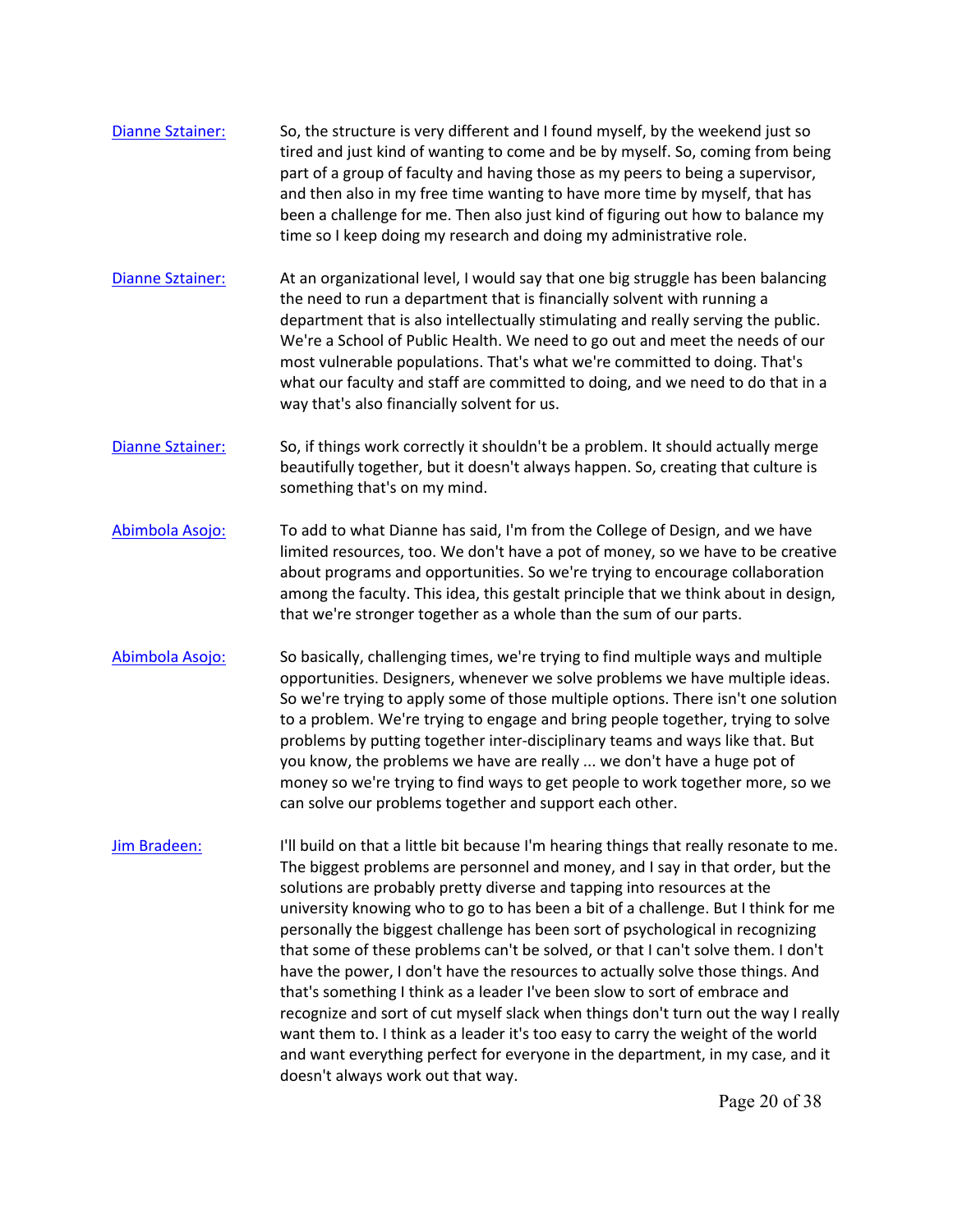- of myself and my identity as a leader, and when I stepped into the role I [Wendy Looman:](https://www.rev.com/transcript-editor/Edit?token=VddAGxv0eltfB1H_46tD8lq8L1gI5fO8okpTjTyvPvvKQL0BmYv4H-HrCyoz79ADOeG-kj-Mig_JEMPrDWVuokjWL7Q&loadFrom=DocumentSpeakerNameDeeplink&ts=3521.24) I think I agree. One of the challenges for me has been psychological and thinking believed it was about how the person before me in that role was enacting that role, and I've needed to learn to be in this role as an individual and my identity as a leader is a lot about what I bring as a person.
- it might look different from the other leaders who are in similar roles because I [Wendy Looman:](https://www.rev.com/transcript-editor/Edit?token=2G8tbg4_9pkxCnds_GrmJwLoGG9Acp1g-bVjdY7B5gH7WCc56LANOJSEoJlOkDqAWmbLiEquqv6p7QNrC_LbZANo5No&loadFrom=DocumentSpeakerNameDeeplink&ts=3547.34) So, it looks a little different from the person who was in this role before me, and bring who I am to that, and I think that's a positive. I hope that's a positive. I also agree that it's a challenge to realize that there's really no right answer or one answer, it's to be comfortable with multiple perspectives and multiple realities. As a leader, that's difficult, but it helps to be comfortable with that.
- [Rosie Berry:](https://www.rev.com/transcript-editor/Edit?token=8pbUTIMIDzkP6CHUqnoFSZWONg3kknRObnYcgstdu69ktXWlnbl9fn-cEv0R5rnib8R61vU7G-ljeaFcmISEW8XKMeM&loadFrom=DocumentSpeakerNameDeeplink&ts=3579.76) Most of you have touched on some actions that you've taken to support your own leadership and accrue development for yourself, and also thinking about the faculty and your unit, and I'm wondering if you can say a little bit more about the impact of moving people forward in their careers.
- [Jim Bradeen:](https://www.rev.com/transcript-editor/Edit?token=TDkIdDFjvFAhbMCe7eonTfcxEz3eGUbIpGlBbtCuguy-MEhjb98Y4xCOAvKkra_6_fAJZEebjSVyQzKgvUak4liTPnI&loadFrom=DocumentSpeakerNameDeeplink&ts=3600.2) I think that's really cool. That's one of the great joys I think of being in a leadership position, to really understand what a research staff scientist wants, how she or he wants to be seen as a scientist in his or her own right, how a faculty member wants to move in a new research direction, wants to establish a new international collaboration, and sort of being at a higher level and seeing the dots and helping people connect that, that's one of the great joys, actually. I spend a lot of time doing that, and I think that translates into a happy, more engaged department.

## [Rosie Berry:](https://www.rev.com/transcript-editor/Edit?token=wGw_grgkg846Uu8rm4F2fSUJH7Pwm5zejzXxfUtYz1SM61CvgIhf7GcI2ZQ6TPxAPwGJBSZix-22MIHFA5UQ1WwFNRY&loadFrom=DocumentSpeakerNameDeeplink&ts=3639.86) Anyone else?

[Dianne Sztainer:](https://www.rev.com/transcript-editor/Edit?token=VwognHw5mqAQau8up2oAV0WNjyfc8KxAuPhnfKExcDo1m-3XN7wiscswyVW9D9lUUqOI1BLvpTBCxYyO7dnbvrnSCNg&loadFrom=DocumentSpeakerNameDeeplink&ts=3641.42) Well, I can say that it's a department chair's dream to have engaged faculty and staff who want to take leadership roles, whatever they are, and it can be something small or it can be something large. So really tapping into that. Something we did right at the beginning was we asked faculty what they wanted. What they wanted to see. We did a large needs assessment, and then they're engaged from the beginning in the process. I mean, not everyone is engaged in everything, and not everyone is even engaged, but if you can get the majority of your faculty to take on some type of leadership role, and your staff to take on some type of leadership role in whatever area they're working on, or in an area that interests them, things just move forward so much better because there's so much hidden knowledge, and we only know a little bit.

[Dianne Sztainer:](https://www.rev.com/transcript-editor/Edit?token=zrGkmGG8xzWQdxyecQ6lHnjob9zDn9PrKQRueS1Ipe2kfhwFe75iVOtnd3otvn33qNwjQmgzGvkHYTSXKw7j5QNZemc&loadFrom=DocumentSpeakerNameDeeplink&ts=3699.04) So, when you just have an environment where people are asked to give their opinions and then asked to step forward, I just think that that can make such a difference.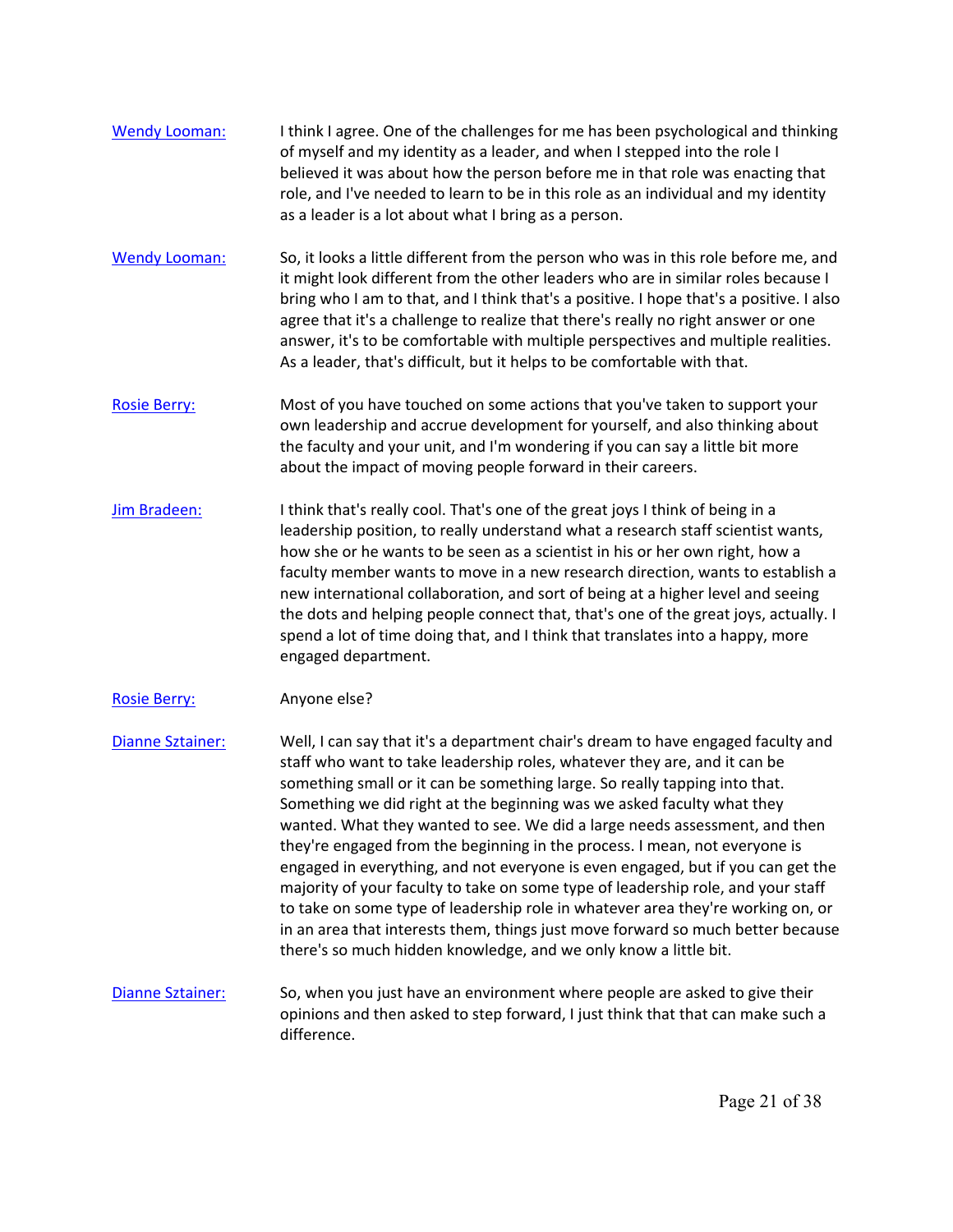| <b>Brandon Sulliva:</b> | One of the things that that makes me think of is how leading in an academic<br>department or in a college really requires influencing without authority, right?<br>So, technically you have authority. People report to you in the system, right, on<br>paper, but that's not how it typically works. That's not the culture, that's not the<br>expectation in an academic department, and that's really different from a<br>corporate style leadership role. I mean, you still, if you're a good leader in the<br>private sector or where it's more of a hierarchical kind of a situation, you still<br>want to engage people and listen and get input, but it is really I think a more<br>challenging task in many academic departments and colleges to lead when you<br>can't, at the end of the day, often put your foot down on something, right? |
|-------------------------|--------------------------------------------------------------------------------------------------------------------------------------------------------------------------------------------------------------------------------------------------------------------------------------------------------------------------------------------------------------------------------------------------------------------------------------------------------------------------------------------------------------------------------------------------------------------------------------------------------------------------------------------------------------------------------------------------------------------------------------------------------------------------------------------------------------------------------------------------------|
| <b>Brandon Sulliva:</b> | I mean, you can, but that doesn't usually work very well and you don't have a lot<br>of ways to do that, so it really relies on how do we, as a leader, get people<br>bought into what we're trying to do and get their input incorporated and keep<br>enough people on board as we're going through the work that we're doing and<br>engage in our common goals, that we'll get it done and we'll work together.                                                                                                                                                                                                                                                                                                                                                                                                                                      |
| <b>Brandon Sulliva:</b> | When we started with the college Leads program, one of the things that we<br>realized right away is that that kind of leadership development is most effective<br>in this case at the college level, because it's really not leadership development<br>for leadership development's sake. It's not just you becoming a better leader,<br>but it's how can we collectively engage a college in a set of common priorities to<br>move forward. That seems to be kind of a really  a different thing, a different<br>model maybe than a lot of other approaches to leadership development, but<br>really recognizing that it's really influencing without authority. It's how do we<br>get people engaged, not force them to do something.                                                                                                                |
| <b>Wendy Looman:</b>    | I guess just building on that, we have also, at CFANS in the School of Public<br>Health we've also done a Leads program and I believe we've had two cohorts of<br>staff and one cohort of faculty go through. So, that's kind of given people some<br>skills and the recognition that they were chosen to be in that.                                                                                                                                                                                                                                                                                                                                                                                                                                                                                                                                  |
| <b>Wendy Looman:</b>    | Also, we worked with LTD in our own division in doing a needs assessment and<br>getting faculty together, and it was really, I think really helpful. I mean, okay, I'm<br>not going to say that everyone was so excited to come. You know, they're like,<br>"Oh, half a day. Oh, we've got to drive all the way over to East Bank from West<br>Bank." But once they were there, people were very engaged and we developed<br>a plan, and it came from them. So I think it was really worth the effort, and Jan<br>and Chelsea did, and the rest of the team, you guys did a great job with that. So,<br>we have these resources. We pay for them, we might as well use them.                                                                                                                                                                           |
| <b>Rosie Berry:</b>     | Thanks. So, next question. How do you celebrate and sustain what is going well<br>in your academic unit? And maybe the first question is, do you?                                                                                                                                                                                                                                                                                                                                                                                                                                                                                                                                                                                                                                                                                                      |
| Abimbola Asojo:         | You know, in the College of Design we have very good communication staff. We<br>try to celebrate the news on our blogs, Twitter, Facebook, the website, and you<br>Page 22 of 38                                                                                                                                                                                                                                                                                                                                                                                                                                                                                                                                                                                                                                                                       |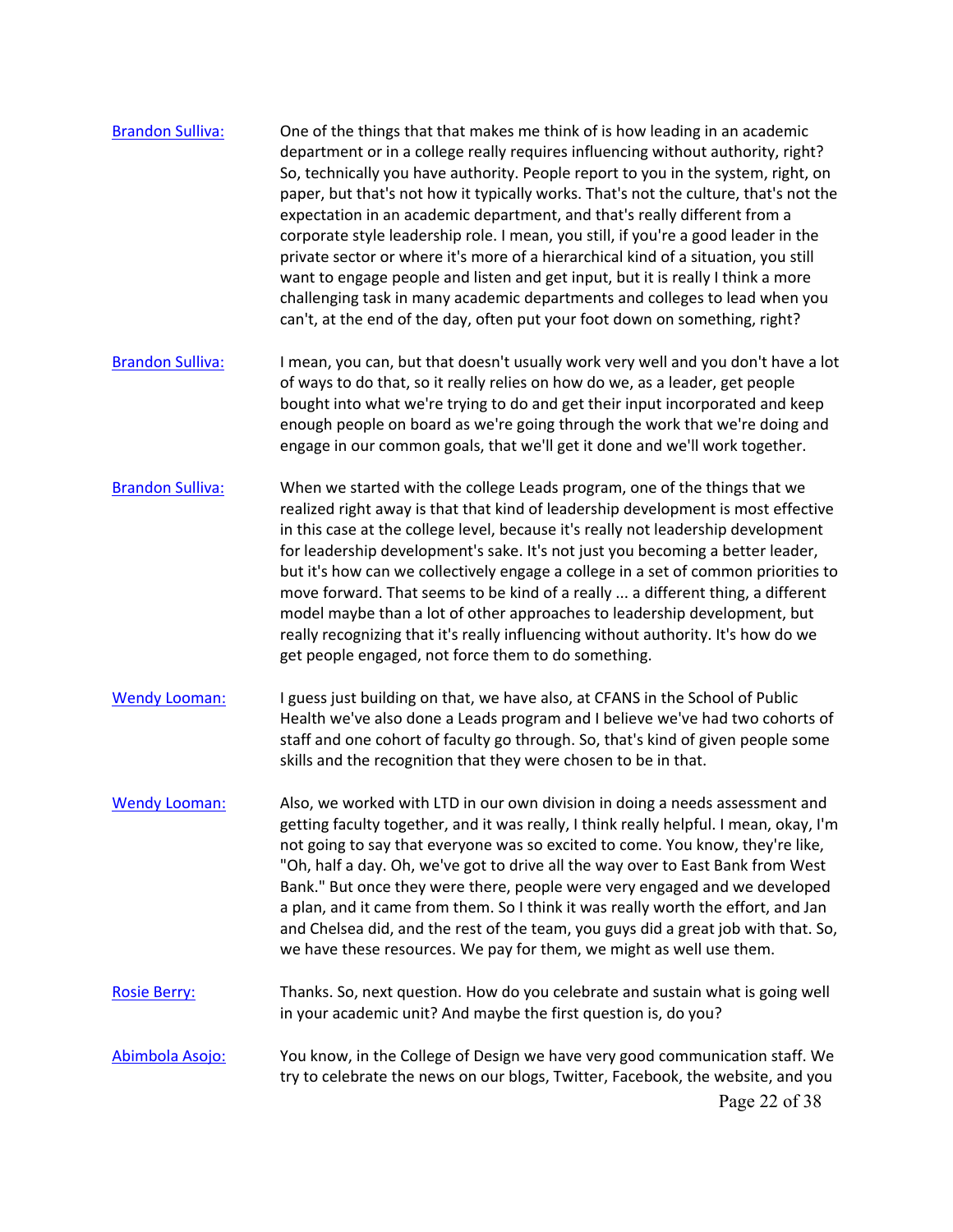and to also showcase how we're making a change or we're impacting know, it gets people intrinsically motivated, and students, faculty students and staff are excited, as well. I mean, I think it's important to celebrate those wins, communities, because you know, the University of Minnesota, we've heard a lot about our land grant mission. We do a lot of work with communities that benefit the society, so it's important that we ... You know, most times faculty, we really appreciate publishing our work in a peer review journal, but in the end, now many people in the community are going to pick up that journal and read about the impacts we made that way, if we don't celebrate it on the popular press where people can really hear about it?

- [Abimbola Asojo:](https://www.rev.com/transcript-editor/Edit?token=qBuoPTejpOZogKWMjglmDa5QyUUYbwUzpFc3NA4S58ck0QyLeUwNbS-XldwlYOqouER4IFmTwF8IC3EH8oDHA0qCQAI&loadFrom=DocumentSpeakerNameDeeplink&ts=3966.43) So I think it's really, really important, and we try to do that a lot, and we have excellent communications staff in the College of Design who help us spread the word out on our website and the social media. That's the way by which we do that.
- [Wendy Looman:](https://www.rev.com/transcript-editor/Edit?token=tMLI4la3GJusYVKh5UHekOMfhmL_MPD_2hozhOq09t9Sm9c5mEX7OseZeXf3eOQ1l0BwwQpA2Dm9w7VWBIqPhEoxrU4&loadFrom=DocumentSpeakerNameDeeplink&ts=3985.6) Faculty are often reluctant, I think, to lift themselves up. Some people are good at that but many of us aren't. One of the things that we did in our unit was pair people up at random and ask them to get to know each other and then lift that person up in a meeting. So they went out for coffee and learned about each other and then each person got to lift up the other person based on what they'd learned, and that went really well because nobody had to celebrate themselves but they could celebrate their neighbor. I think it also sets a culture of remembering to recognize other people for all the good stuff that's going on.
- [Dianne Sztainer:](https://www.rev.com/transcript-editor/Edit?token=yqO6UPA4Lsj1IY6SruiLGIGA6cu-Ri_E53I1jXCI6duy7SbxIhHZOMNx6Ky_PFqRTqLr7ubFhg9w9btNJ0Gmo9UO00I&loadFrom=DocumentSpeakerNameDeeplink&ts=4025.01) I love that idea. I'm going to take it. So it's true, our faculty, for the most part people are very non-pretentious and see that as a value, so when we ask them to go out and talk in the media we have to frame it not as promoting themselves but as promoting their work. So, I think it's hard. I mean, I think it's really easy to focus on what's not going well.
- [Dianne Sztainer:](https://www.rev.com/transcript-editor/Edit?token=C5zf1chyDRuuXbw2jhHk6M2iYIMND3t01ObIUPNrKl-E5mPRvk0mp149CTpdw5bOAfZtwXDwxiKb12QT9NhCQJESvsk&loadFrom=DocumentSpeakerNameDeeplink&ts=4048.75) Which done a few things. One is, we run our unit primarily through grant research support and also through teaching. So we put up a big whiteboard and we wrote grants that are submitted and who wrote them, and the name of the grant, and the idea is to let people know what people are working on, to let people know who's working together, and also to give credit for the grants submission and not only for the outcome.
- [Dianne Sztainer:](https://www.rev.com/transcript-editor/Edit?token=fJuaAOci8r0dakJYVVqm53Qv0hLDJru2vTJt3xvfJ4fgJR7rnPWrrklvYrlNnXCSXstWYxFQ-wPPhVUepaYv9o8Z2pA&loadFrom=DocumentSpeakerNameDeeplink&ts=4084.23) It's interesting. A lot of people like, they'll walk by the board and they'll see who's doing things. They'll say, "I want to be on the board." And then we have some people who don't like it because it sets up a kind of a "I feel bad about myself if is don't have a grant out there." So, then we have to recognize other things also, and some things fall through the cracks. So we try to do things around grants, getting grants, submitting grants. We have teachers who do well. We recognize them.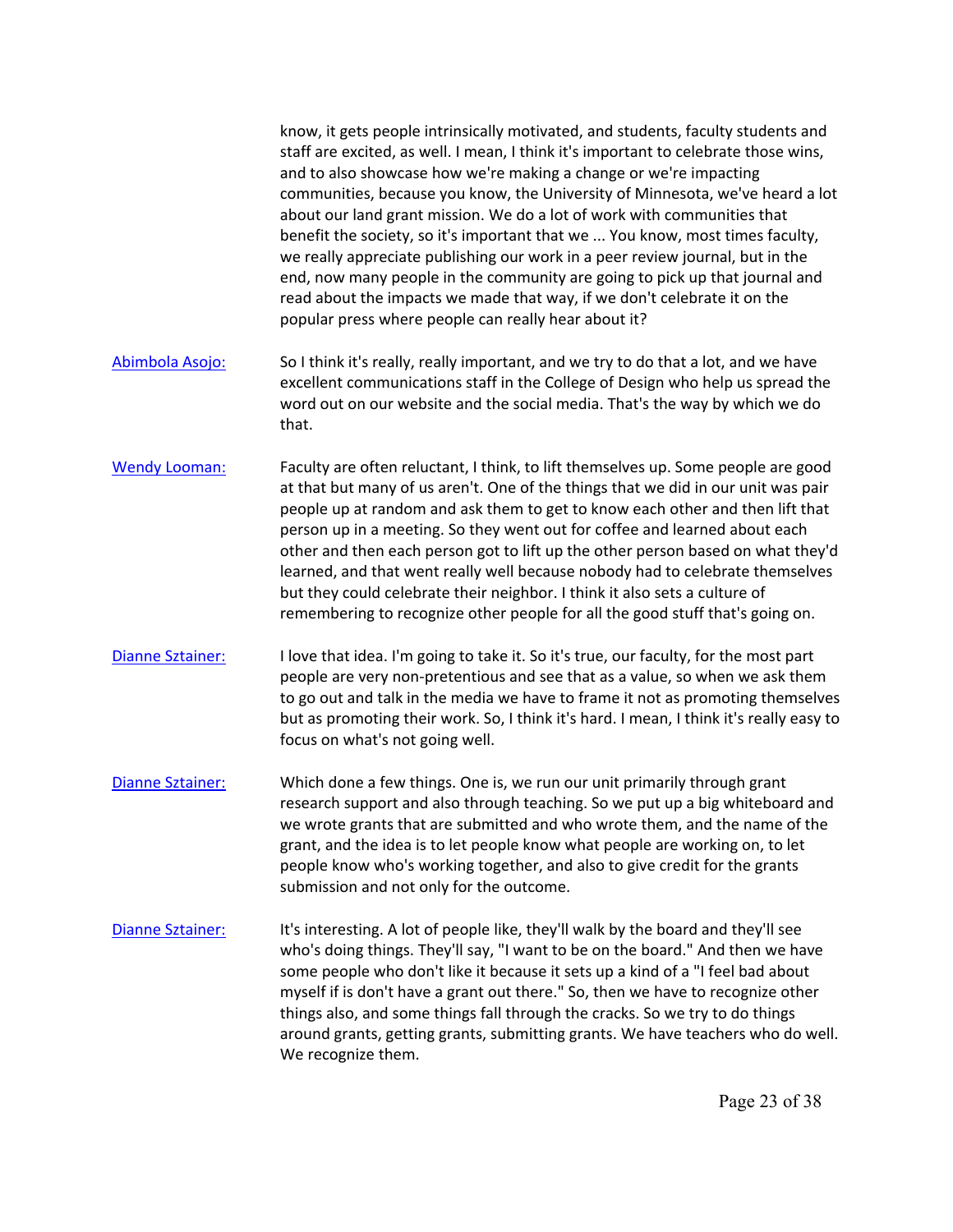- [Dianne Sztainer:](https://www.rev.com/transcript-editor/Edit?token=s9Pfs6EapR54BBExvV5npFys70kv5hjo3hBEEtEJCUCjZ_5yAjzLo6P9lm8D5KlOWkSwgp_OYB75aSydiudj10J_orU&loadFrom=DocumentSpeakerNameDeeplink&ts=4113.43) Across the school, we have the SPAT Awards. So, if a staff person is doing well you can just write a very brief paragraph on them, and they get a \$50 gift certificate and they get recognition that didn't come from our department, it came from across the school, but that's been very nice.
- [Dianne Sztainer:](https://www.rev.com/transcript-editor/Edit?token=6ZBknbhNsJedV8Ij1NtTzxGolLQMxy6_-SElk0nztguYgLa6bt8__HnLhZ69iHk_FYtID9gKp-47plHriEJcFM9wEcU&loadFrom=DocumentSpeakerNameDeeplink&ts=4131.4) So, a lot of little things like that. And then just trying to have a culture where people feel valued. I think that's very important. I think there's always room to grow. Also, as a leader I think that something I think about a lot is, do we try to work with people to build on their strengths or improve their weaknesses? I think the literature says work on people's strengths, but faculty are supposed to be successful, and teaching research service, and not everyone is totally equal in all of those areas, right? Different people have different strengths, so then where do we put the focus?
- [Dianne Sztainer:](https://www.rev.com/transcript-editor/Edit?token=H4GepCp9QhqQB_hbeZ2vfqvw8V450BJ3KLmhH3_zPtkgSvit8lTZXE_tyTDpFb4Qqb1mBDui9R3GP0R714TCaq4Je40&loadFrom=DocumentSpeakerNameDeeplink&ts=4179.25) I think that's ... I'm sure you struggle with that also. And the same with areas within our department. We have some areas that are very strong, and we have some that need more support. So it's always that choice. Do we work on strengthening the strong areas or strengthening the weaker areas? I don't know if that's exactly what you're asking, but those are things that I think about.
- [Rosie Berry:](https://www.rev.com/transcript-editor/Edit?token=YguPIrB9w8ip6U_3b1s32x0rmX_Ov7GCSI2jIjQ0IvlxGMLd0qV6mn92baSrsBj88sHJs-MNAAWj7hyMtCiWmeBzZcE&loadFrom=DocumentSpeakerNameDeeplink&ts=4200.87) Before we move on to asking for questions from the audience, I'm curious what you would say are ideas or wisdom that you would want to share with a faculty person who was thinking about an academic leadership role. A number of you said that wasn't something you really aspired to. So, what words of wisdom would you have to share with somebody thinking about it?
- [Jim Bradeen:](https://www.rev.com/transcript-editor/Edit?token=W4C3fTyO5BlATZI6SGpmuB7kBn8ROR-1HvyIydr3jn82yn3cQ_zGvUyXFnRIf05QjkF2tVbpLXLali2A6f8QSLVUMOs&loadFrom=DocumentSpeakerNameDeeplink&ts=4223.87) I guess having an honest conversation about why you want to do it, what the motivation is. If it's that money and the fame you're probably going down the wrong path, but if you really are focused on impact, at least in my experience I think that's the right attitude. We've heard the word service today, and I absolutely think of my role as a servant, focused on the mission of the department, and make sure our administrative staff really feels that same way. We have a fantastic team and we see our job as making sure the wheels just sort of stay on the bus.
- [Jim Bradeen:](https://www.rev.com/transcript-editor/Edit?token=OVcKVZgC9Pw6UUoYxymS3JvIgINSlPF4QEKw5ru-gzNCpfwfgPfX0-Un_U3V1wvbUadxyyy-jvEJ8sGEwvhN1WV2jBo&loadFrom=DocumentSpeakerNameDeeplink&ts=4262.25) I think having the right for wanting to get into this is really critical, but then also understanding the sacrifices, the personal sacrifices, the ... we talked a little bit about the psychological toll. The impact on research. And I've been in this role almost six years. I still love my research. I look at it though as a constant frustration because it's not moving where I want it to go. It's not moving as quickly as I want, and I feel like I'm at a point where I need to decide, you know, there's a fork in the road out there, and I think each of us has to make that decision.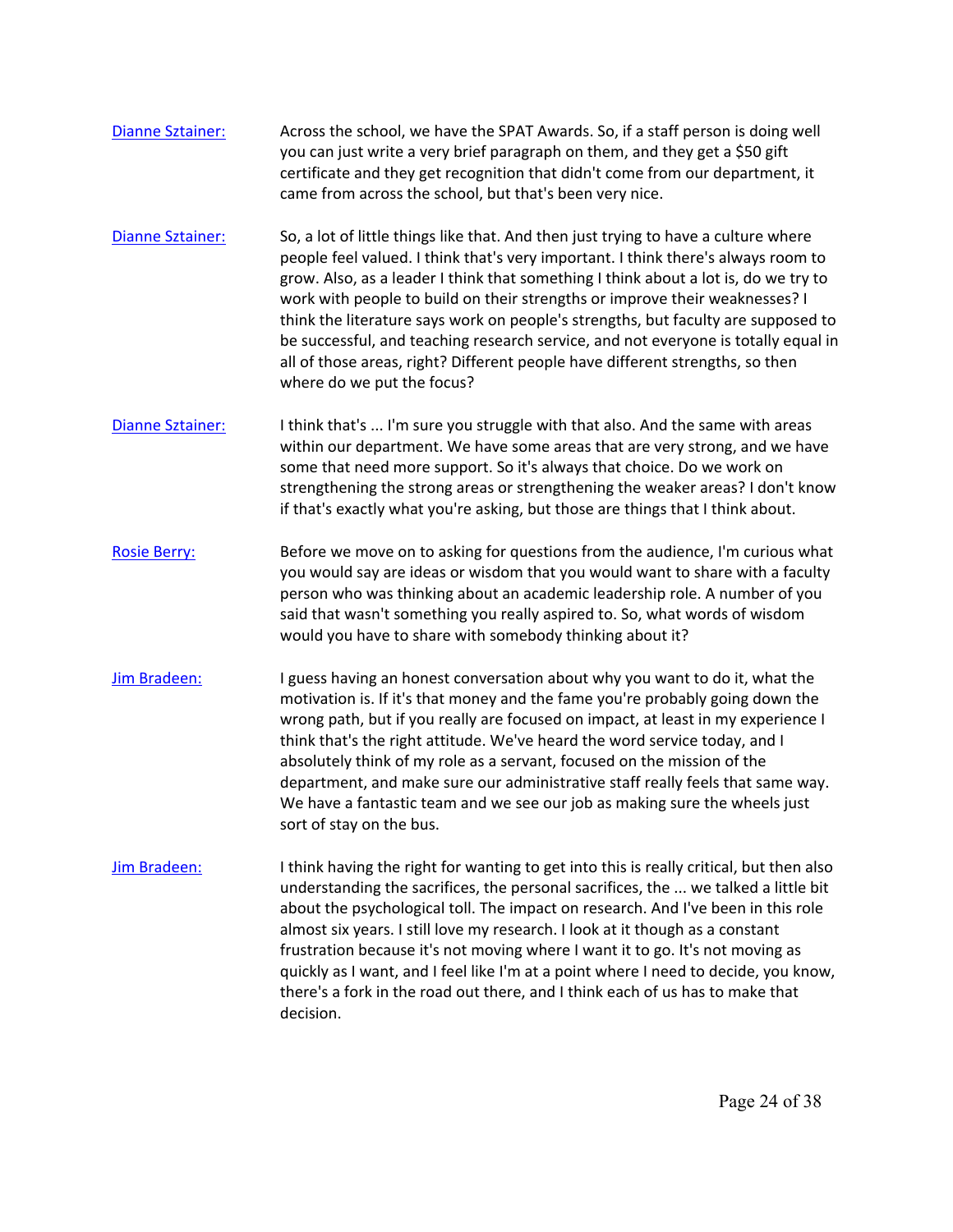- [Jim Bradeen:](https://www.rev.com/transcript-editor/Edit?token=-zjebCaTWxj4wR1WcKGX-BVRyG1ibCla5TiALX9vXAkVfPDVqeIaYc2WjDsyeNzd8m04bjjK7YF7xb9l9enWuMKykuU&loadFrom=DocumentSpeakerNameDeeplink&ts=4301.01) So, really understanding what you're sacrificing to get into these roles and asking yourself why. I mean, they're fantastic, they're fantastic roles. The benefits are huge, but it is a very different lifestyle, I think.
- [Wendy Looman:](https://www.rev.com/transcript-editor/Edit?token=MuGpbFwt9LkOb38Jj1yf8SYkM-A195Mplp0bPwLcNbS-PxWCB2Pbyv4CPpgBQe0ASw309DX1GRaMYIklYYtLUo_lgOI&loadFrom=DocumentSpeakerNameDeeplink&ts=4316.62) I remember clearly asking, when I was a doctoral student, asking my mentor why she was a division head. "Why would you do this?" And she said, like you saw it as service. That we all have a responsibility at some point in our careers and our professional lives to step into leadership roles and then step back, and that it was her time. And it reframed leadership for me, and thinking about ... people don't always do it because they aspire to be in control. It's often because there's a time for us to step in and a time for us to step out.
- [Wendy Looman:](https://www.rev.com/transcript-editor/Edit?token=Aud2G8uJzdYI-o8eRLg1tRV2ylUPpd_gfDsu2foslVkeggk_mh9wubeOAzSHlg-8QSEgHOAFaznvj-uC4z0g1PDOVgU&loadFrom=DocumentSpeakerNameDeeplink&ts=4349.2) I do think if we ask more faculty, "Have you ever thought of moving into leadership?" if they haven't, it might just start them thinking about ... envisioning that, and that can be helpful for them. We have, as Dr. Buhr said, some empathy for the people who are in leadership roles that we're not here necessarily because we want power and control. That it's hard work and it's service for us. Some people want power and control, I do acknowledge that.
- [Abimbola Asojo:](https://www.rev.com/transcript-editor/Edit?token=E9PyxDfTJe61XdpGcICoH3GufLhxSwJRqCTPU7oKO7QX187LCcUOCXBGU6aeGTSwFlChSM65HZjXuAZljEO3ZL2ENZY&loadFrom=DocumentSpeakerNameDeeplink&ts=4377.32) And you know, to add to that as well, Dean Buhr said that a lot, too, that leadership is discovery. You discover a lot along the way, and some other words of wisdom to share. You know, I feel like I'm not wise enough in this position yet, but like collaboration is very, very important. And then empathy and being inclusive, and you know, it's a lifelong learning process. Don't feel like you have to have all the answers. You can learn. Those are some things I would like to add to what my colleagues have said.
- [Brandon Sulliva:](https://www.rev.com/transcript-editor/Edit?token=fiaC0XWjYhvXqjnD8PAmEabQ72WFi02wQ0R0a_SMlpV-ajCTxNzHfTunbfiuTQQ9S_0lRXdugxtTZqI80odXR-g8Qj0&loadFrom=DocumentSpeakerNameDeeplink&ts=4423.21) In the work that I do and my team does, we work with lots of different academic departments, and I can say definitively that the quality of leadership at the department level makes a huge difference in the experience of faculty and staff within that department. I would just say we need good leaders, and in a lot of organizations the people who want the leadership roles are not the people you want in those roles because they're looking for money and power. That's not the case here at the university.
- challenges facing the university, higher education, that only academic leaders [Brandon Sulliva:](https://www.rev.com/transcript-editor/Edit?token=jz-3kVciokpvYWeb-IXD02Pd62m2GHM6fji0kE517jrls0bxgr83eg5h-KLuTofgCmeaZcRfeU_GLGqBMmkXBRVx_Ug&loadFrom=DocumentSpeakerNameDeeplink&ts=4456.73) So I think for faculty who maybe have potential to be great leaders and to really have a positive impact on their department and help solve some of the big can really solve and address. Obviously other leaders play a big role, too, but there are some that really need strong academic leadership. We want to remove those barriers for people who would be great academic leaders to do that, and I would just put that out there as someone who sees this great need for that kind of leadership. So, the more we can do to talk about it and support it and help people discern whether that's for them, is really good. It has a huge impact, and I personally think a lot of department chairs, department heads,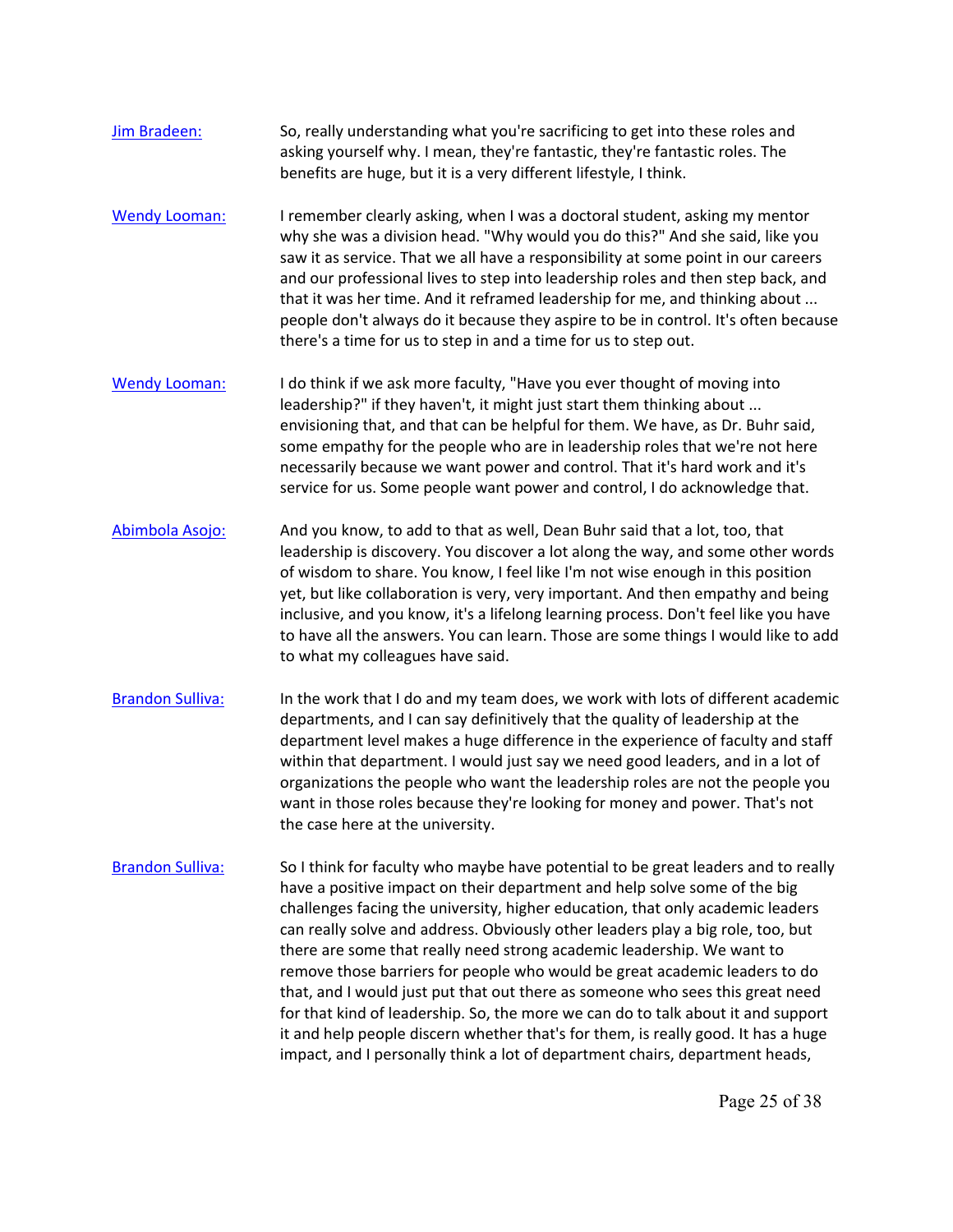underestimate how important they are in setting the tone and the culture of the experience within their department. It really is a big, high-impact role.

- [Rosie Berry:](https://www.rev.com/transcript-editor/Edit?token=wr0mG1H4F1k8BSru_W5keGrxlgyuOok-PAunENAsjsdUWnxso7a1HdHupkfCfVRyScw9T-qxvEbSJc3B9RHAsBecspA&loadFrom=DocumentSpeakerNameDeeplink&ts=4519.8) Well, let's turn the focus just for a few minutes on what questions we have from the audience. This is your chance, so please wait for a microphone to reach you. Marissa and Terry have the mics, so that we can all hear you and that you will be appropriately recorded on our recording. So, when we get to you, if you could introduce yourself and direct your question to the entire panel or an individual panel member, that would be great.
- [Steve Ingle:](https://www.rev.com/transcript-editor/Edit?token=AyWx-CLcbZ8ULMPAN-2KawDFH1pDFqs3etucrayz4fWmPA4Bgi8S8WwOpW5RCPROimAApucZsA7RAVHB4RY7aNcq_X0&loadFrom=DocumentSpeakerNameDeeplink&ts=4550.6) Sorry. I'm Steve Ingle from the Psychology Department and I've heard a lot about impact, making an impact. I just wonder if you have any tricks for how to make a positive impact when so much of administration's job seems to be dealing with crisis, maintaining the status quo and just ... most of your time I worry, I guess, is being sucked up with kind of just maintenance as opposed to being able to put forward new initiatives, and are there any tricks to getting those to happen?
- [Wendy Looman:](https://www.rev.com/transcript-editor/Edit?token=I1KtjZJXjUYQet5nB7zG6kbBKTzzRCZYHo_xa-dngQI_XB_SepW9G39XRylQAkVyY3oX2vWfwcqrAflOykupcD1eB6g&loadFrom=DocumentSpeakerNameDeeplink&ts=4583.83) I don't necessarily have a trick, but maybe an example. On the engagement survey, one thing that surprised me, that an area of an opportunity for our unit was that faculty rated fairly low on saying, "My department offers effective mentoring and coaching to support my development." And from my perspective, I was meeting with faculty individually and we have a really good mentoring plan. So I saw faculty who want mentoring and faculty who want to mentor. Lots of good work happening in a mentoring program but they didn't seem to think it was happening.
- career and a senior faculty, someone from clinical track, someone from tenure [Wendy Looman:](https://www.rev.com/transcript-editor/Edit?token=nev0FNmbpD4KpBt-c7KgH2bsdiH3U9NFjjEkF1V1e1M3WlpR0OMd7PSxBOe8x3eUh1kUSinjp6KrZdVpAoUmOuLSngY&loadFrom=DocumentSpeakerNameDeeplink&ts=4619.34) So, I started meeting with faculty in small groups. I'd pick a junior faculty, a midtrack, and bring them to lunch and talk about mentoring, so that they could hear the stories of one another. That has been I think a really big win because they realized that the potential is there in the school, that there's a lot of support, that just they needed a little bit of a nudge.
- [Wendy Looman:](https://www.rev.com/transcript-editor/Edit?token=Tdp6arnW5kKjXNaAYpZD834QnlRdXR8S3ZVuGC7OlIof0l9nYtpH_guA53YnrHZxcEJ3JG2T6Cno_HvFQ99fCADLXA4&loadFrom=DocumentSpeakerNameDeeplink&ts=4645.38) So I think we have a view of what's going on in the school that individual faculty don't necessarily have, and so we can kind of nudge it in a positive direction.
- doing it. I think it's important to not be a reactive leader, and we see that. and urgent, and you're supposed to be most of the time in the important, not [Dianne Sztainer:](https://www.rev.com/transcript-editor/Edit?token=brbG2VYLUzgu-tyt2jGYf0mWtt0YUtmPQ7FXLKyYKzB4VKJLUABaz2J_IO6uakU8wO1AApFjs1soJOLE_8xhW18Y-8Y&loadFrom=DocumentSpeakerNameDeeplink&ts=4657.24) I think that's a great question, and if my role only gets to be that then I will stop Sometimes it's like crisis, crisis, crisis. And there are different things that happen. There are issues that happen. You know, those quadrants, important urgent. But we get pulled into the urgent.

# [Dianne Sztainer:](https://www.rev.com/transcript-editor/Edit?token=xn-ZLuZWUN9ze_u_h6-Mt241IfrT1AE-1jaD1jbkW2pwO57l65lpHC7cpDqH07lV6NlJ3Gzs3G3gH073VECymApcysM&loadFrom=DocumentSpeakerNameDeeplink&ts=4687.22) So, I think having a plan, a vision for what's really, really important, and sticking with that, and sticking with it until you're just so persistent, and having ... That's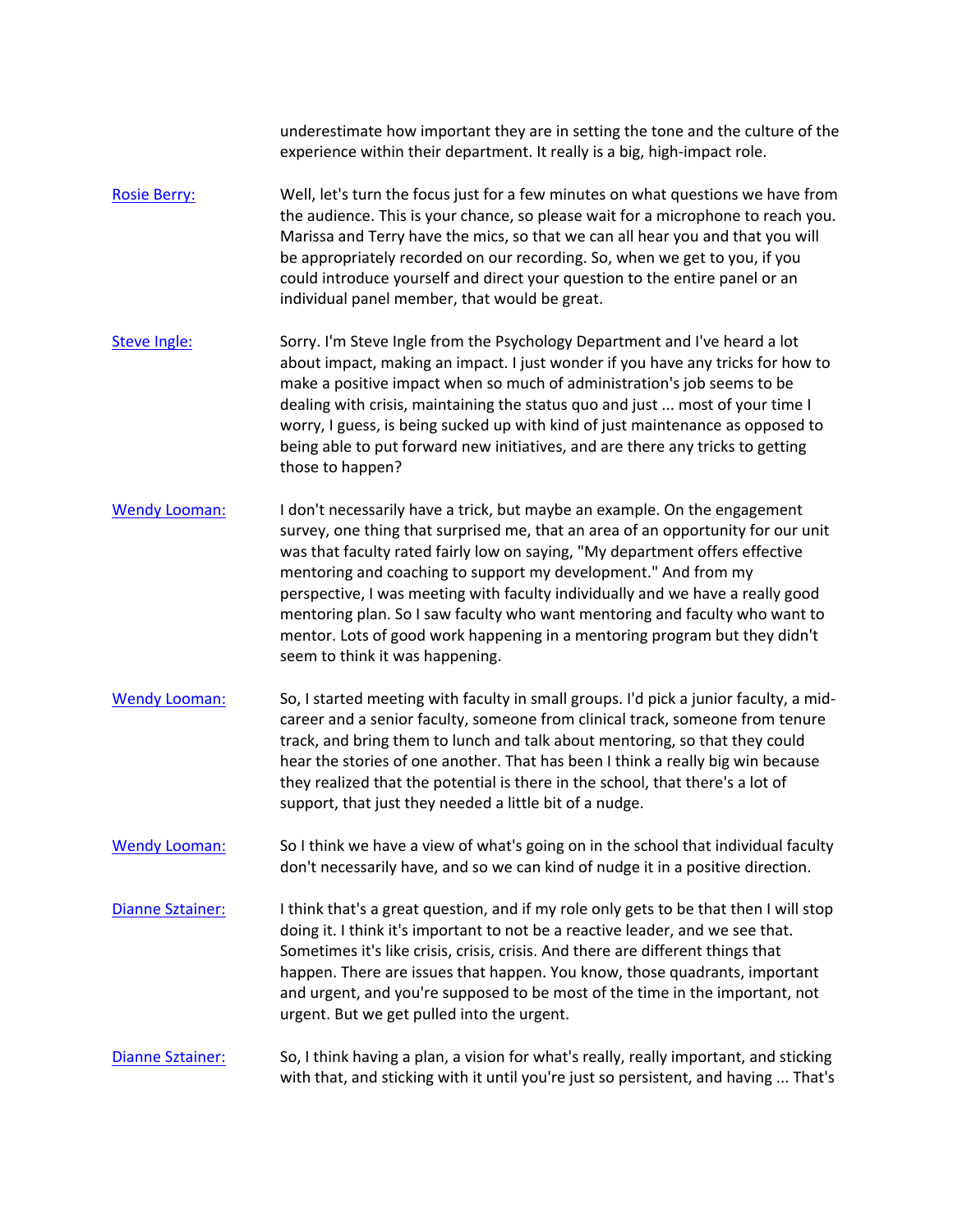something that's always moving forward and then there are other things that kind of happen along the way and they may slow you down but you still have that kind of vision of where you want to get to, and staying as calm as possible. I do a lot of yoga, a lot, so I think that's really important.

- administrative part and there's the strategic part, and I get really, really jazzed [Jim Bradeen:](https://www.rev.com/transcript-editor/Edit?token=A4n4wAwJcTt_sOmTwVzEChsa5wVg-yaRa0YoKyHmrvfCipXj1vn_Mr4QiLNdighws2-uFRSeuCAI-Dunf5aCn10yuy4&loadFrom=DocumentSpeakerNameDeeplink&ts=4720.96) I think Dianne's got it exactly right. Your question gets to the heart of these positions. I think of it really as having two components. There's the about the strategic part. The administrative part, not so much. I see it as really important, of course, and I always sort of tell myself, as long as the good days outweigh the bad days I'll sort of stay in this area.
- [Jim Bradeen:](https://www.rev.com/transcript-editor/Edit?token=4P7DyNasvQDgVZzdzlr_dbefVCaByAGPHb6bfEjpOPpQh1zNI1gnRHq5lFhnt8avhfPP35S-xroJ7VtyvqRMSXge9NY&loadFrom=DocumentSpeakerNameDeeplink&ts=4746.74) I think having a really engaged administrative staff, a support staff, a staff that you can rely on and that works they well with you is critical. I have seen both extremes of that, and my personal productivity went through the roof when I actually had a staff that I jived with. They're absolutely the most important part of any leadership role, I think, and so I really take care of those folks as much as I can, and in turn a lot of the administrative part falls to them. They're really gifted at that, and it gives me more time to focus on the strategic piece, which is what I personally think I'm better at.
- [Abimbola Asojo:](https://www.rev.com/transcript-editor/Edit?token=lod7YojLv79HPB-mX2Uwr9Ot_bQO88zNYq14W0XK9fItb8Fzods740ygLeuUkdUScdRDeXr6FQhyWi4lfFU3GI1r3q8&loadFrom=DocumentSpeakerNameDeeplink&ts=4790.78) To add to that, I will give an example. In the College of Design we don't have a grants coordinator, but you know, this University of Minnesota is such a big institution and there are opportunities to find support across the university. For example, we've been having webinars. We had Louise [Burke 01:20:12] who's the representative of the university in Washington DC. They actually did a seminar for us, a webinar, to share with the faculty the different federal agencies, and they actually related that webinar to the College of Design.
- [Abimbola Asojo:](https://www.rev.com/transcript-editor/Edit?token=jOS0b39uEDy8doPHUa-6cA3PwTQGOiEdfQRxapOq1IXcHZs8zUvl7M2o4C9KhD97LFWniNSsymddH8_MTHWxTWVV9-c&loadFrom=DocumentSpeakerNameDeeplink&ts=4835.35) It was a really phenomenal webinar because they showed us the different opportunities that we as Design Faculty could go and apply for funding, for federal funding. We did the same thing with Corporate Foundation. In McNamara I discovered that, as well. There's a monthly foundation list that comes out. \$50,000 and above, they will help you with the proposal. So I think faculty have been feeling empowered to get a lot of that information. We revamped our website. We have a research resources website, and we have wonderful staff. The assistant to the dean in College of Design, I feel like even once I send her an email, 30 seconds later it shows up. She's so phenomenal and it's so valuable.
- [Abimbola Asojo:](https://www.rev.com/transcript-editor/Edit?token=juT6rqs9KMEiuhOx6dkbdDngQncVir9i-udar2d3_RPrIFSop8rku76qrD-JqxXYt16VvBJWi8hT8xYWK5REd2DKqv0&loadFrom=DocumentSpeakerNameDeeplink&ts=4889.02) So, things like that. And then to give another example. Sometimes you might think a small ... I remember a small project that we did in a second-year interior design studio. We collaborated in the end with extensions, and it's amazing to see how much just a small calming room in a pre-kit through fifth grade level school in St. Paul could impact the community so much.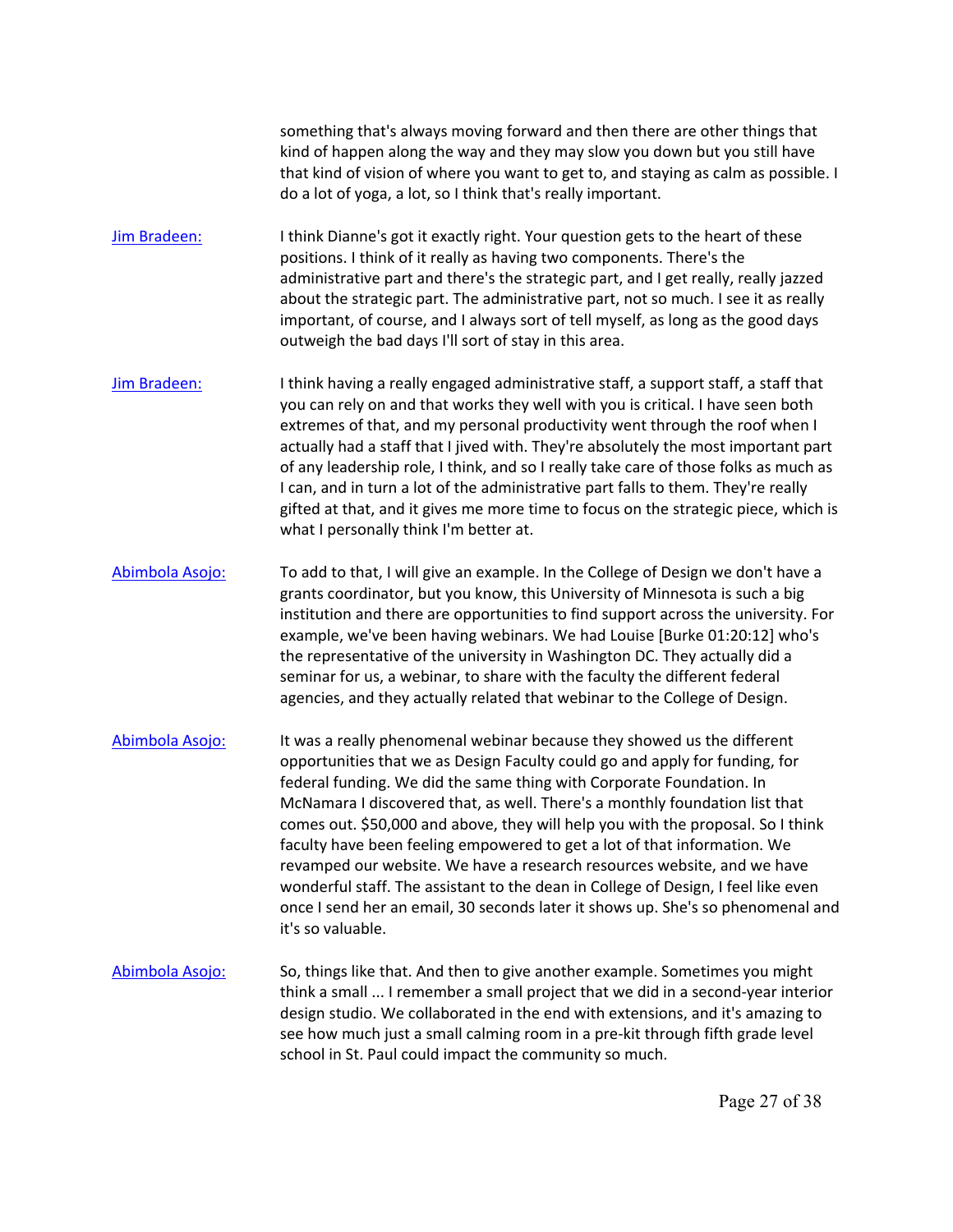- [Abimbola Asojo:](https://www.rev.com/transcript-editor/Edit?token=VkUSnuC1bg9gwKR5c6BHukkxBOds7LJkoFonNwvahEffizByN7omEbuDdBKQvPsUI2IgjTId4EnZy5G-KrMrYw2y4W8&loadFrom=DocumentSpeakerNameDeeplink&ts=4919.68) As designers, we're constantly solving societal problems. We can showcase the importance of design to communities. Those are examples that I could give. It could always be ... It doesn't have to be something massive. It could be something small, and you'd be amazed the kinds of spinoffs you'd get from just that one calming room. We've talked to OTC and the community in St. Paul. I mean, we're all over the website.
- [Abimbola Asojo:](https://www.rev.com/transcript-editor/Edit?token=DEH6WHifVn8uDWNvYj1BinHCo_EP-8iguYFG-tr90ZOj0co8NtowOhuZJl7QW0WnHncnsX244itrBzH7vGKJP19XsvM&loadFrom=DocumentSpeakerNameDeeplink&ts=4951.81) The other thing is, we didn't even have to talk about it ... I didn't have so much the website, and the students who even did Teacher Sanctuary got to be on time to talk about it a lot, but people have come to us because they saw it on Channel 4 News, so you know, things like that. Sometimes one small project can have a domino effect and lead to so many other opportunities.
- team or a college or a unit, you usually see themes. It's the same kinds of fire [Brandon Sulliva:](https://www.rev.com/transcript-editor/Edit?token=iVXOsJkrEgR5DjWRaROwoVC9CZJxG0d3T0nrzviKyRNfFFi92LJgdBcO7p4jwaodUJZS5xbU-0RwFyQsUR23r3csaoo&loadFrom=DocumentSpeakerNameDeeplink&ts=4984.56) One point. If you find, as a leader, that you're spending a lot of your time essentially on fire drills and you're not able to get to the more strategic kinds of issues ... the reason why you're probably a leader is more the strategic kinds of things ... often what that means is that there's something going on that's causing a lot of those fire drills because when you look within a department or a drills popping up over and over again. It's not random typically.
- [Brandon Sulliva:](https://www.rev.com/transcript-editor/Edit?token=K4rpAIZbIn2CqV05nsm7g1j1zegPIg_KhN7SEqV-9gvw7tGsfPcpFQspqVnIwTO93zHV_IQIWC9Akw_7hK8xzVYG1bU&loadFrom=DocumentSpeakerNameDeeplink&ts=5013.66) What you really want to do then is stop and kind of do an analysis of what's going on here. Why does this same issue keep coming up that's distracting us from moving forward with the strategic work? One theme that often comes up that's very common is there are conflicts or difficult conversations that are being avoided. So maybe there's a person in the department who is causing a lot of conflict and that's not being addressed in any way. So that's going to start cropping up fire drills all over the place, and if you're the department head, if you don't address that issue at its root cause you're going to be dealing with all the colleagues of that person who are having problems.
- [Brandon Sulliva:](https://www.rev.com/transcript-editor/Edit?token=tVe5GP9CKxHtpRK3VY2fLyAx4omZNZ7T94_UTXcxcfKqnXmsYFv-teDrwIHpFOpoDLjT5E0IK-s-tQOb7pFOMTGPoys&loadFrom=DocumentSpeakerNameDeeplink&ts=5058.01) There's other reasons why you might struggle to focus on the strategic stuff, but that's a common one, is kind of that conflict avoidance what there's ... maybe you're not stopping to take the time to do ... what's the root cause of this, and then how can we address that.
- [Rosie Berry:](https://www.rev.com/transcript-editor/Edit?token=TJSWzs44nOFS2Y-ETbeiIBg1fnuIMreuI_vjiLxEzvKztfWflNp7Gjwp1mObs0Fgy6cW3ESlHa0Rf_kC2eVsHOZ_K-Q&loadFrom=DocumentSpeakerNameDeeplink&ts=5072.94) Okay, we have a time for one more question.
- [Francis Hohmann:](https://www.rev.com/transcript-editor/Edit?token=OLGOLNkN2O30A2Vp99g3Y9VoshoR5ERFK2aWDsPgWYWyJ8UpWmognYGkXcSblQ4srO0a_t5uUc6u8Ihn9jN8h7xo694&loadFrom=DocumentSpeakerNameDeeplink&ts=5082.28) My name is Francis [Hohmanns 01:24:43]. I'm in the Department of Applied Economics. I have just a super simple question for Wendy. I'm intrigued by your idea of pairing people up. Are there people who did not know each other? How often do you do this? How often are they reported? I just want some more operational details on this great idea.
- [Wendy Looman:](https://www.rev.com/transcript-editor/Edit?token=5Vm72rcZ6_wa6w11QrGgKULSSkMFSGLZZYxfpduDj5M_5xRPb2xc862Pw0CSiRVP8Mv4KFHJtOI5A_gM3YFaCsTCu-g&loadFrom=DocumentSpeakerNameDeeplink&ts=5100.51) Are you referring to when people lift each other up?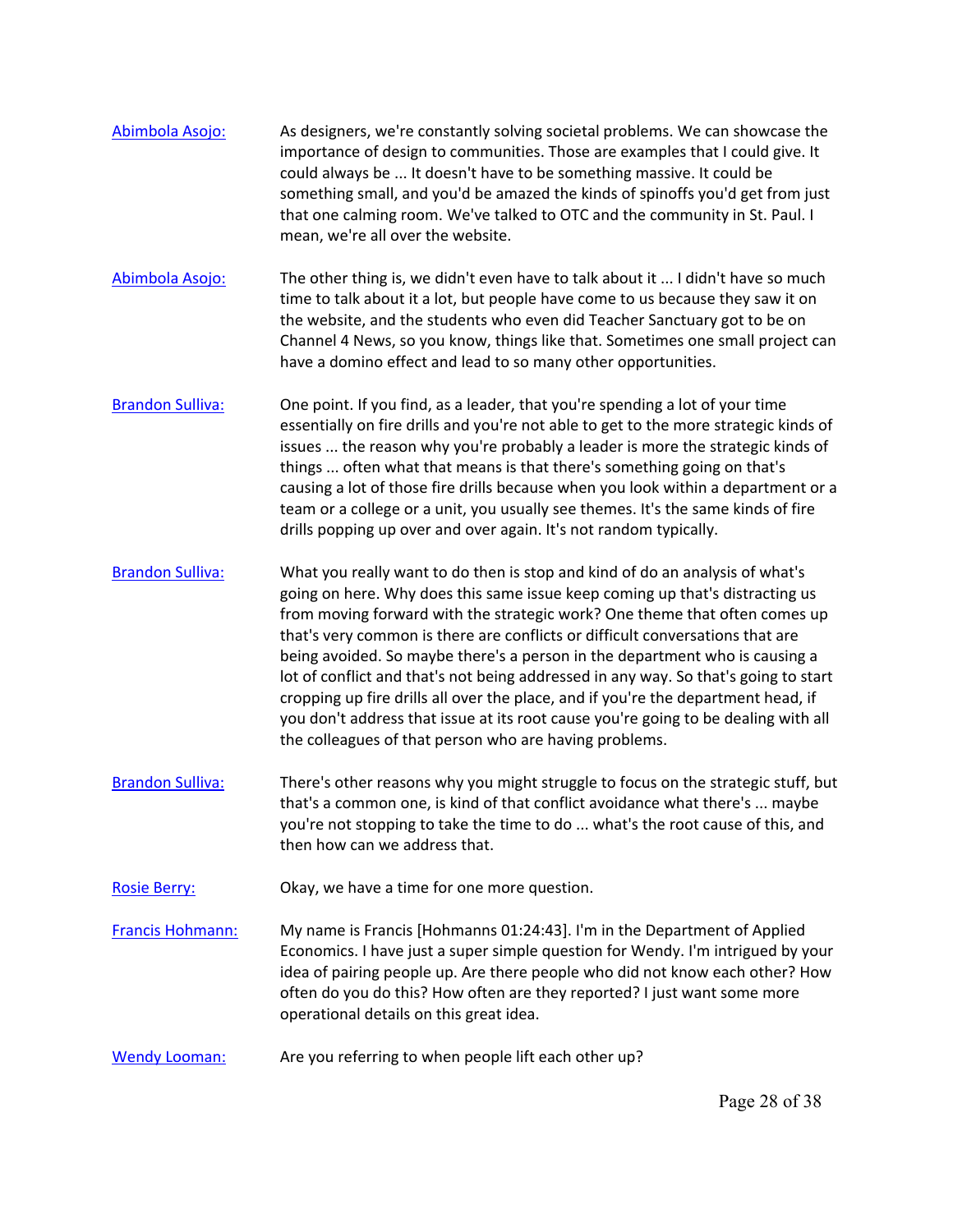| Francis Hohmann:        | Mm-hmm (affirmative).                                                                                                                                                                                                                                                                                                                                                                                                                                                                |
|-------------------------|--------------------------------------------------------------------------------------------------------------------------------------------------------------------------------------------------------------------------------------------------------------------------------------------------------------------------------------------------------------------------------------------------------------------------------------------------------------------------------------|
| <b>Wendy Looman:</b>    | We've done it once. We could do it again. It was just at the beginning of the<br>year.                                                                                                                                                                                                                                                                                                                                                                                               |
| <b>Francis Hohmann:</b> | Did they know each other?                                                                                                                                                                                                                                                                                                                                                                                                                                                            |
| <b>Wendy Looman:</b>    | Yeah, they know each other, but it ended up being people who wouldn't<br>normally go out for coffee. I got to have coffee with someone that I know<br>peripherally but got to know her much better. And that's the-                                                                                                                                                                                                                                                                  |
| <b>Dianne Sztainer:</b> | Faculty or staff?                                                                                                                                                                                                                                                                                                                                                                                                                                                                    |
| <b>Wendy Looman:</b>    | Faculty. Oh no, staff also. We included everyone in the room in the department.<br>The lunches have the same effect. It's just getting people who wouldn't<br>normally be together to talk to one another, and that's really powerful.                                                                                                                                                                                                                                               |
| <b>Wendy Looman:</b>    | I didn't mean to take that last question. I bet there's time for one more.                                                                                                                                                                                                                                                                                                                                                                                                           |
| <b>Rosie Berry:</b>     | You want another one?                                                                                                                                                                                                                                                                                                                                                                                                                                                                |
| <b>Wendy Looman:</b>    | Yeah.                                                                                                                                                                                                                                                                                                                                                                                                                                                                                |
| <b>Rosie Berry:</b>     | Okay, one more. It's so easy. Over here.                                                                                                                                                                                                                                                                                                                                                                                                                                             |
| <b>Sophie Biel:</b>     | Hi, I'm Sophie [Biel 01:25:59] from the Department of Spanish and Portuguese<br>studies. I'm curious if you have advice for instances when the group chemistry<br>isn't what you'd like it to be.                                                                                                                                                                                                                                                                                    |
| <b>Rosie Berry:</b>     | That's a simple question.                                                                                                                                                                                                                                                                                                                                                                                                                                                            |
| Abimbola Asojo:         | Actually, have a social event. You know, because sometimes I just threw that<br>out of the top of my head because you know, even when people don't always<br>get along, sometimes maybe the end of the semester there's a get together,<br>maybe it's hard for people not to get along around food. Maybe, you know.                                                                                                                                                                 |
| <b>Jim Bradeen:</b>     | It's certainly critical, but I referenced earlier, one of my inspirations and really<br>my mentor, the department before me, [Caralicia Mahari 01:26:55] was her<br>name, she came in when I was an assistant professor, and we were somewhat<br>of a  I would say dysfunctional department at that point. One of the key things<br>that she did beyond the social, which I agree completely is important, but she<br>actually led us through structured strategic planning process. |
| Jim Bradeen:            | I completely rolled my eyes and did not want anything to do with this. It was a<br>big time commitment. Multiple sessions over summer. And I honestly                                                                                                                                                                                                                                                                                                                                |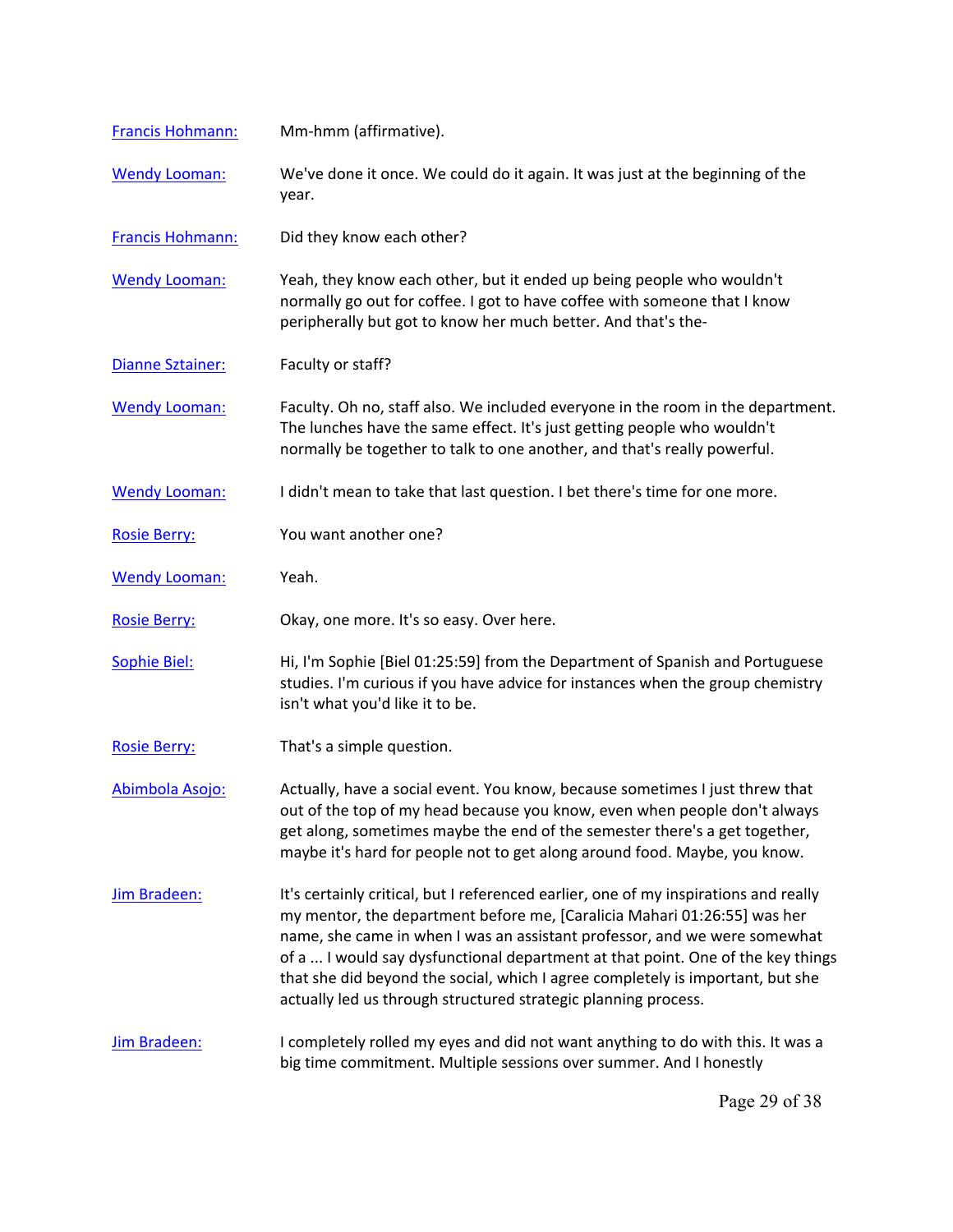session, but what I do remember is emerging from the other end feeling like I remember absolutely nothing that was discussed during that strategic planning belonged to the department for the first time, and feeling like we were a group.

- [Jim Bradeen:](https://www.rev.com/transcript-editor/Edit?token=DUVV2mzYhMZju5lQfa5z438CutGE1eesjyjVcgsIconR2N1KcM3PpqEwfMYzfFpUHvxWqBK3a5kgWxvxp75ZSb57Rb0&loadFrom=DocumentSpeakerNameDeeplink&ts=5257.14) Then layered on top of that were a series of social events that have really maintained that for a very long time, so as a leader I've been the fortunate benefactor of that initial work. Just the process, not necessarily the outcome of it, for what was really discussed during the strategic planning, but the process itself was really critical in helping as to see ourselves as a group.
- [Abimbola Asojo:](https://www.rev.com/transcript-editor/Edit?token=S7jvWmeJuroBSIbkPLk8l4oXKCXJOa8VB0qdcjm4iWo_xN-vzMN31ETU-qg0Vja3h9AbwDinq5gwN1REmVxxGAW4Ubw&loadFrom=DocumentSpeakerNameDeeplink&ts=5278) You know, and then one more thing I will add to that is in the College of Design we have something we call the Research and Creative Activity Showcase. Sometimes when people don't get along, I think it might be maybe they don't know much about each other's work, and the more we learn about each other and we communicate with ourselves, I think it gets a little easier. Sometimes it has to do with respecting the contribution the other departments or the other programs are bringing to the table.
- [Abimbola Asojo:](https://www.rev.com/transcript-editor/Edit?token=f_zQucK-bCPxq8J32SzsJG30uLlR-wJ4ikmkIKPQupZmWrpRBl8OZLxyljldp6WtNH30SHuIpvp-oUIEs01XMftpf5o&loadFrom=DocumentSpeakerNameDeeplink&ts=5313.01) I think for example in the College of Design we have ... That's why my position is Research, Creative Scholarship and Engagement. We have people who do creative work, creative scholarship, and we have people who do social science type research or humanities, and we have to respect each other because not only we have professional programs and we have research programs, so most times the more we learn about each other and we see, and we can walk together, we get to respect each other and get along sometimes. Thank you.
- [Rosie Berry:](https://www.rev.com/transcript-editor/Edit?token=3sPv0QntOvZqKafoLLh5ugpzFMA3I-_de5ZrlXFy1Hu8TrsTJURAAVrZ521nATb--o_LvRSGdq4LPZe-OrGz0-mZUO8&loadFrom=DocumentSpeakerNameDeeplink&ts=5352.15) So ... Oh, does someone have something else?
- own or do you need some outside help to get at what's going on. But I like trying [Dianne Sztainer:](https://www.rev.com/transcript-editor/Edit?token=G-rbkplQ9H2r1w5Rhncad3rYtWkmkv5jyEjqjPY0d2B2VTuWRaSZ34EDBfJES1d7P-jQb7PaEbsb3r44hbQrVKrJWjQ&loadFrom=DocumentSpeakerNameDeeplink&ts=5354.67) Well, I just think it relates to what Brandon said before, in addition to what you said, is what's the root cause and can you address that and can you do it on your the social and the food first.
- [Rosie Berry:](https://www.rev.com/transcript-editor/Edit?token=SmtIKqqcQg9CsJ684NMG_3Yx3qLDc61o2Iveq6UKczWL0NBG_PViwcvqEH2-r8hce7Ea2xDHDcb8PAVk7weKjb-hJ7w&loadFrom=DocumentSpeakerNameDeeplink&ts=5375.94) So, please join me in thanking our panelists for their time today and sharing their experiences with us. And with that, I would like to ask Dr. Brandon Sullivan to join me at the podium to share Leadership and Talent Development research update. Dr. Chelsea Dunkel will follow to discuss the impact of these findings and connect them to what we've heard from our guest speakers.
- [Brandon Sulliva](https://www.rev.com/transcript-editor/Edit?token=ylLjZsSBoEtMDzXT9_UmD40Y1KhsGuF9qRkPCNLtvb4Ljfw5qSCeUv0zxYu_MYCTrmrIRpe3hyTjdiNemguw5gVw5-M&loadFrom=DocumentSpeakerNameDeeplink&ts=5402.85)n: Let's see. Oh there we go. Okay. I think we're good. All right. I'll stay by the microphone. Sorry, I tend to want to walk around.
- been doing over the last few years, so we have a little bit of information to sort academic leader. Before I dive into what our data says, and Chelsea is going to [Brandon Sulliva](https://www.rev.com/transcript-editor/Edit?token=b4QbNwc5FVBdNQtChotgK51XfFMC5SxWceKwaaPNTTCYv1seDpGunpEH22FRdz508plc99Rb7I-OJKMLWhRdw9DriV8&loadFrom=DocumentSpeakerNameDeeplink&ts=5411.97)n: So, as I said, we have a lot of data from the leadership programs that we've of share that's a little more objective about a piece of what it's like to be an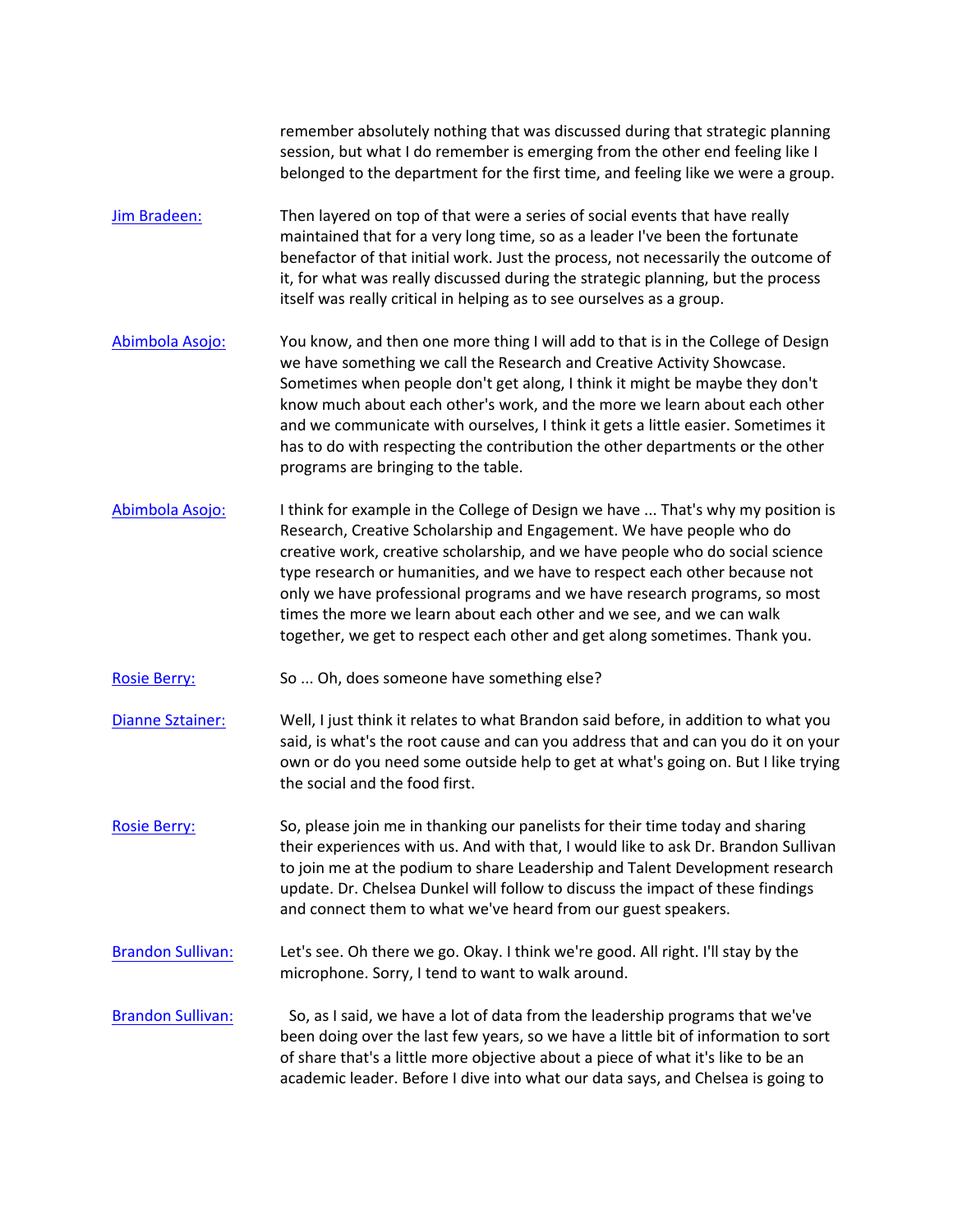go into how it all fits together, I just want to level-set around why would we do assessment as part of a leadership program?

- [Brandon Sulliva](https://www.rev.com/transcript-editor/Edit?token=6lGdsb8spVA4a0YnBRmV7RoSd5I5udBgrkBhrmKXr5AgtuXjmIzhiM4J8PLek4oPp-9lMbyEsDhln94NP6j4ReKdMxs&loadFrom=DocumentSpeakerNameDeeplink&ts=5442.14)n: Assessment is absolutely critical, an absolutely critical part of a leadership program, and there's three reasons why we do it. One is ... Oh, okay. I guess I'll just stand here and talk into the microphone. I just touched this. Increasing self awareness. Science tells us that most people overestimate our level of self awareness. Most people don't really accurately know how other experience us and the impact that we have on others. This is especially true if you're moving from a role where you're focused more on disciplinary expertise of technical expertise into a leadership role. If you're new to a leadership role you probably don't have a lot of sense for how others experience you as a leader. So, developing self awareness is absolutely critical.
- skills it takes to lead people. There isn't a lot of overlap there many times, and [Brandon Sulliva](https://www.rev.com/transcript-editor/Edit?token=u8p4oWjXUDgzbjDxThR4X-WseVaOkzWZUygQbs-lKEybOoqIdZ2uut12Mn1ukvyePpvXe-OOMP1m7OxlzvMCHAHGlTM&loadFrom=DocumentSpeakerNameDeeplink&ts=5486.9)n: Identifying skill gaps. So the skills that it takes to be successful is a faculty member doing research, teaching, that kind of thing, is very different from the so an assessment is very helpful in pinpointing what are those specific skills that I need to develop through a leadership program or with mentors or with coaches. So, assessments are a key part there.
- that's probably a great thing if your job is to write papers, analyze data, that [Brandon Sulliva](https://www.rev.com/transcript-editor/Edit?token=CvZR0gmdbeAky7W9hauVJ01w_kuHSqg6aLXrHnZHVR8QoCGtppTGdbX09VUEcbBA-w-NIWg14jFSSgFCeVmNHXNIpd4&loadFrom=DocumentSpeakerNameDeeplink&ts=5514.7)n: Then the last part is understanding derailment risks. Derailment risks, not a lot of assessments get at those, but what they are, are behaviors that may be really effective in one context that can really get in your way once you're a leader. To give an example that you'll see in the data that I'm going to show in a minute, if you're someone who, when you're under a lot of stress, a lot of pressure, you tend to go into your office, close the door and focus on getting work done, right, kind of thing. But if your job is to lead a department, that's probably going to get in your way because at times or stress, times of pressure, what a department's going to need is a leader who is out and about and things people.
- [Brandon Sulliva](https://www.rev.com/transcript-editor/Edit?token=TI4_QUNyhVispgpoJs773PgK9PS5fMXh2sdR96IPiRhhQGj4BSy6YYvHvrZvRwgUCh0p7h48s4x-mEm96pWnQu-E4j4&loadFrom=DocumentSpeakerNameDeeplink&ts=5559.74)n: So that's an example of something that may be a strength, and then as you get into a leadership role it becomes a derailer, and an assessment is a very good way out what are some of those derailers that I might face as a leader.
- science. There's a lot that we know from research and psychology and the social [Brandon Sulliva](https://www.rev.com/transcript-editor/Edit?token=kvv8-tScrOYcQM8kRA8rw5KhsDrVlB5QCDkrM31aH4DVzc5lNBAUZ1MiCjqmqYar3T0BxmLN_FMHEYD3sgb65fWo1ME&loadFrom=DocumentSpeakerNameDeeplink&ts=5573.49)n: We also wanted to make sure that the assessment that we picked was the right one. There's a lot of assessments out there, and some of them are good and some of them are not good. So, we looked at three criteria primarily to pick an assessment. The first was, it needed to be rooted in peer-reviewed research and sciences over the last many, many decades, and there are some assessment tools that are based on that, and there are some assessment tools that are not. So we wanted it to be based on rigorous research so we knew it was telling us something important.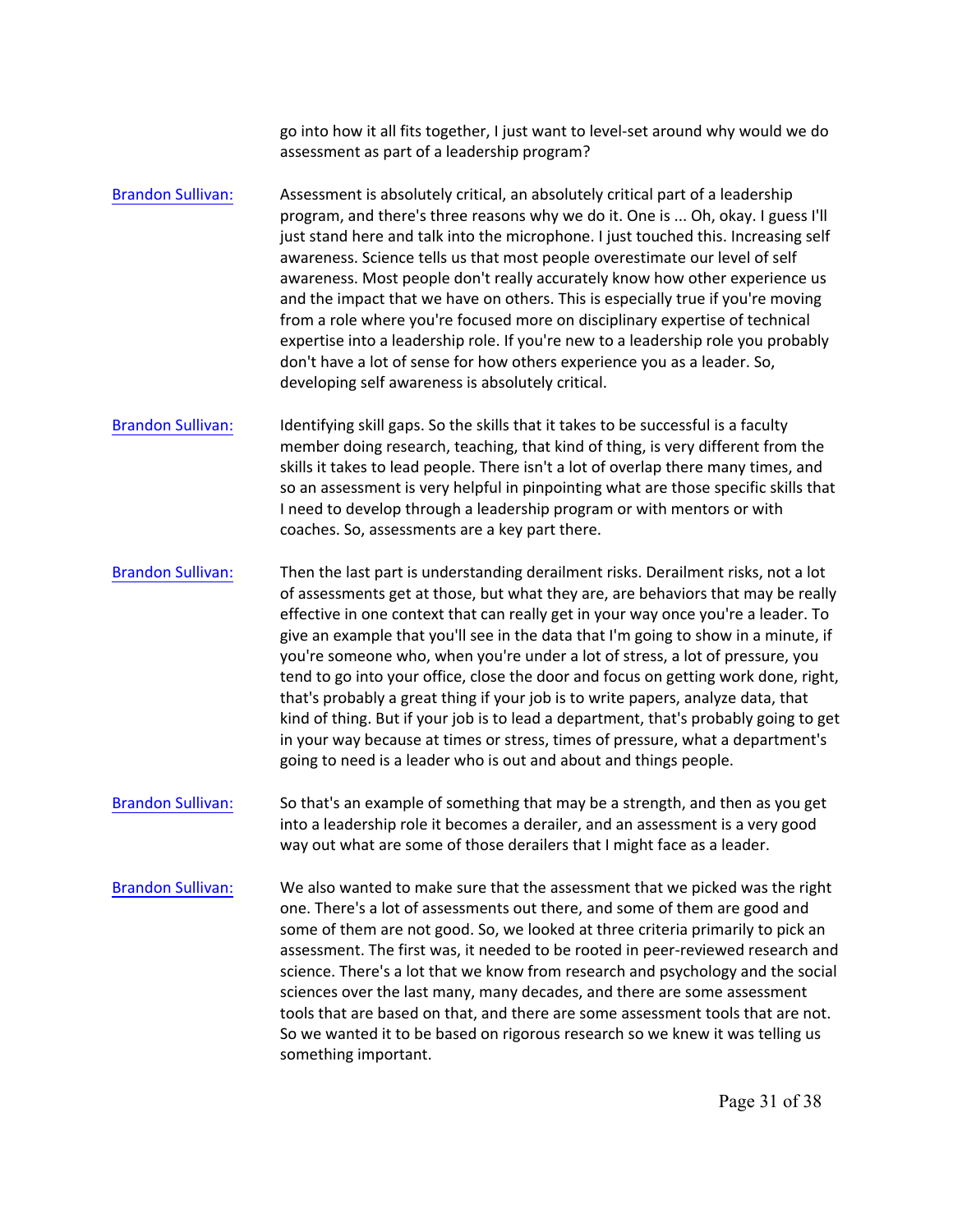| <b>Brandon Sullivan:</b> | The second thing is we wanted it to be validated for leadership roles. There's<br>lots of assessments out there that have  they're not going to tell you anything<br>about leadership. So we wanted a tool that had been validated for leadership<br>effectiveness, so we knew that the feedback that participants are getting was<br>relevant for leadership. And then third, we wanted a tool that would go beyond<br>surface level insights. There's a lot of stuff out there that is good at kind of<br>giving you a language to talk about, your preferences and things like that. We<br>wanted something that would get a little bit deeper than that. |
|--------------------------|--------------------------------------------------------------------------------------------------------------------------------------------------------------------------------------------------------------------------------------------------------------------------------------------------------------------------------------------------------------------------------------------------------------------------------------------------------------------------------------------------------------------------------------------------------------------------------------------------------------------------------------------------------------|
| <b>Brandon Sullivan:</b> | When we looked across the assessment world there weren't a ton that met all<br>three criteria. We selected one called the Hogan Assessments. It's actually a<br>battery of assessments that actually met these three criteria, and I say this just<br>to kind of level-set for you the kinds of things that we were thinking about and<br>what's behind this data. I could lecture on the Hogan, but just to give you a<br>sense for what that tool is.                                                                                                                                                                                                      |
| <b>Brandon Sullivan:</b> | What we have is data from the past three years. We've started using the Hogan<br>assessments as part of our College Leads Program when we introduced it three<br>years ago, and we now have over 200 faculty and almost 700 staff that have<br>taken the assessment as part of leadership programs, and were continuing to<br>collect data. So we're going to be updating this as we go.                                                                                                                                                                                                                                                                     |
| <b>Brandon Sullivan:</b> | So I'm just going to give you kind of a preview and then Chelsea's going to bring<br>it home by tying it together. So I'm going to show you a lot of data and I'm only<br>going to hit a few highlights here. So, the assessment measures three buckets of<br>things. You can kind of think of it that way. The first are everyday behavior. The<br>first set of scales measures, on a typical say, now are other people likely to<br>experience you.                                                                                                                                                                                                        |
| <b>Brandon Sullivan:</b> | What you see here is our faculty data. The average scores on the faculty data. I<br>won't go through all of this stuff here, but you can see the highest is on what's<br>called learning approach, and learning approach is sort of related to openness to<br>experience and particularly liking to learn from courses and reading books and<br>traditional learning methods. Probably not a surprise that faculty score really<br>high on that, and that's a typical trait that we see.                                                                                                                                                                     |
| <b>Brandon Sullivan:</b> | Sociability you'll see is the lowest, and that's a pretty low average score there<br>compared to sort of your general working population. Probably also not a<br>surprise. We heard a lot of that theme throughout the panel discussion. Most<br>faculty, or the average faculty member, is pretty introvert. There's nothing<br>wrong with that, but that does create potentially some challenges in terms of<br>leadership.                                                                                                                                                                                                                                |
| <b>Brandon Sullivan:</b> | When we look at the staff data, and this is kind of a headline throughout it, it<br>doesn't look that different, actually, from the faculty data. You'll see a little bit<br>lower on the learning approach, that makes some sense, given the difference in<br>Page 32 of 38                                                                                                                                                                                                                                                                                                                                                                                 |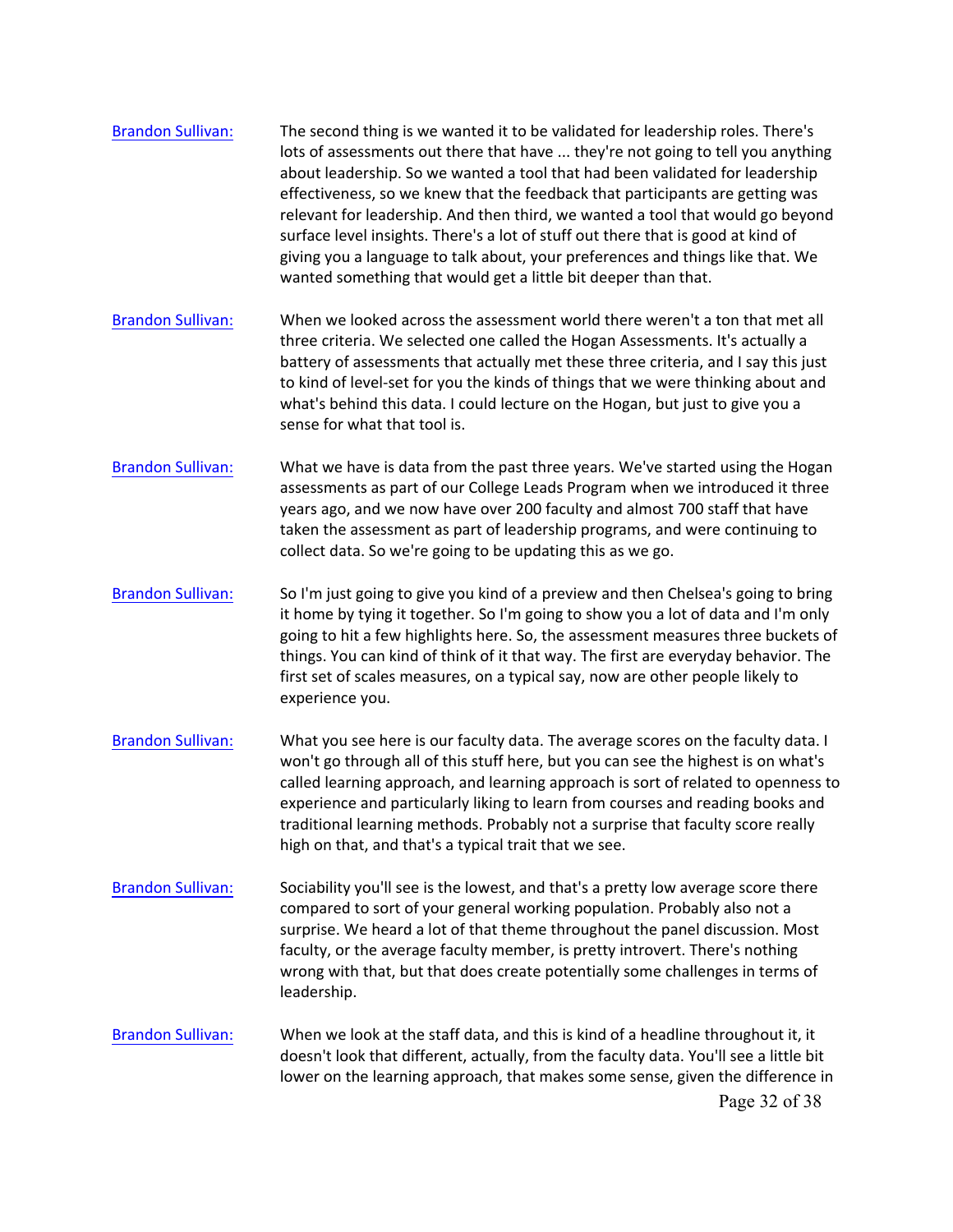the roles. One thing that I would highlight is the ambition score is pretty low for staff, and ambition is really about being assertive. People who are highly ambitious are comfortable asserting a perspective and a point of view, and on average the staff who've gone through our leadership program are people who like to be in more of a support role. They like to support the work of other people, not necessarily put themselves out there and driving agendas themselves. And that may or may not be what you want, but it is something that we see very clearly in the data. What it means is if you're low on ambition and you're expected to drive an agenda or have a really strong opinion, that's going to be really hard for you to do. So, that's a glimpse of a little bit of a leadership challenge there, as well.

- [Brandon Sulliva](https://www.rev.com/transcript-editor/Edit?token=mwMK6nLaMJoXQT4EVma_jhtvaWtVCs6h1JnTjF4gnAnXsca3jNPfktyNYts9XoivpkBAqba7ndWgpEIt2xFnCShIDG8&loadFrom=DocumentSpeakerNameDeeplink&ts=5821.27)n: We can also look at differences by role. We don't see a lot of differences in our data, but there's a few, and I want to highlight them. This is a really important one. This is the biggest difference across those everyday behaviors. What we see is, so senior faculty leaders, these are deans, associate deans, folks at that level, are very high on adjustment, and adjustment is really about emotional stability. That's what it's called in the psychological research, right. So, high adjustment, what this looks like is you come across to others as pretty evenkeeled, calm and collected even under stress and pressure, but also maybe a little bit resistant to feedback, maybe a little bit aloof sometimes. Things don't shake you quite as much.
- So you kind of put those together and you've got the chairs right in the middle [Brandon Sulliva](https://www.rev.com/transcript-editor/Edit?token=CHWl8CntjJA7W1OG94YV1c6SHGf8LRSmwzWMu-dFW50Z92XToOn6vN6i9S5kpmIKfieGlktlM4md-SC1TJ7SmLc5k84&loadFrom=DocumentSpeakerNameDeeplink&ts=5863.63)n: When you look at your faculty not in leadership roles, a lot lower. So lower on adjustment, a little more emotionally reactive, but also more open to feedback. of all that, right. What you start to see there is a little bit of a difference that might create a leadership challenge, and Chelsea's going to talk a little more about that as well, in a minute.
- [Brandon Sulliva](https://www.rev.com/transcript-editor/Edit?token=jajElyfGrTOHOH_PSvqxiNA1GOoU9YGxtzPvwMTGc-OhB3uJnH-Dvx3Umlip6wVbzjzJMbYywcNI4eClOFH3SlYIc_s&loadFrom=DocumentSpeakerNameDeeplink&ts=5885.93)n: Okay. So the second bucket of things that the Hogan assesses are the derailment risks, and this is kind of the fun one in some ways. If you go through it, it really kind of hits you between the eyes, the feedback, but this is really stuff that we often aren't aware of or don't really think much about. So, when we look at our faculty data, there's two that are the highest derailment risks for faculty. One is reserved, that's the highest, and that's basically related to being introverted, but what this means is when you're being reserved as a strength, you're focused on your work, on your tasks, you're getting things done, you're working independently. When it's a derailer is when you're in a leadership role and you're doing that instead of interacting with people, and that's where introduce become a challenge.
- [Brandon Sulliva](https://www.rev.com/transcript-editor/Edit?token=K7xmFyFn7MHZ7du7V7x_SxvEaQzghocY47fQ7FJx9F5Ihxjqt4zsCx4LuaQy7S98azPeIpUQ8TU4_rbXRfWL6s5jJTI&loadFrom=DocumentSpeakerNameDeeplink&ts=5933.71)n: Then the other one that's also almost as high is leisurely, and that name isn't really a great name for it. What this is really about is sort of being kind of a little passive aggressive. When this is a strength it comes across as being cooperative and agreeable and kind of agreeing to, "Yeah, let's do that. That makes sense."

Page 33 of 38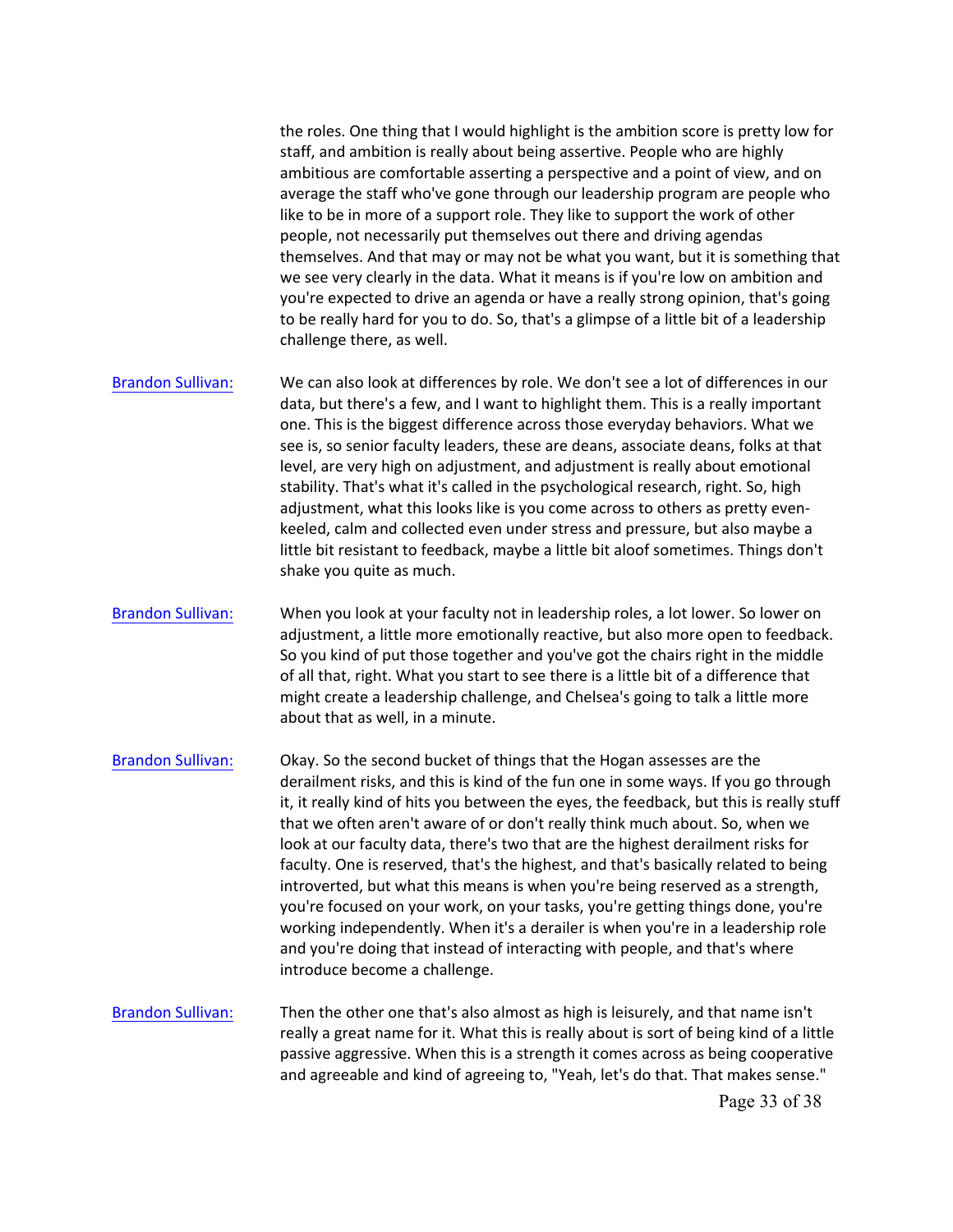- [Brandon Sulliva:](https://www.rev.com/transcript-editor/Edit?token=I0Nq0Tz5aMPaFlRQo0SALrIRB69HzX2DArpwMkZNC6_9R7OSswyNrTi2m-95hhvAandD1RsmALDDUasT1UniE-_27dc&loadFrom=DocumentSpeakerNameDeeplink&ts=5954.6) When it becomes a derailer it's where you say maybe, "Yeah, that makes sense. Let's do that. I agree to that." In your head you're thinking, "That's the dumbest idea I've ever heard. I don't have time for that. I don't like that, but I don't want to say it because then that creates conflict. Instead, I'll just agree to it and then I'll forget about it." High leisurely is that, and I think in some ways it's really functional, when you're being bombarded with millions of things to do and you can't do it all, but this is something that can be a derailment risk for leaders.
- [Brandon Sulliva:](https://www.rev.com/transcript-editor/Edit?token=71VpMCMHAuLVAZdXNv1IO4th7r2rwXO_Hal8nCZ0SMjmXBoWSac55Cly9GLfg_QjMpZfc069i6qQr8BiBWK3hVze9fc&loadFrom=DocumentSpeakerNameDeeplink&ts=5984.5) When we look at the staff data it's very similar to the faculty data. Actually, a little bit higher on the dutiful, and that's about really wanting to ... to simplify it, you want your boss to be happy with you if you're high in dutiful. Faculty, not as much as staff there. But otherwise we see fairly similar trends. What you see are higher scores on those derailers that have to do with avoiding and withdrawing. When we look at difference by role, we see a couple. Most of these, there's not a big difference, but these two do shift a little bit.
- [Brandon Sulliva:](https://www.rev.com/transcript-editor/Edit?token=7uqhD2jd-SMvXANG8iRCZT6SAmEIBbs7b-21eeZ76duQLwyKemNi3SfJs9GTKi2Vy-QouAQUYSWWAONBoxps_g5ZMpI&loadFrom=DocumentSpeakerNameDeeplink&ts=6023.24) So, your deans and your associate deans essentially are more reserved and less excitable than your faculty who are not in leadership roles. This kind of goes together and it kind of suggests a dean or associate dean who's pretty cool and collected. An individual faculty member may be getting pretty worked up about something and feel like the leader's not listening to them. And so you kind of get that dynamic going a little bit there.
- [Brandon Sulliva:](https://www.rev.com/transcript-editor/Edit?token=e8cSCKNyHTbCStfKn9q6u4T9eadTPyf6H6efkd-AKbjq_2dJezSmyeeBKotXuot9_tPBBQ2B5SmWdyHCCHHZFQ3gZ4k&loadFrom=DocumentSpeakerNameDeeplink&ts=6050.21) Then the last bucket of things measured by the Hogan are work-related values. These are things that motivate you at work, essentially. This won't be a big surprise. The high scores, I think it's anybody, the highest for faculty is science. That's why most faculty are here at the university, is to pursue their scholarship and research. That is an incredibly high score, right, so that's something that's very motivating. And then altruistic is another big one, and that has to do with essentially you're motivated by the greater good. You want to be doing something that contributes beyond just your own day-to-day work. So those two things really do characterize I think the culture at the university.
- [Brandon Sulliva:](https://www.rev.com/transcript-editor/Edit?token=urQ4heCekxaovQQ3HpgJ_BzhvYdGDsSA76I2Q55UyzD5DEWv7JTmL_34JcxwwtJ4xlUh6NegFM0Odk4pyh-4mcV5BVo&loadFrom=DocumentSpeakerNameDeeplink&ts=6089.87) Now, the thing that we often forget about and that can cause a leadership challenge are some of those low score. So if you look at commerce, right, that's really, really low. What that means is that most faculty don't really have a lot of interest in finance and budget and the business side of the university, and you heard a little bit of that from the panel, but that's a big leadership challenge. And so, that's something that needs maybe a little bit of attention, and it's certainly getting a lot of attention. We don't have a choice a lot of times.
- me. That's where the self awareness often comes into play, is being kind of [Brandon Sulliva:](https://www.rev.com/transcript-editor/Edit?token=zeLomHpX_GLP76EZChbR6Yrxkz_MPJjKc_J8cFtzDTYEvirpVDXyS67LhW_4i16CItpp1W0GIm_qHXqOhJTCgRWw7Uo&loadFrom=DocumentSpeakerNameDeeplink&ts=6120.08) Then the other lower score is on affiliation. This one is an interesting one when you compare it with altruistic because what that means is that your average faculty member is very motivated by the greater good, but personally maybe not always focused on how do I build good relationships with the people around Page 34 of 38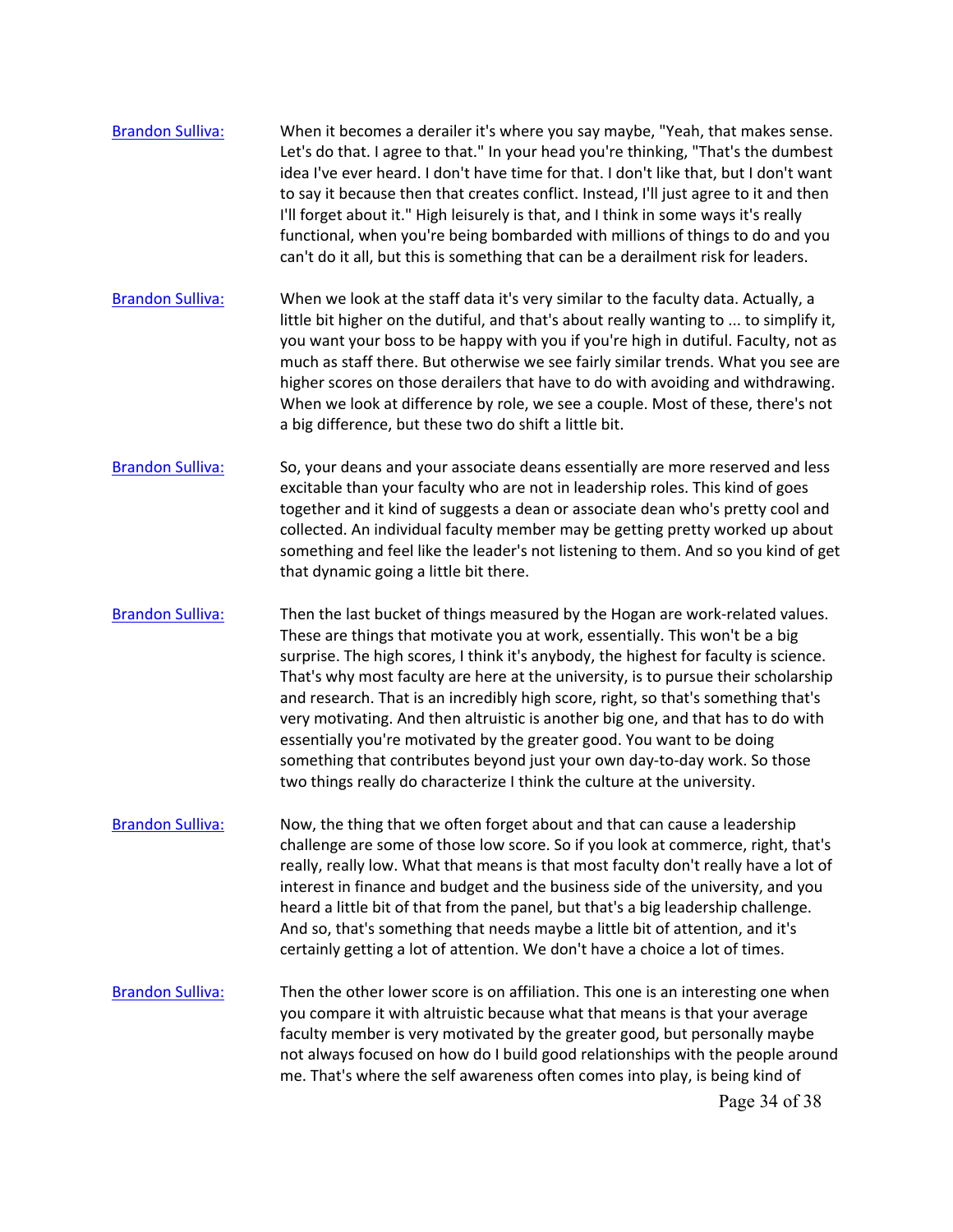aware of that. It doesn't mean you can't do the affiliation stuff, it just means that's not a naturally motivating activity.

- [Brandon Sulliva:](https://www.rev.com/transcript-editor/Edit?token=6B_00ARdZmPgX3NwGctIGS2Tzk0cPlHM-23oyrDWnSuijSvvysrOLTUdNHvI4b2MtSBT7XwcVheDkIYZS8trlYRNZ1M&loadFrom=DocumentSpeakerNameDeeplink&ts=6153.89) For staff, we see again very similar trends. A little bit lower on the science there. The rest is very, very similar, and then I think a lot of this reflects the culture of the university and why most people are here.
- [Brandon Sulliva:](https://www.rev.com/transcript-editor/Edit?token=57x4LsarKkasYXUhtAO9coMc-WKNyWW8z08XgNJBtCdqOfyK7UHov9jCKq4cL7VTT4tDRGWMnU3790AifTCsduqj5k0&loadFrom=DocumentSpeakerNameDeeplink&ts=6169.28) All right, so that was a quickly whirlwind through some highlights of the data. I'm going to turn it now over to Dr. Chelsea Dunkel, who's going to talk about what this all means.
- come up for me at least, looking at this data. The first is that faculty are [Chelsea Dunkel:](https://www.rev.com/transcript-editor/Edit?token=tkSOgT6GoLcnEl25IQWo9mAkhBxhJ5DaGRH7z9xW8nj_S8cZB_PxWd1cnNbAS15msqo-yzmmb9US-AdHe5QMRi2jk0s&loadFrom=DocumentSpeakerNameDeeplink&ts=6181.19) Thank you, Brandon. So, you have a handout in front of you called ... I think it's called Research Themes. I will highlight things up here, but most of those are also covered in that handout if you want a place to reference later of to just follow along. A couple notes about faculty culture. There are two big things that generally really aligned with both their research and their teaching missions and components of their work. They tend to be focused on lifelong learning, science, trying to understand things at a really deep and nuanced level, which is really suitable for the research component of the job, and then the other piece is that altruism that Brandon just mentioned and that people are really attentive and that they really care about serving the greater good, which comes into play with teaching as an opportunity to really fulfill that altruistic goal and motivation.
- and it really creates a nice fit for a lot of the work that faculty do. On the other [Chelsea Dunkel:](https://www.rev.com/transcript-editor/Edit?token=X5PkUifRacTDZzRLJGWxypG7trCxUGjDkLFw3Z4teeKwkJPia6Mdfb4eiP6Gy-Vr-Prc1eYTRnlUiRTcSc1K2TDz7Kg&loadFrom=DocumentSpeakerNameDeeplink&ts=6245.96) Then you couple that with getting an opportunity to also help people understand the science that interests you through teaching and mentorship, side of things, we noticed another set of trends amongst faculty. We see this introverted group, a group of really deep thinkers who prefer some independent thinking time and space to really work through problems and discovery.
- [Chelsea Dunkel:](https://www.rev.com/transcript-editor/Edit?token=sX4KLq3cDC-zf1ehHRtw3tqeWKsK0CGal3NPIs7PBl0ECVec2IGGfHVBoeze7NS2PJ0llMY2bj6AKskFX4jPg0sgh00&loadFrom=DocumentSpeakerNameDeeplink&ts=6277.69) As some of those derailment indicators that Brandon mentioned, we do see kind of a risk averse and reserved group that may avoid taking really public stances in terms of controversial topics of things where it's sort of outside their comfort zone. They might give that sort of pleasant response when really they're thinking something different, which can make it challenging to kind of work through pressing problems or things that might come up that need addressing.
- [Chelsea Dunkel:](https://www.rev.com/transcript-editor/Edit?token=MJ7A_Whe67gvoGr3Rwu55Uf2h80SugGeSBJSOGhiMuzkV6_9t_tYD8v_3S4tABj1WjzoCfE5pBbi180kdBtGOeujKGk&loadFrom=DocumentSpeakerNameDeeplink&ts=6308.33) This mechanism to sort of isolate as a way to cope and deals with stress sometimes creates a really productive space where people can kind of hide away, get a lot of good solitary research done, but sometimes makes it challenging to really work through collaborative issues and things like that. We also see a group that's not motivated strongly in general by money or visibility. We see that at the commerce value and also that affiliation piece.

Page 35 of 38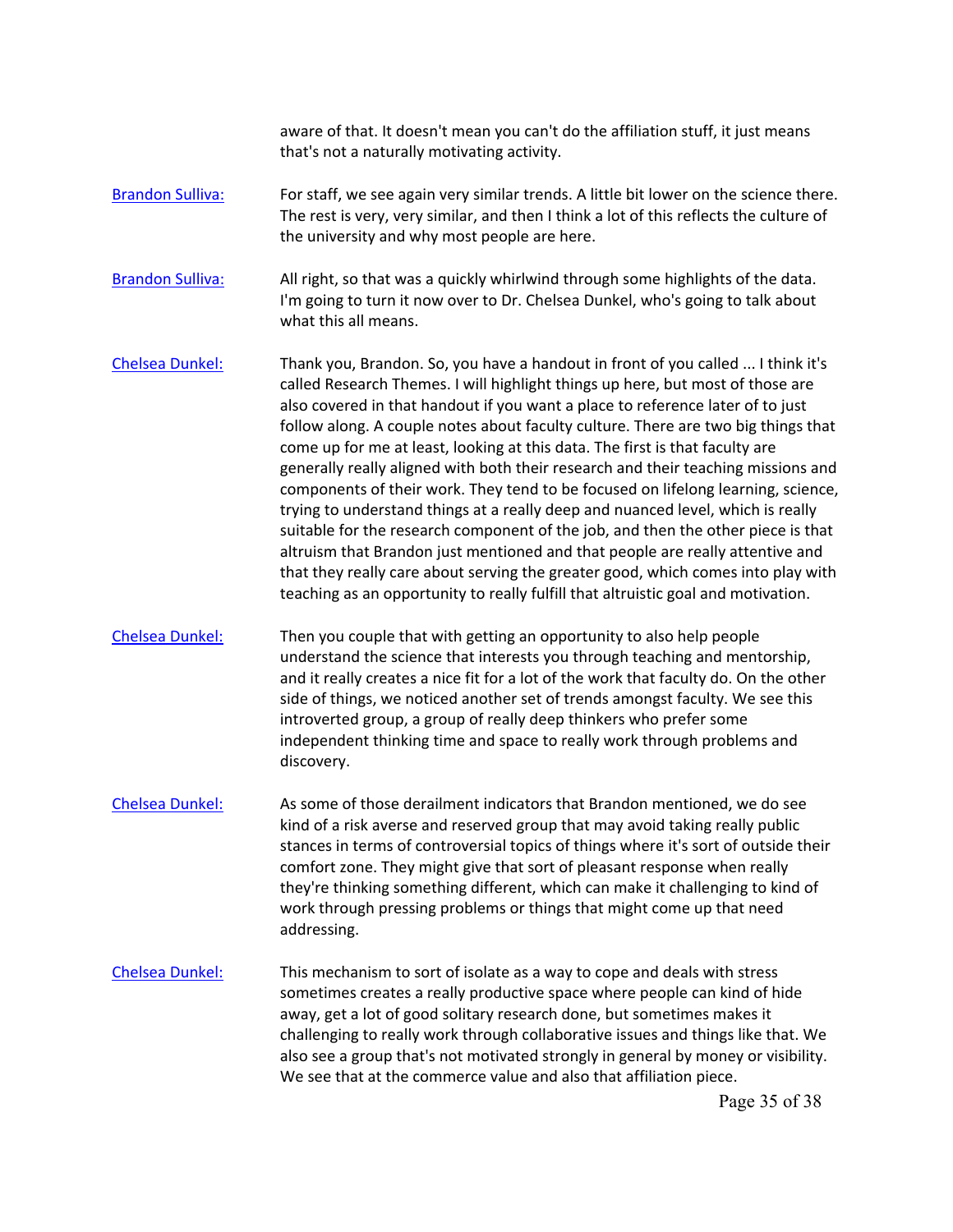- [Chelsea Dunkel:](https://www.rev.com/transcript-editor/Edit?token=gneVnPS-vhyT8A6VzHqXejZV3DQ6BX4WbHE_3A0zD_0q2jBb3JzsslCwW3XeyXeRzCmkjhnyA8stcAI4_1TXHKmyARM&loadFrom=DocumentSpeakerNameDeeplink&ts=6337.72) Then, some of the ones that Brandon didn't discuss directly have to do with do you like being in the spotlight? Do you like getting public recognition or do you seek positions of power, things like that? Some of our panelists touched on this where they talked about needing to lean on peers in order to promote themselves through others, and that that's not something that necessarily comes super easily for a lot of faculty members.
- [Chelsea Dunkel:](https://www.rev.com/transcript-editor/Edit?token=ovEQ7sG7GnCsDlsF8KGg9fHunFlTH8-Tvi97omhjlz0l9g-RI9OE99J2CocUG1DyLxU12-mgY-rpizVUMTHLJ3x0jlU&loadFrom=DocumentSpeakerNameDeeplink&ts=6368.01) If we turn to staff culture a bit, one thing that I think is quite neat with this research is just how much the staff values and the faculty values mirror each other, and that we'd see people motivated on the staff side by opportunities to be helpful, to serve others. We see above average science and learning approach scores, not as high as faculty, but people that definitely appreciate being in the environment that promotes science and getting a deeper understanding.
- we see a group that fits well within our current structure and also can be really [Chelsea Dunkel:](https://www.rev.com/transcript-editor/Edit?token=dnoMcOeFQ2MVMDGQzSvajB0-hPOqAfTsmE7u7rl9Z6Dg8O1EgpWk0_p3fd9Dr5MBK809ZedjyFoyBmAnjSuJtgLciYE&loadFrom=DocumentSpeakerNameDeeplink&ts=6401) We also see folks that tend to avoid overly competitive spaces with that ambition score that Brandon discussed, as well as this power value or things like that. Sometimes that's works well in our current structure at the university. There's sort of a ceiling as to how far our staff can climb in our structure. And so supportive to the science and research work that many people are doing here at the university.
- [Chelsea Dunkel:](https://www.rev.com/transcript-editor/Edit?token=cqXrN18wiJs6DKvmqmK2sLhS6nGtyIxWUvRVmhXlhfPtbP2bAkKdOoIolPXVEA_VPK0mAPJsvkpSYGD8-zzrXPLU0Oc&loadFrom=DocumentSpeakerNameDeeplink&ts=6436.12) As Brandon also noted, if we look at how senior faculty or senior leadership differs from rank and file faculty, we do see a group at the senior level of leadership that's a bit more stable under pressure, under stress. There's a bit of a buffer there, which is probably good because they're a more exposed group that has to confront a lot of stressors that not everyone else has to deal with on their everyday basis.
- bring them along with you through difficult, challenging periods. [Chelsea Dunkel:](https://www.rev.com/transcript-editor/Edit?token=VZUnpez3qjdlfeYcRd898PdiT8tVDk1yy-Ze9OODX3hwcre08SBBNA4t2TOfvr7G4tpDpt1USosAQOSz2UdV2ZlpL-M&loadFrom=DocumentSpeakerNameDeeplink&ts=6465.31) The catch to that is that they might not be interpreting things as stressful that the people that they lead are actually finding stressful, so kind of figuring out a way to gauge how people around them are experiencing stress, particularly when we know that this group moves away from stress, so they might not wear it in the same way that the other folks might. So, that could be sort of a dance that you have to navigate through, and how do you not rattle your team but
- [Chelsea Dunkel:](https://www.rev.com/transcript-editor/Edit?token=Oqvk2K7VzFow02qJvexNGn5NAln7uR5w9z6N4uXLHc8hdDrNcHDMsi4uT-FHzCvyVW0xTE6BuEbHE1QICuWVSjLQQ7w&loadFrom=DocumentSpeakerNameDeeplink&ts=6499.03) I want to leave you with two potential blind spots that this kind of research is highlighting, that these are things that we might need to be extra attentive to in certain spaces. The first is that faculty and staff may be hesitant to think of the university as a business with financial needs and goals. It's been historically a pretty faux pas thing to talk about the university as a business, but as you heard all of the leaders up here at some point today mention, there's financial obligations that come with working at the university. We have lots of buildings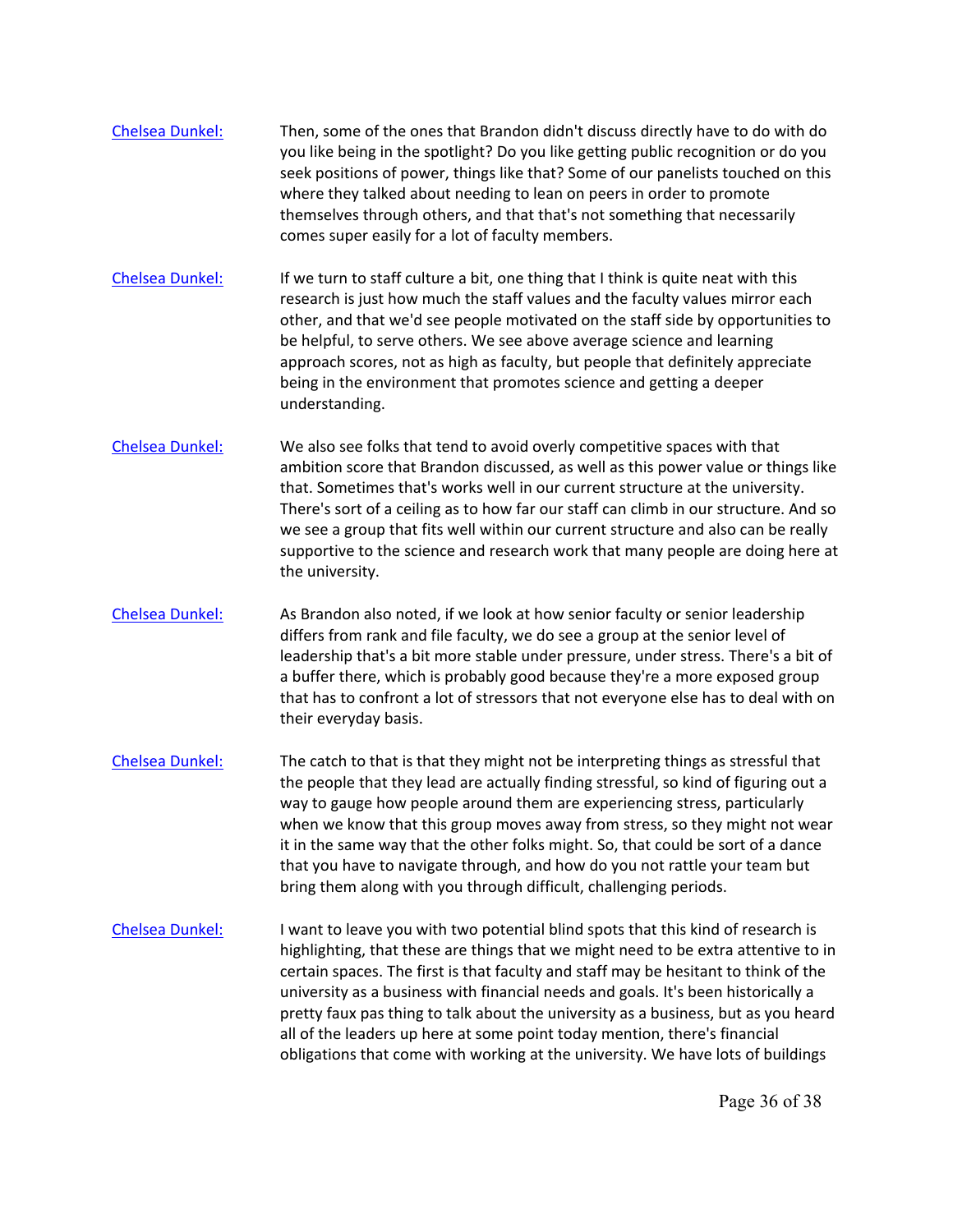that require electricity. We have lots of people who depending on this space for their livelihood.

- [Chelsea Dunkel:](https://www.rev.com/transcript-editor/Edit?token=Vp48tlnC6DLnyvxBhCQHLcg2t2RGKlhs9Zor0-0J9auoOpA7CgZuvir-eiorThunDAYFa_QxEtG5wo2HsrMB-LFaPOw&loadFrom=DocumentSpeakerNameDeeplink&ts=6542.67) We know that research and education funding is routinely cut, but it's important to think about how might we amp this up as a value in certain spaces, in certain times, knowing that we value altruism and science so much more than we value commerce and pursuing financial needs, that where are there times where we might engage in a thought exercise of what would happen if we valued all three of those things equally, how might that impact our decisions and what we chose to pursue, and how we chose to go about doing it.
- [Chelsea Dunkel:](https://www.rev.com/transcript-editor/Edit?token=mpE00WwNFSbfqBvNXHod82Fwu_qJmK8qarwY2uxfd7p_RCotznTFI_97MxUOkuHevB_waMe22hj2e0JAJ2exXPgD-FQ&loadFrom=DocumentSpeakerNameDeeplink&ts=6580.17) The other potential blind spot is that we don't have an array of traditional to say that we need to kind of shift to a target or a really corporate space, but leadership styles at the university. A more corporate leader is probably a little bit more ambitious, seeking the spotlight more, probably a bit more extroverted, and that's not something our culture tends to propagate. It's not something that we necessarily value or seek in terms of who we hire, who we promote, who we retain. I think Dr. Buhr mentioned that we need more people to think of startup ideas or things like that here at the university, and those aren't ideas that are regularly floated or encouraged or nurtured here. And not are there spaces or times or opportunities where we could reward those behaviors or be encouraging people to think a little bit differently than how we've always thought, and how might that impact or help or hinder certain initiatives that we'd like to move forward.
- So I'll turn to the panelists, I guess, and see if you have any reactions or things [Chelsea Dunkel:](https://www.rev.com/transcript-editor/Edit?token=F1rSiRDBhNMjK7xhw8HnA3e_mdKMPvWW7mtgKtCe8Vl6TgsFJmLCAu-pN9-xHgjv80ccf4MLxzcUyy9ZY2XDjvgWlq4&loadFrom=DocumentSpeakerNameDeeplink&ts=6644.78) Now I threw a lot at you. I think Rosie's about to cut me off, but ... One minute. that you'd like to comment on in response to this.
- member that will ultimately become a leader or is that something that a leader acquires along the way? [Jim Bradeen:](https://www.rev.com/transcript-editor/Edit?token=nuh0x-7GZAK6CoVaEKtAqM_aQq9dhVm8vjV-te7VkuZmZtHQFLLy-EshB0ngQ_y0K1RX1sl-J-eiKpEzPet9c6zkmG4&loadFrom=DocumentSpeakerNameDeeplink&ts=6659.93) Well, I guess I have a question about what you're seeing in terms of qualities in the faculty, [inaudible 01:51:11] the title, but the associate deans and deans, for example, versus the faculty. Are those traits something that distinguish a faculty
- [Chelsea Dunkel:](https://www.rev.com/transcript-editor/Edit?token=HsmxdhkdmK44_oeFo9LhsK-A135oufMShCmorkGYcK9QgJTonHVgnhLbozUyNwcboxLxFeHX886SnbnOVgMKHZYRQ-w&loadFrom=DocumentSpeakerNameDeeplink&ts=6687.05) What we know from the Hogan research is that the traits tend to be relatively stable over time, so it's likely that people with those higher adjustment scores, a little bit more or a stress buffer, tend to be more likely to pursue leadership and also more likely to be able to sustain themselves in the role and stay in it.
- [Barb McMorris:](https://www.rev.com/transcript-editor/Edit?token=u7J6L2NJpk2PaR1o2pHd67PBM-P4q2fmCxdH9UQ-1YGXvcuI9bi7iwYUvuH-IB0CjGzxavYxkAXUBg910ukLRt6cz5s&loadFrom=DocumentSpeakerNameDeeplink&ts=6709.1) Hi, I'm Barb McMorris from the School of Nursing. As somebody who has gone through the Leads cohort and also just been thinking about my role as a faculty, I want to just react to the commerce and the business ideal. I will say I came back to the university after a two-year stint in corporate research because I didn't like the profit margin. So I think that we need more education, more skillbuilding in that regard, in terms of coaching people to be more business model, Page 37 of 38